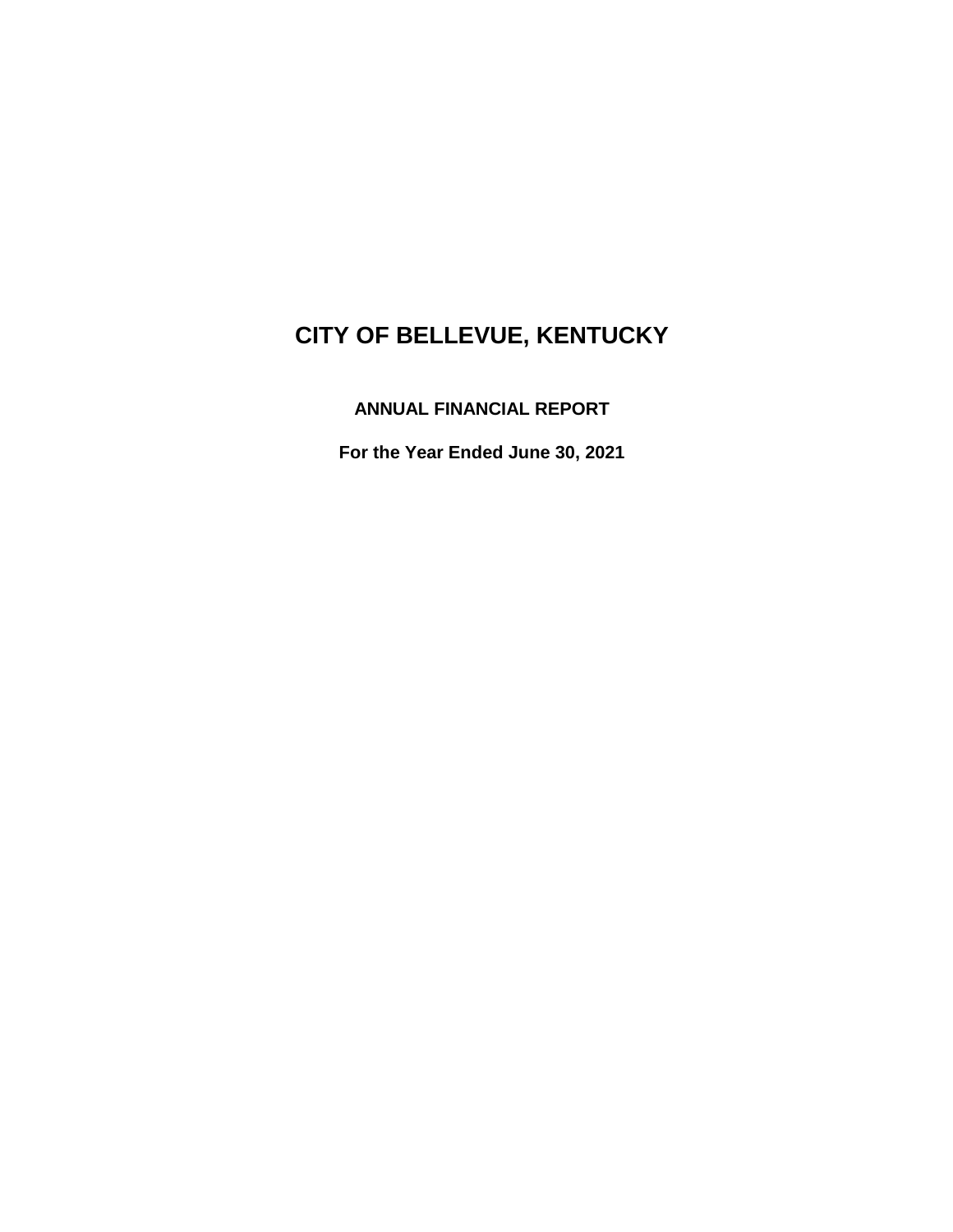# **CITY OF BELLEVUE, KENTUCKY**

**ANNUAL FINANCIAL REPORT**

**For the Year Ended June 30, 2021**

# **TABLE OF CONTENTS**

|                                                                                         | <b>Pages</b> |
|-----------------------------------------------------------------------------------------|--------------|
|                                                                                         | -1-2         |
|                                                                                         | $3-6$        |
| <b>Basic Financial Statements</b>                                                       |              |
| <b>Government - Wide Financial Statements</b>                                           |              |
|                                                                                         |              |
|                                                                                         |              |
| <b>Fund Financial Statements</b>                                                        |              |
|                                                                                         | - 9          |
| Reconciliation of the Balance Sheet - Governmental                                      |              |
|                                                                                         |              |
| Statement of Revenues, Expenditures and Changes in                                      |              |
|                                                                                         |              |
| Reconciliation of the Statement of Revenues, Expenditures and Changes in                |              |
|                                                                                         |              |
|                                                                                         |              |
| Statement of Revenues, Expenses and Changes in Net Position -                           |              |
|                                                                                         |              |
|                                                                                         |              |
|                                                                                         |              |
| <b>Required Supplementary Information</b>                                               |              |
| Statement of Revenues, Expenditures and Changes in                                      |              |
|                                                                                         |              |
| Multiple Employer, Cost Sharing, Defined Benefit Pension Plan Disclosures 45-46         |              |
| Multiple Employer, Cost Sharing, Defined Benefit OPEB Plan Disclosure  47-48            |              |
| <b>Supplementary Information</b>                                                        |              |
|                                                                                         |              |
| Combining Statement of Revenues, Expenditures and Changes                               |              |
|                                                                                         |              |
|                                                                                         |              |
| Combining Statement of Revenue, Expenses and Changes in Net Position -                  |              |
|                                                                                         |              |
|                                                                                         |              |
| Combining Statement of Revenues, Expenditures and Changes                               |              |
|                                                                                         | 54           |
|                                                                                         |              |
| Independent Auditor's Report on Internal Control Over Financial Reporting and on        |              |
| <b>Compliance and Other Matters Based on an Audit of Financial Statements Performed</b> |              |
|                                                                                         |              |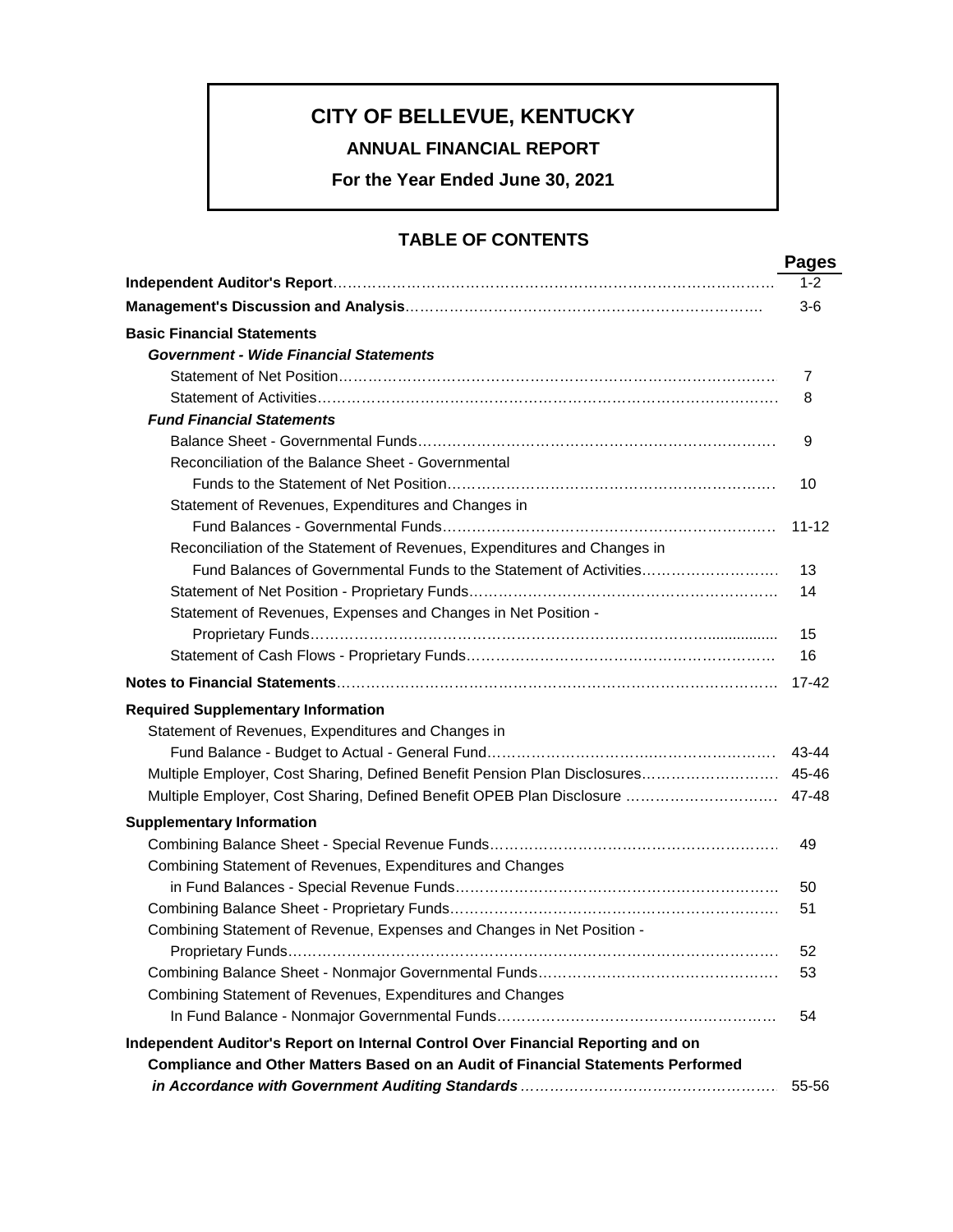

#### **INDEPENDENT AUDITOR'S REPORT**

#### **To the Honorable Mayor and Members of the Council City of Bellevue, Kentucky**

#### **Report on the Financial Statements**

We have audited the accompanying financial statements of the governmental activities, the businesstype activities, each major fund and the remaining aggregate fund information of the City of Bellevue, Kentucky, as of and for the year ended June 30, 2021, and the related notes to the financial statements, which collectively comprise the City's basic financial statements as listed in the table of contents.

#### *-Management's Responsibility for the Financial Statements*

Management is responsible for the preparation and fair presentation of these financial statements in accordance with accounting principles generally accepted in the United States of America; this includes the design, implementation, and maintenance of internal control relevant to the preparation and fair presentation of financial statements that are free from material misstatement, whether due to fraud or error.

#### *-Auditor's Responsibility*

Our responsibility is to express an opinion on these financial statements based on our audit. We conducted our audit in accordance with auditing standards generally accepted in the United States of America and the standards applicable to financial audits contained in *Government Auditing Standards* issued by the Comptroller General of the United States. Those standards require that we plan and perform the audit to obtain reasonable assurance about whether the financial statements are free from material misstatement.

An audit involves performing procedures to obtain audit evidence about the amounts and disclosures in the financial statements. The procedures selected depend on the auditor's judgment, including the assessment of the risks of material misstatement of the financial statements, whether due to fraud or error. In making those risk assessments, the auditor considers internal control relevant to the entity's preparation and fair presentation of the financial statements in order to design audit procedures that are appropriate in the circumstances, but not for the purpose of expressing an opinion on the effectiveness of the entity's internal control. Accordingly, we express no such opinion. An audit also includes evaluating the appropriateness of accounting policies used and the reasonableness of significant accounting estimates made by management, as well as evaluating the overall presentation of the financial statements. We believe that the audit evidence we have obtained is sufficient and appropriate to provide a basis for our audit opinion.

#### *-Opinion*

In our opinion, the financial statements referred to above present fairly, in all material respects, the financial position of the governmental activities, the business-type activities, each major fund and the remaining aggregate fund information of the City of Bellevue, Kentucky as of June 30, 2021 and the respective changes in financial position thereof for the year then ended in accordance with accounting principles generally accepted in the United States of America.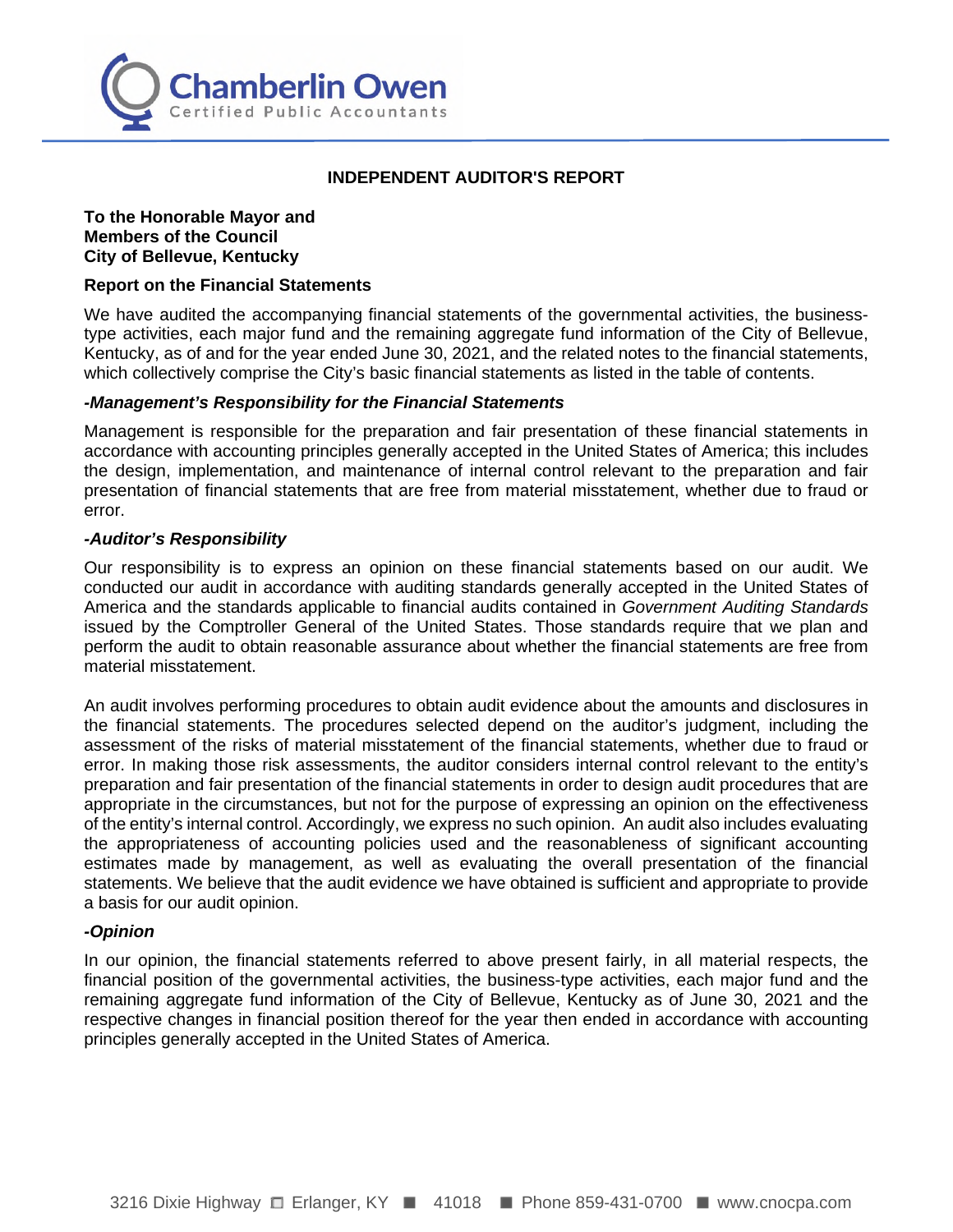

#### **Other Matters**

#### *-Required Supplementary Information*

Accounting principles generally accepted in the United States of America require that the *Management's Discussion and Analysis* on pages 3-6, the budgetary comparison schedules on pages 43-44, and the pension and other post-employment benefits disclosures on pages 45-48 be presented to supplement the basic financial statements. Such information, although not a part of the basic financial statements, is required by the Governmental Accounting Standards Board who considers it to be an essential part of financial reporting for placing the basic financial statements in an appropriate operational, economic, or historical context. The information has been subjected to the auditing procedures applied in the audit of the financial statements and certain additional procedures, including comparing and reconciling such information directly to the underlying accounting and other records used to prepare the financial statements or to the financial statements themselves, and other additional procedures in accordance with auditing standards generally accepted in the United States of America. In our opinion, the information is fairly stated, in all material respects, in relation to the financial statements as a whole.

#### *-Supplementary Information*

Our audits were conducted for the purpose of forming an opinion on the financial statements as a whole. The combining special revenue funds, proprietary funds, and non-major governmental funds financial statements are supplementary information and are presented for purposes of additional analysis and are not a required part of the basic financial statements. Such information is the responsibility of management and was derived from and relates directly to the underlying accounting and other records used to prepare the financial statements. The information has been subjected to the auditing procedures applied in the audit of the financial statements and certain additional procedures, including comparing and reconciling such information directly to the underlying accounting and other records used to prepare the financial statements or to the financial statements themselves, and other additional procedures in accordance with auditing standards generally accepted in the United States of America. In our opinion, the information is fairly stated, in all material respects, in relation to the financial statements as a whole.

#### **Other Reporting Required by** *Government Auditing Standards*

In accordance with *Government Auditing Standards*, we have also issued our report dated February 2, 2022 on our consideration of the City of Bellevue, Kentucky's internal control over financial reporting and on our tests of its compliance with certain provisions of laws, regulations, contracts, and grant agreements and other matters. The purpose of that report is solely to describe the scope of our testing of internal control over financial reporting and compliance and the results of that testing, and not to provide an opinion on the effectiveness of the City of Bellevue, Kentucky's internal control over financial reporting or on compliance. That report is an integral part of an audit performed in accordance with *Government Auditing Standards* in considering the City of Bellevue, Kentucky's internal control over financial reporting and compliance.

*Chamberlin Owen & Co., Inc.* 

### **Chamberlin Owen & Co., Inc.**

Erlanger, Kentucky February 2, 2022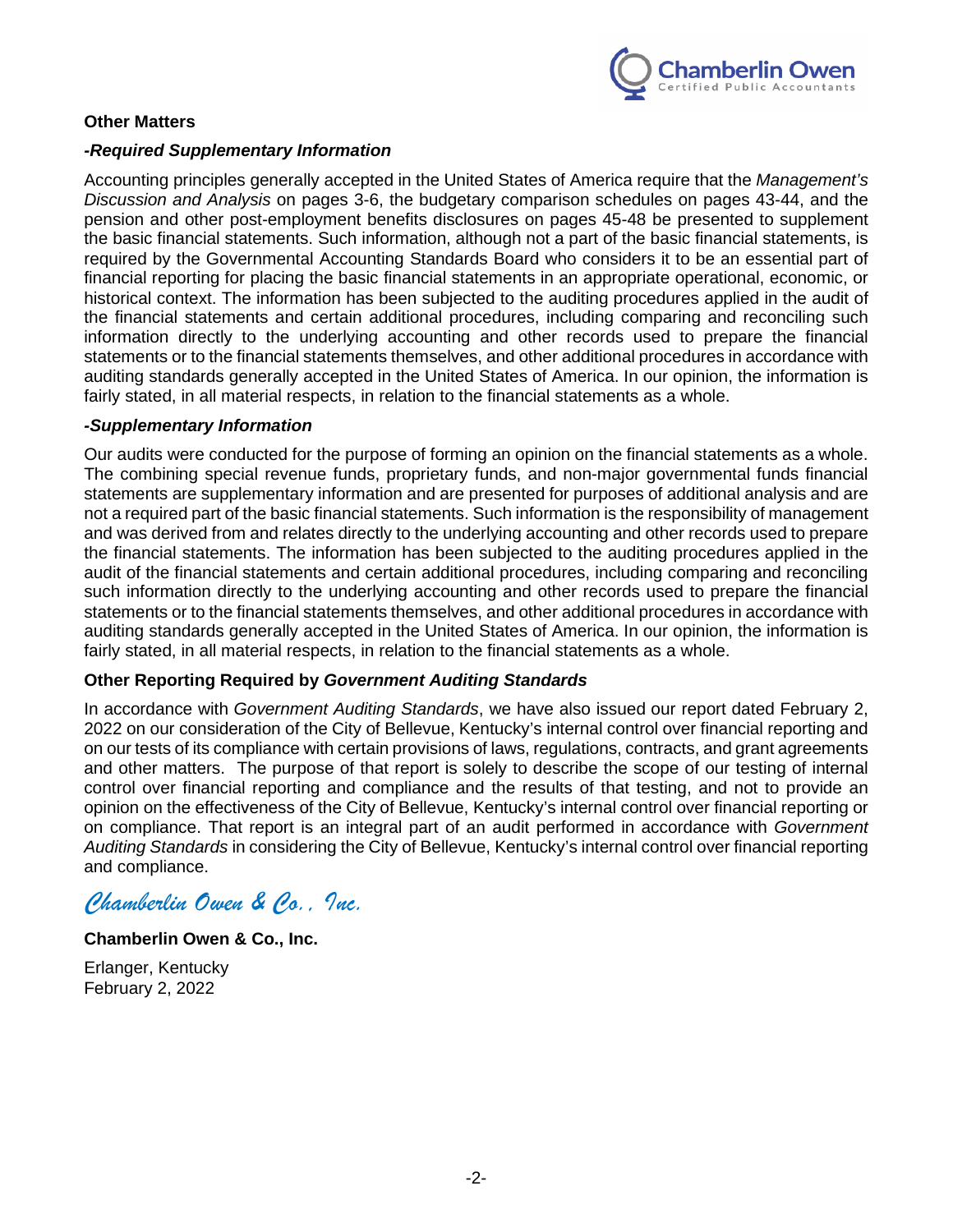### **City of Bellevue, Kentucky Fiscal Year 2021 Management's Discussion and Analysis**

Our discussion and analysis of the City of Bellevue's financial performance for the fiscal year ended June 30, 2021, is intended to compliment the formal financial statements that begin on page 7. The formal financial statements, upon which the audit firm renders their opinion, can be fairly complex. The Auditors notes, which are in the last section of the report, must also comply with structured professional standards and can be difficult for a non-accounting professional to understand. This "management's discussion" portion is intended to assist our citizens and other stakeholders in gaining a clearer understanding of the information in the Annual Financial Reports.

### **FINANCIAL HIGHLIGHTS**

- The general fund's beginning cash balance for the City was \$2.2 million, and the ending cash balance for the City was \$3.5 million.
- During fiscal 2021 the City's governmental funds revenues increased approximately \$590 thousand over the prior year revenues. The increase was due primarily to an increase in revenues from property tax of \$157 thousand and intergovernmental revenues of \$410 thousand.
- The City's governmental fund expenditures increased approximately \$3.3 million over the prior year expenses. \$2.5 million was used to pay the 2019 bond anticipation note in full in November 2020. The fire department had an increase in expenses of \$83 thousand.
- The City remains committed to increasing salaries above annual inflation rates to provide for merit increases in order to keep qualified employees.
- During fiscal year 2020, the City renewed the \$2.5 million bond anticipation note for two additional years that was used to purchase land on the city riverfront. The City paid this bond in full on November 12, 2020 with the proceeds from a \$3.1 million general obligation public project and refunding bond. See Note G on page 27 in the notes to financial statements. The City was also given the former Joe's Crab Shack building, estimated at \$1.6 million, when the restaurant closed permanently in March 2020, in exchange for allowing the restaurant to terminate the remainder of its lease.

The annual report consists of a series of financial statements. The Statement of Net Position and the Statement of Activities (on pages 7 and 8) provide information about the activities of the City as a whole and present an overview of the City's finances. Fund financial statements are on pages 9 to 13, for governmental funds, these statements tell how these services were financed in the short term as well as what remains for future spending. Fund financial statements also report the City's operations in more detail the government-wide statements by providing information about the City's most financially significant funds.

### **REPORTING THE CITY AS A WHOLE**

The statement of activities presents information showing how much the City's net position changed during the most recent fiscal year. All changes in net position are reported as soon as the underlying event giving rise to the change occurs, regardless of the timing of the related cash flows. Thus, revenues and expenses are reported in this statement for some items that will only result in cash flows in future fiscal periods.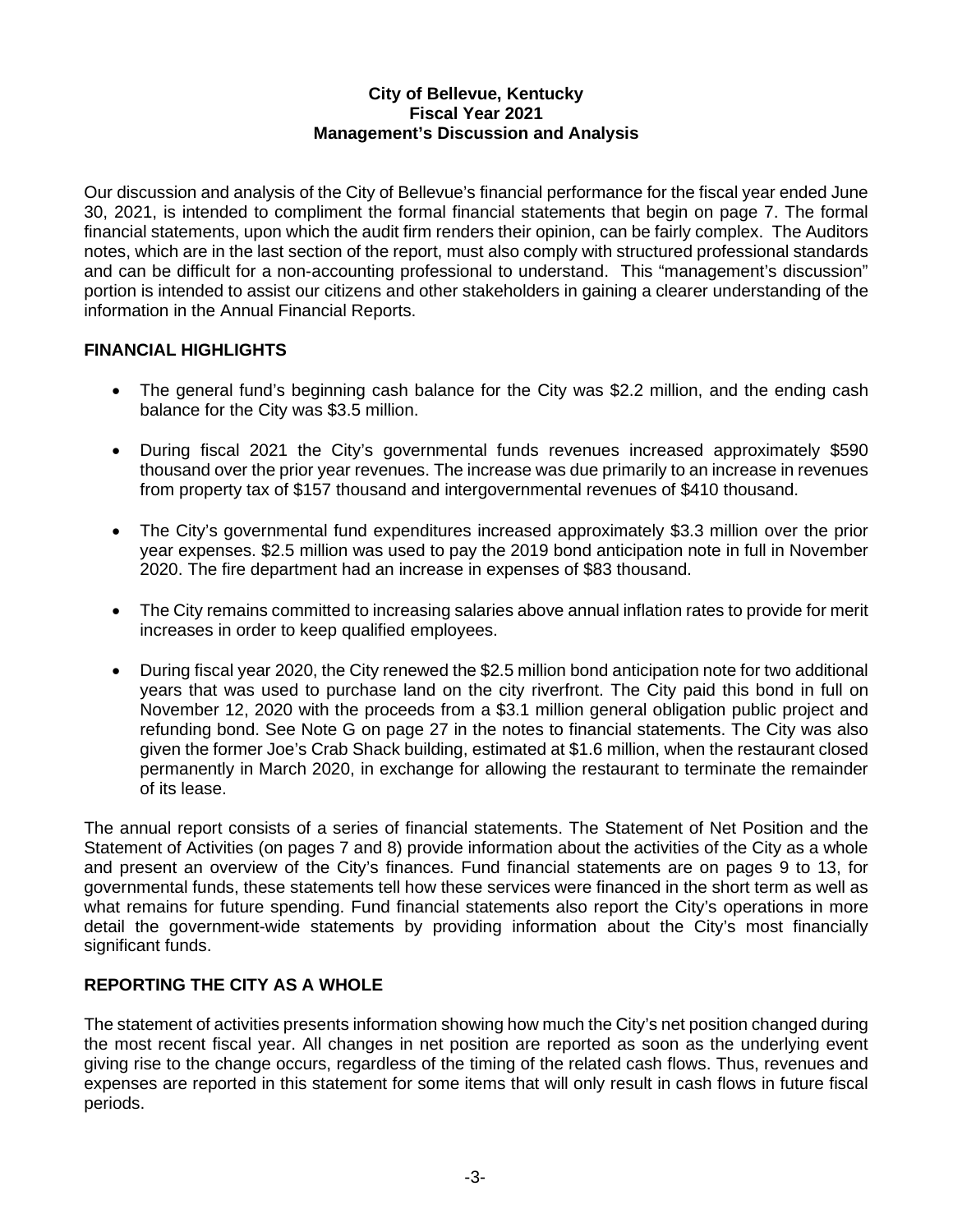The government wide financial statements outline functions of the City that are principally supported by property taxes, license fees, user fees and intergovernmental revenues (governmental activities). The governmental activities of the City include general government, police, parks, public works and special appropriations (including Bellevue/Dayton fire department allotment). Fixed assets are also supported by taxes and intergovernmental revenues.

The government wide financial statements can be found on pages 7 and 8 of this report.

### **REPORTING THE CITY'S MOST SIGNIFICANT FUNDS**

**Fund financial statements** – A fund is a grouping of related accounts that is used to maintain control over resources that have been segregated for specific activities or objectives. The fund financial statements provide detailed information about the most significant funds – not the City as a whole. The City Council establishes funds to help control and manage money for particular purposes or to show that it is meeting legal responsibilities for using certain taxes, grants, and other money. The City has governmental and proprietary funds. The proprietary fund is for rental operations at Port Bellevue Urban Renewal Community Development Agency's activities.

 Most of the City's basic services are reported in the governmental funds, which focus on how money flows into and out of those funds and balances left at year-end that are available for spending. These funds are reported using an accounting method called modified accrual accounting, which measures cash and all other financial assets that can readily be converted to cash. The modified accrual basis allows certain revenues to be recognized before actually received. The governmental fund statements provide a detailed short-term view of the City's general government operations and the basic service it provides. Governmental fund information helps you determine whether there are more or fewer financial resources that can be spent in the near future to finance the City's programs. We describe the relationship (or differences) between governmental activities (reported in the Statement of Net Positions and the Statement of Activities) and governmental funds in a reconciliation of the fund financial statements.

The basic government fund financial statement can be found on pages 9-13 of this report.

**Notes to the financial statements** – The notes provide additional information that is essential to a full understanding of the data provided in the government- wide and fund financial statements. The notes to the financial statements can be found on page 17 through 42 of this report.

### **GOVERNMENT–WIDE FINANCIAL STATEMENTS**

Net position may serve over time as a useful indicator of a government's financial position. In the case of the City, assets and deferred outflows of resources exceeded liabilities and deferred inflows by \$2,541,664 as of June 30, 2021. In accordance with GASB Statement No. 68 and GASB 75, in FY 2021 the City recognized \$6,741,115 in unfunded net pension and other post-employment benefits (OPEB) liabilities on its statement of net position.

The largest portion of the City's net assets reflects its investment in capital assets (e.g., land, building, office equipment, machinery and equipment, vehicles, and infrastructure). These capital assets are used to provide services to citizens, and consequently, are not available for future spending.

The City's financial position is the product of several financial transactions including the net results of activities, the acquisition and disposal of capital assets, and the depreciation of capital assets.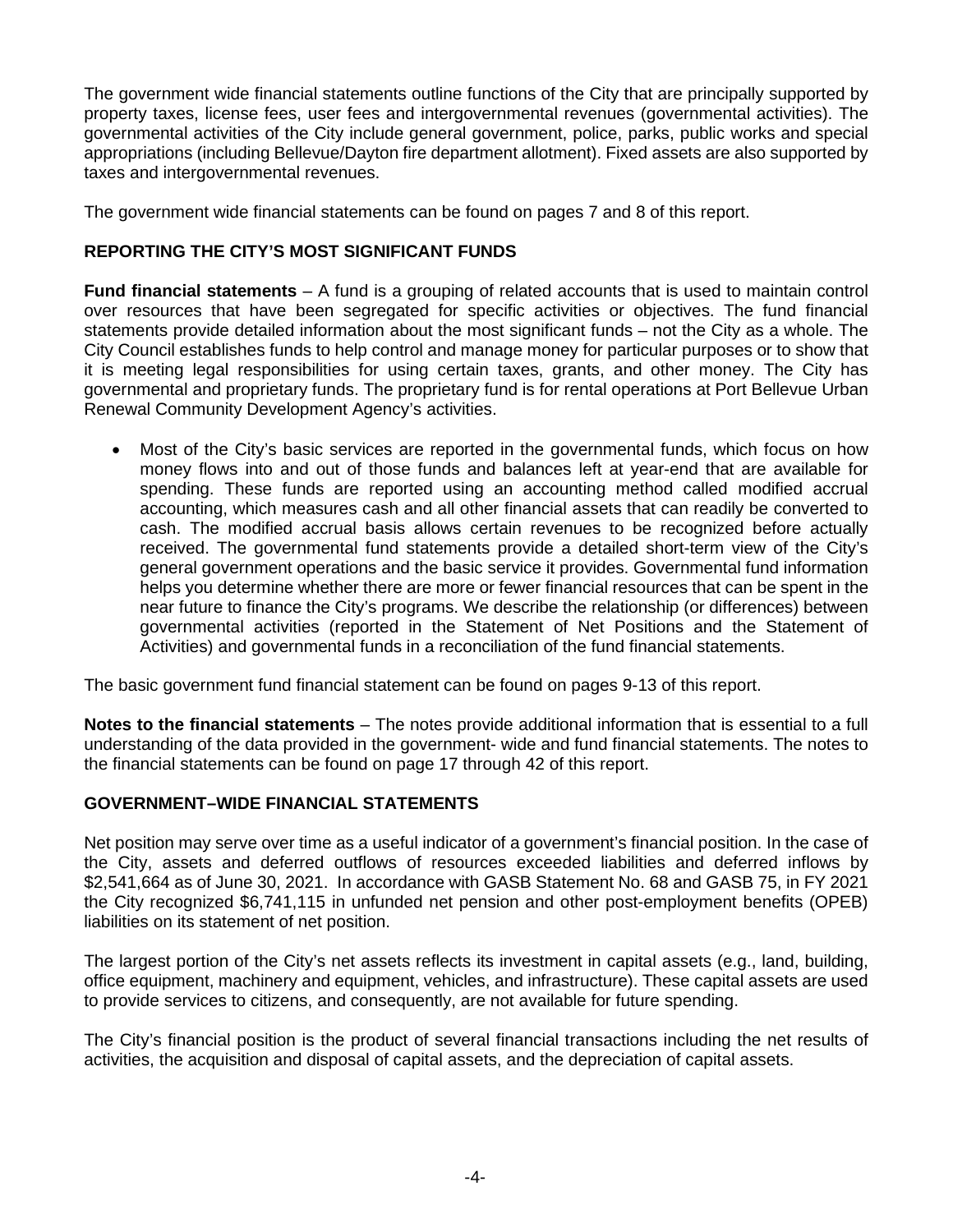#### **Net Position for the period ending June 30, 2021 and 2020.**

|                                            | Governmental     |                     |               | <b>Business-Type</b> |                 |             |
|--------------------------------------------|------------------|---------------------|---------------|----------------------|-----------------|-------------|
|                                            |                  | <b>Activities</b>   |               | <b>Activities</b>    | <b>Total</b>    |             |
|                                            | 2021             | 2020                | 2021          | 2020                 | 2021            | 2020        |
| <b>Assets</b>                              |                  |                     |               |                      |                 |             |
| <b>Current assets</b>                      | 4,659,706<br>\$. | 3,862,163<br>\$     | 396,234<br>\$ | \$<br>389,535        | 5,055,940<br>\$ | \$4,251,698 |
| Noncurrent assets, net                     | 7,410,873        | 7,584,696           | 6,280,107     | 6,320,238            | 13,690,980      | 13,904,934  |
| <b>Total Assets</b>                        | 12,070,579       | 11,446,859          | 6,676,341     | 6,709,773            | 18,746,920      | 18,156,632  |
| <b>Deferred Outflows</b>                   |                  |                     |               |                      |                 |             |
| of Resources                               | 1,795,707        | 1,557,508           | 117,507       | 127,832              | 1,913,214       | 1,685,340   |
| <b>Total Assets and</b>                    | 13,866,286       | 13,004,367          | 6,793,848     | 6,837,605            | 20,660,134      | 19,841,972  |
| <b>Deferred Outflows</b>                   |                  |                     |               |                      |                 |             |
| <b>Liabilities</b>                         |                  |                     |               |                      |                 |             |
| <b>Current liabilities</b>                 | 529.109          | 2.901.822           | 159.338       | 142.490              | 688.447         | 3.044.312   |
| Noncurrent liabilities                     | 1,488,672        | 10,569,953          | 2,103,824     | 2,248,137            | 3,592,496       | 12,818,090  |
| <b>Total Liabilities</b>                   | 2,017,781        | 13,471,775          | 2,263,162     | 2,390,627            | 4,280,943       | 15,862,402  |
| <b>Deferred Inflows</b>                    | 437,527          | 679,484             |               |                      | 437,527         | 679,484     |
| of Resources                               |                  |                     |               |                      |                 |             |
| <b>Total Liabilities and</b>               | 2,455,308        | 14, 151, 259        | 2,263,162     | 2,390,627            | 4,718,470       | 16,541,886  |
| <b>Deferred Inflows</b>                    |                  |                     |               |                      |                 |             |
| <b>Net Position</b><br>Invested in capital |                  |                     |               |                      |                 |             |
| assets, net of                             |                  |                     |               |                      |                 |             |
| related debt                               | 1,569,602        | 2,234,750           | 4,149,477     | 4,065,620            | 5,719,079       | 6,300,370   |
| Restricted                                 | 334,799          | 443,698             | 381,209       | 381,358              | 716,008         | 825,056     |
| Unrestricted                               | (3,893,423)      | (3,825,340)         |               |                      | (3,893,423)     | (3,825,340) |
| <b>Total Net Postion</b>                   | \$(1,989,022)    | $$$ $(1, 146, 892)$ | \$4,530,686   | \$4,446,978          | \$<br>2,541,664 | \$3,300,086 |

An overview of the current and prior year financial statements are as follows:

To account for an investment in a joint venture, along with the City of Dayton, Kentucky, in the Fire Department of Bellevue and Dayton, the City recognizes an annual adjustment to net position which accounts for one half of the net position of the fire department. At June 30, 2021 the investment in the joint venture was a liability balance of \$2,296,045, which is \$384,101 more than the prior year.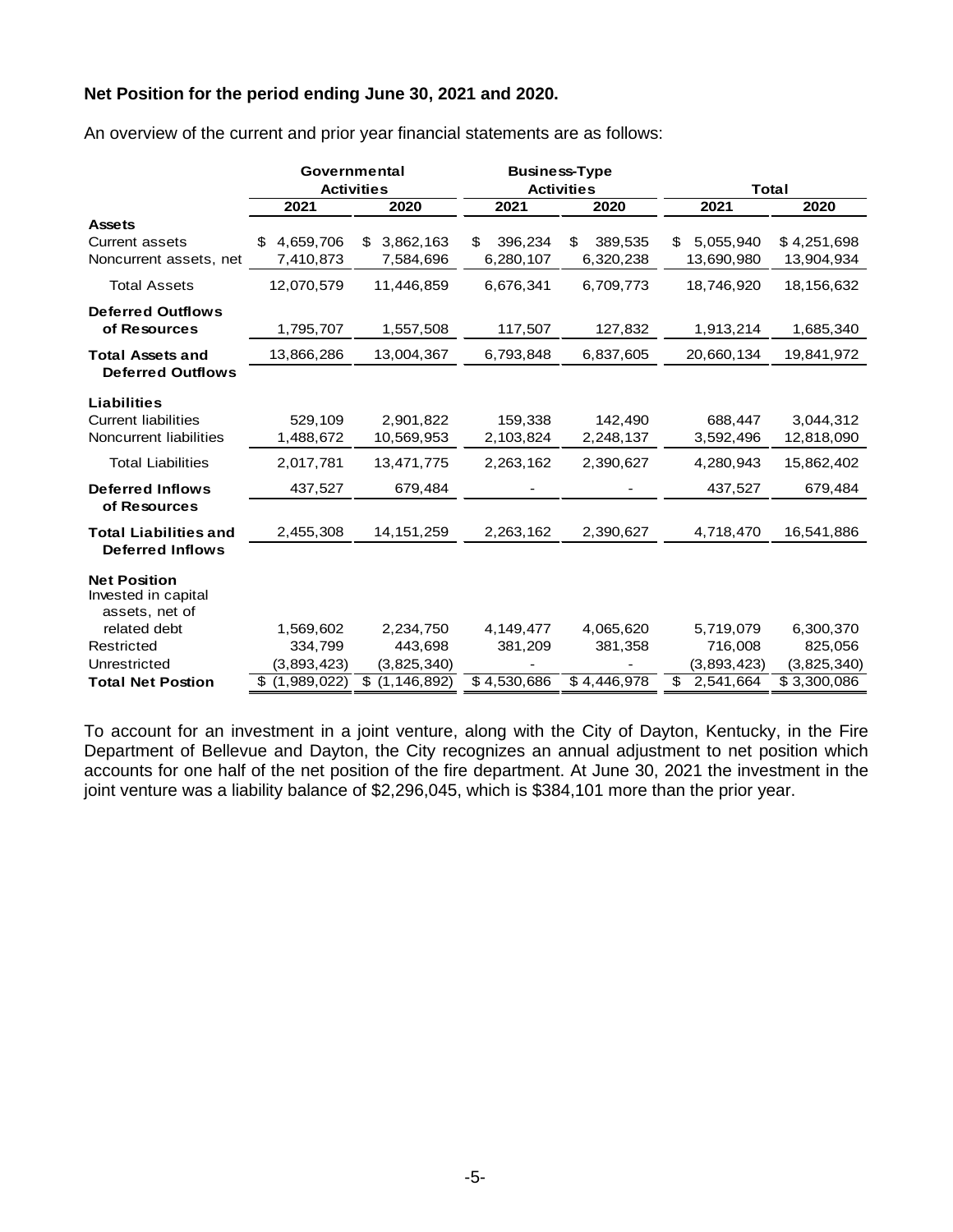### **Governmental Funds**

The following represents a summary of the City's revenue and expense for the fiscal years ending June 30, 2021 and 2020.

|                                       | 2021            | 2020            |
|---------------------------------------|-----------------|-----------------|
| Revenues:                             |                 |                 |
| Property taxes                        | \$<br>1,812,159 | \$<br>1,655,016 |
| Other taxes (Utility &                |                 |                 |
| Insurance premium-taxes)              | 1,169,273       | 1,134,632       |
| License and permits                   | 1,710,322       | 1,690,502       |
| Intergovernmental grants              | 687,781         | 278,076         |
| Charges for services                  | 430,437         | 435,672         |
| Investment income/fines and penalties | 40,784          | 44,212          |
| Other                                 | 33,485          | 56,037          |
| <b>Total Revenue</b>                  | 5,884,241       | 5,294,147       |
| Expenses:                             |                 |                 |
| Administration                        | 912,773         | 929,154         |
| Police department                     | 1,559,316       | 1,523,226       |
| Public works                          | 780,458         | 814,410         |
| Road/infrastructure & maintenance     | 815,148         | 104,552         |
| Fire department-allotment             | 1,006,815       | 924,279         |
| Parks and recreation/                 |                 |                 |
| community development                 | 57,442          | 83,020          |
| Capital outlay                        | 40,043          | 34,259          |
| Special projects & appropriations     | 175,627         | 182,613         |
| Debt service and bond cost            | 2,853,797       | 316,184         |
| <b>Total Expense</b>                  | 8,201,419       | 4,911,697       |
| Other Financing Sources (Uses)        | 3,118,190       | 518,092         |
| Excess (deficit) of revenues over     |                 |                 |
| (under) expenditures                  | \$<br>801,012   | \$<br>900,542   |

## **ECONOMIC FACTORS AND NEXT YEAR'S BUDGET**

The City is experiencing growth in revenues. The General Fund budget has anticipated growth in most revenue sources and the expenditures for the General Fund includes increases in operating and administrative expenses. In addition, the budget for infrastructure projects includes the Fairfield Avenue Streetscape Project as the City continues to annually invest in its infrastructure, the Hillside Slippage repair project, and the Lincoln Avenue replacement project. The City does have adequate contingency funds to address any non-catastrophic unforeseen conditions and events. The fiscal year 2022 budget provides adequate resources for the continuation of services and programs at the present levels.

### **CONTACTING THE CITY'S FINANCIAL MANAGEMENT**

The financial report is designed to provide our citizens, taxpayers, customers and creditors with a general overview of the City's finances and to show the City's accountability for the money it receives. If you have any questions about this report or need additional information, contact the City Clerk's Office at Poplar & Van Voast, Bellevue, Kentucky, 41073.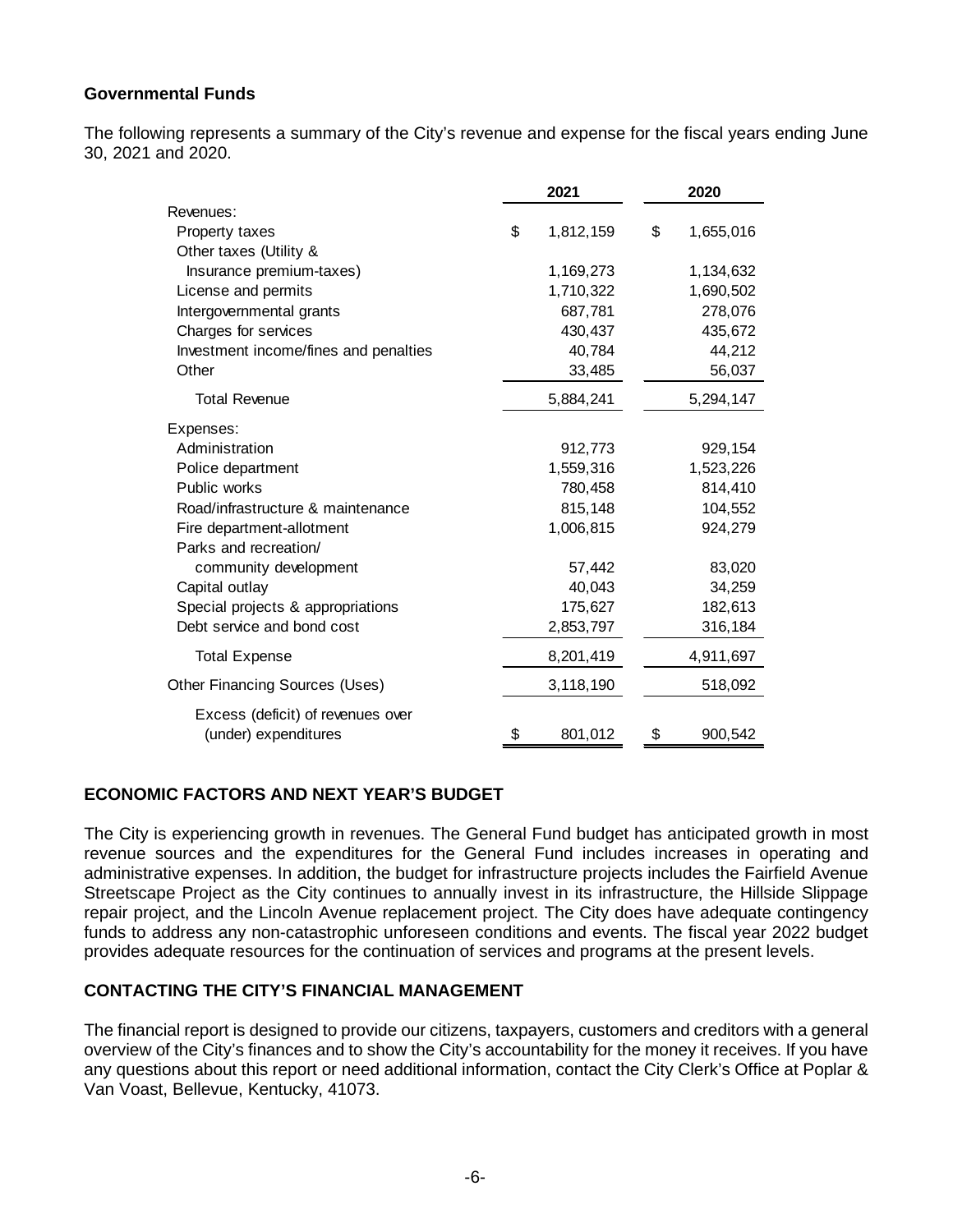# **CITY OF BELLEVUE, KENTUCKY Statement of Net Position**

**June 30, 2021**

| <b>Assets</b>                                                                         | Governmental<br><b>Activities</b> |                         | <b>Business-Type</b><br><b>Activities</b> | Total                    |
|---------------------------------------------------------------------------------------|-----------------------------------|-------------------------|-------------------------------------------|--------------------------|
| <b>Current Assets</b>                                                                 |                                   |                         |                                           |                          |
| Cash and cash equivalents                                                             | \$                                | 3,839,807               | \$<br>396,234                             | \$<br>4,236,041          |
| Accounts receivable<br>Taxes - current                                                |                                   | 393,588                 |                                           | 393,588                  |
| Taxes - delinquent                                                                    |                                   | 7,390                   |                                           | 7,390                    |
| Other                                                                                 |                                   | 267,160                 |                                           | 267,160                  |
| Intergovernmental - other                                                             |                                   | 18,656                  |                                           | 18,656                   |
| Intergovernmental - federal thru state                                                |                                   | 88,255                  |                                           | 88,255                   |
| <b>Special Assessment</b>                                                             |                                   | 44,850                  |                                           | 44,850                   |
| <b>Total Current Assets</b>                                                           |                                   | 4,659,706               | 396,234                                   | 5,055,940                |
| <b>Noncurrent Assets</b>                                                              |                                   |                         |                                           |                          |
| Cash in escrow - KLC                                                                  |                                   | 20,209                  |                                           | 20,209                   |
| Capital assets                                                                        |                                   | 10,146,378              | 7,053,550                                 | 17,199,928               |
| Less: accumulated depreciation                                                        |                                   | (2,755,714)             | (773, 443)                                | (3,529,157)              |
| Total capital assets, net of depreciation                                             |                                   | 7,390,664               | 6,280,107                                 | 13,670,771               |
| <b>Total Noncurrent Assets</b><br><b>Total Assets</b>                                 |                                   | 7,410,873<br>12,070,579 | 6,280,107<br>6,676,341                    | 13,690,980<br>18,746,920 |
|                                                                                       |                                   |                         |                                           |                          |
| <b>Deferred Outflow of Resources</b>                                                  |                                   |                         |                                           |                          |
| Outflows related to pension and OPEB<br>Deferred loss on defeasance of bonds          |                                   | 1,669,692               | 117,507                                   | 1,669,692                |
| <b>Total Deferred Outflow of Resources</b>                                            |                                   | 126,015<br>1,795,707    | 117,507                                   | 243,522<br>1,913,214     |
|                                                                                       |                                   |                         |                                           |                          |
| <b>Total Assets and Deferred Outflow of Resources</b>                                 |                                   | 13,866,286              | 6,793,848                                 | 20,660,134               |
| <b>Liabilities</b>                                                                    |                                   |                         |                                           |                          |
| <b>Current Liabilities</b>                                                            |                                   |                         |                                           |                          |
| Accounts payable                                                                      |                                   | 79,180                  | 8,672                                     | 87,852                   |
| Accrued payroll and related expenses                                                  |                                   | 120,292                 |                                           | 120,292                  |
| Current portion of bond obligations                                                   |                                   | 255,155                 | 144,313                                   | 399,468                  |
| Current portion of capital lease obligations<br>Interest payable                      |                                   | 37,680<br>36,802        | 6,353                                     | 37,680<br>43,155         |
| <b>Total Current Liabilities</b>                                                      |                                   | 529,109                 | 159,338                                   | 688,447                  |
|                                                                                       |                                   |                         |                                           |                          |
| <b>Noncurrent Liabilities</b><br>Noncurrent portion of bond obligations, net of costs |                                   | 5,490,515               | 2,103,824                                 | 7,594,339                |
| Noncurrent portion of capital lease obligations                                       |                                   | 183,936                 |                                           | 183,936                  |
| Compensated absences                                                                  |                                   | 177,061                 |                                           | 177,061                  |
| Investment in joint venture                                                           |                                   | 2,296,045               |                                           | 2,296,045                |
| Net pension and OPEB liability                                                        |                                   | 6,741,115               |                                           | 6,741,115                |
| <b>Total Noncurrent Liabilites</b>                                                    |                                   | 14,888,672              | 2,103,824                                 | 16,992,496               |
| <b>Total Liabilities</b>                                                              |                                   | 15,417,781              | 2,263,162                                 | 17,680,943               |
| <b>Deferred Inflow of Resources</b>                                                   |                                   |                         |                                           |                          |
| Inflows related to pensions and OPEB                                                  |                                   | 437,527                 |                                           | 437,527                  |
| <b>Total Liabilities and Deferred Inflow of Resources</b>                             |                                   | 15,855,308              | 2,263,162                                 | 18,118,470               |
| <b>Net Position</b>                                                                   |                                   |                         |                                           |                          |
| Net investment in capital assets                                                      |                                   | 1,569,602               | 4,149,477                                 | 5,719,079                |
| Restricted for:                                                                       |                                   |                         |                                           |                          |
| Debt service                                                                          |                                   | 72,343                  |                                           | 72,343                   |
| Capital projects                                                                      |                                   | 26,732                  |                                           | 26,732                   |
| Special revenue projects                                                              |                                   | 235,724                 |                                           | 235,724                  |
| Community development                                                                 |                                   |                         | 381,209                                   | 381,209                  |
| Unrestricted                                                                          |                                   | (3,893,423)             |                                           | (3,893,423)              |
| <b>Total Net Position</b>                                                             | \$                                | (1,989,022)             | \$<br>4,530,686                           | \$<br>2,541,664          |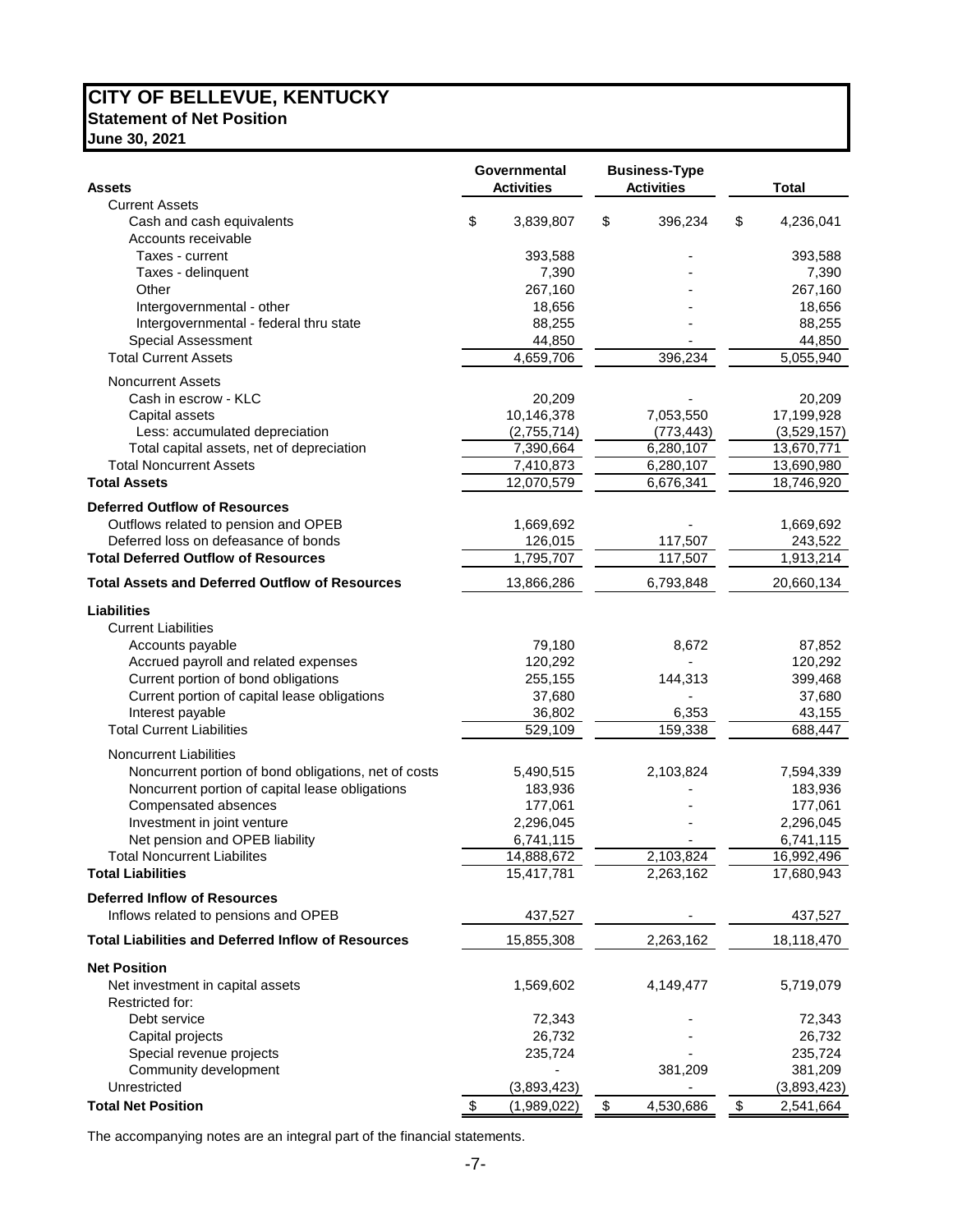# **CITY OF BELLEVUE, KENTUCKY STATEMENT OF ACTIVITIES For the Year Ended June 30, 2021**

|                                       |                  |       |                               |                                       |                         |                      |                     | Net (Expense) Revenue and      |                             |
|---------------------------------------|------------------|-------|-------------------------------|---------------------------------------|-------------------------|----------------------|---------------------|--------------------------------|-----------------------------|
|                                       |                  |       |                               | <b>Program Revenues</b>               |                         |                      |                     | <b>Changes in Net Position</b> |                             |
|                                       |                  |       |                               | Operating                             |                         | <b>Capital</b>       |                     | <b>Business</b>                |                             |
|                                       |                  |       | <b>Charges for</b>            | <b>Grants and</b>                     |                         | <b>Grants and</b>    | <b>Governmental</b> | <b>Type</b>                    |                             |
| <b>Functions/Programs</b>             | <b>Expenses</b>  |       | <b>Services</b>               | <b>Contributions</b>                  |                         | <b>Contributions</b> | <b>Activities</b>   | <b>Activities</b>              | <b>Total</b>                |
| <b>Governemental Activities</b>       |                  |       |                               |                                       |                         |                      |                     |                                |                             |
| Administration/Legislative            | 1,086,094<br>\$  | \$    |                               | \$                                    | \$                      |                      | \$<br>(1,086,094)   |                                | \$<br>(1,086,094)           |
| Police department                     | 1,984,963        |       |                               | 190,227                               |                         |                      | (1,794,736)         |                                | (1,794,736)                 |
| Public works                          | 955,400          |       | 430,437                       |                                       |                         |                      | (524, 963)          |                                | (524, 963)                  |
| Fire department                       | 1,390,916        |       |                               | 48,302                                |                         |                      | (1,342,614)         |                                | (1,342,614)                 |
| Parks and recreation                  | 67,402           |       |                               | 5,802                                 |                         |                      | (61,600)            |                                | (61,600)                    |
| Special appropriations                | 175,627          |       |                               | 66,122                                |                         |                      | (109, 505)          |                                | (109, 505)                  |
| Interest on long-term debt            | 203,959          |       |                               |                                       |                         |                      | (203,959)           |                                | (203, 959)                  |
| Road maintenance                      | 815,148          |       |                               | 377,328                               |                         |                      | (437, 820)          |                                | (437, 820)                  |
| <b>Total Governmental Activities</b>  | 6,679,509        |       | 430,437                       | 687,781                               |                         |                      | (5,561,291)         |                                | (5,561,291)                 |
| <b>Business-Type Activities</b>       |                  |       |                               |                                       |                         |                      |                     |                                |                             |
| Port Bellevue Rental                  | 162,292          |       | 127,486                       |                                       |                         |                      |                     | (34, 806)                      | (34, 806)                   |
| <b>Bellevue URCD</b>                  | 16,200           |       |                               |                                       |                         |                      |                     | (16, 200)                      | (16, 200)                   |
| <b>Total Business-Type Activities</b> | 178,492          |       | 127,486                       |                                       |                         |                      |                     | (51,006)                       | (51,006)                    |
| <b>Total Primary Government</b>       | 6,858,001<br>\$. | \$    | 557,923                       | \$<br>687,781                         | $\overline{\mathbf{3}}$ |                      |                     | (51,006)                       | (5,612,297)                 |
|                                       |                  |       | <b>General Revenues</b>       |                                       |                         |                      |                     |                                |                             |
|                                       |                  | Taxes |                               |                                       |                         |                      |                     |                                |                             |
|                                       |                  |       | Property taxes                |                                       |                         |                      | 1,670,041           |                                | 1,670,041                   |
|                                       |                  |       | Motor vehicle taxes           |                                       |                         |                      | 144,629             |                                | 144,629                     |
|                                       |                  |       | Utility taxes                 |                                       |                         |                      | 208,820             |                                | 208,820                     |
|                                       |                  |       | Insurance premium tax         |                                       |                         |                      | 960,453             |                                | 960,453                     |
|                                       |                  |       | License and permit            |                                       |                         |                      | 1,710,322           |                                | 1,710,322                   |
|                                       |                  |       | Fines and penalties           |                                       |                         |                      | 35,528              |                                | 35,528                      |
|                                       |                  |       | Investment earnings           |                                       |                         |                      | 5,256               | 714                            | 5,970                       |
|                                       |                  |       |                               | Gain (loss) on sale of capital assets |                         |                      | 84,627              |                                | 84,627                      |
|                                       |                  |       | Other local revenue           |                                       |                         |                      | 33,485              |                                | 33,485                      |
|                                       |                  |       | <b>Transfers</b>              |                                       |                         |                      | (134,000)           | 134,000                        |                             |
|                                       |                  |       | <b>Total General Revenues</b> |                                       |                         |                      | 4,719,161           | 134,714                        | 4,853,875                   |
|                                       |                  |       | <b>Change in Net Position</b> |                                       |                         |                      | (842, 130)          | 83,708                         | (758, 422)                  |
|                                       |                  |       |                               | Net Position, Beginning of Year       |                         |                      | (1, 146, 892)       | 4,446,978                      | 3,300,086                   |
|                                       |                  |       | Net Position, End of Year     |                                       |                         |                      | \$<br>(1,989,022)   | \$<br>4,530,686                | $\mathfrak{S}$<br>2,541,664 |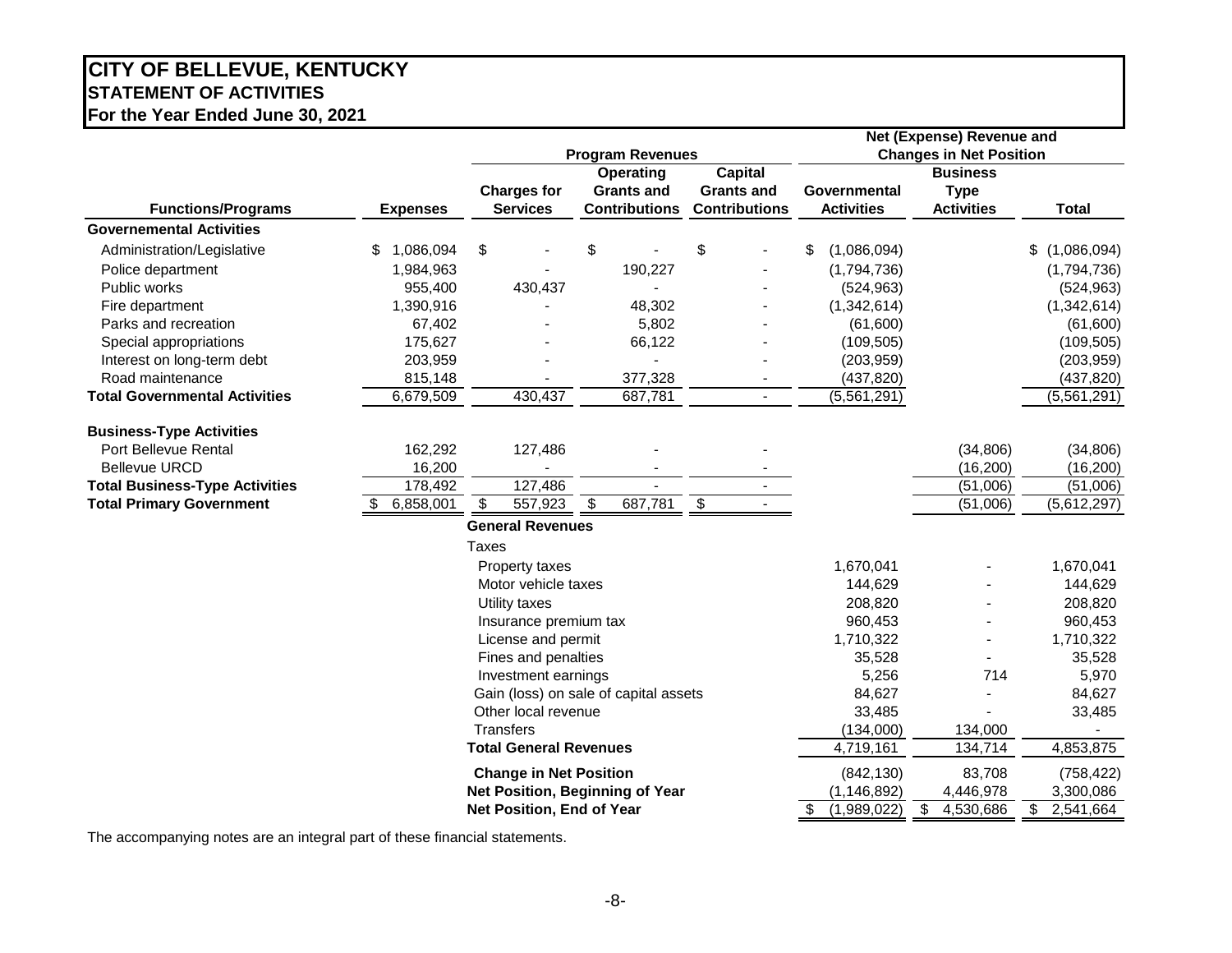### **CITY OF BELLEVUE, KENTUCKY BALANCE SHEET - GOVERNMENTAL FUNDS June 30, 2021**

| <b>Assets</b>                              | General<br><b>Fund</b> |                          | <b>Special</b><br>Revenue<br><b>Funds</b> | Nonmajor<br>Governmental<br><b>Funds</b> | <b>Total</b><br>Governmental<br><b>Funds</b> |
|--------------------------------------------|------------------------|--------------------------|-------------------------------------------|------------------------------------------|----------------------------------------------|
| Cash and cash equivalents                  | \$<br>3,491,798        | $\overline{\mathcal{S}}$ | 212,132                                   | \$<br>135,877                            | \$<br>3,839,807                              |
| Receivables:                               |                        |                          |                                           |                                          |                                              |
| Taxes - current                            | 393,588                |                          |                                           |                                          | 393,588                                      |
| Taxes - delinquent                         | 3,056                  |                          |                                           |                                          | 3,056                                        |
| Other licenses and fees                    | 267,160                |                          |                                           |                                          | 267,160                                      |
| Intergovernmental                          | 63,022                 |                          | 43,889                                    |                                          | 106,911                                      |
| Special assessment                         | 44,850                 |                          |                                           |                                          | 44,850                                       |
| Cash in escrow - KLC                       | 20,209                 |                          |                                           |                                          | 20,209                                       |
| <b>Total assets</b>                        | 4,283,683              | \$                       | 256,021                                   | \$<br>135,877                            | \$<br>4,675,581                              |
| Liabilities and fund balances              |                        |                          |                                           |                                          |                                              |
| Liabilities                                |                        |                          |                                           |                                          |                                              |
| Accounts payable                           | \$<br>58,883           | \$                       | 20,297                                    | \$                                       | \$<br>79,180                                 |
| Accrued payroll and related expenses       | 120,292                |                          |                                           |                                          | 120,292                                      |
| Interest payable                           |                        |                          |                                           | 36,802                                   | 36,802                                       |
| <b>Total liabilities</b>                   | 179,175                |                          | 20,297                                    | 36,802                                   | 236,274                                      |
| <b>Fund balances</b><br>Assigned for:      |                        |                          |                                           |                                          |                                              |
| Capital projects funds                     |                        |                          |                                           | 26,732                                   | 26,732                                       |
| Special revenue funds                      |                        |                          | 235,724                                   |                                          | 235,724                                      |
| Debt service fund                          |                        |                          |                                           | 72,343                                   | 72,343                                       |
| Sick leave reserve                         | 177,061                |                          |                                           |                                          | 177,061                                      |
| Unassigned:                                | 3,927,447              |                          |                                           |                                          | 3,927,447                                    |
| <b>Total fund balances</b>                 | 4,104,508              |                          | 235,724                                   | 99,075                                   | 4,439,307                                    |
| <b>Total liabilities and fund balances</b> | \$<br>4,283,683        | \$                       | 256,021                                   | \$<br>135,877                            | \$<br>4,675,581                              |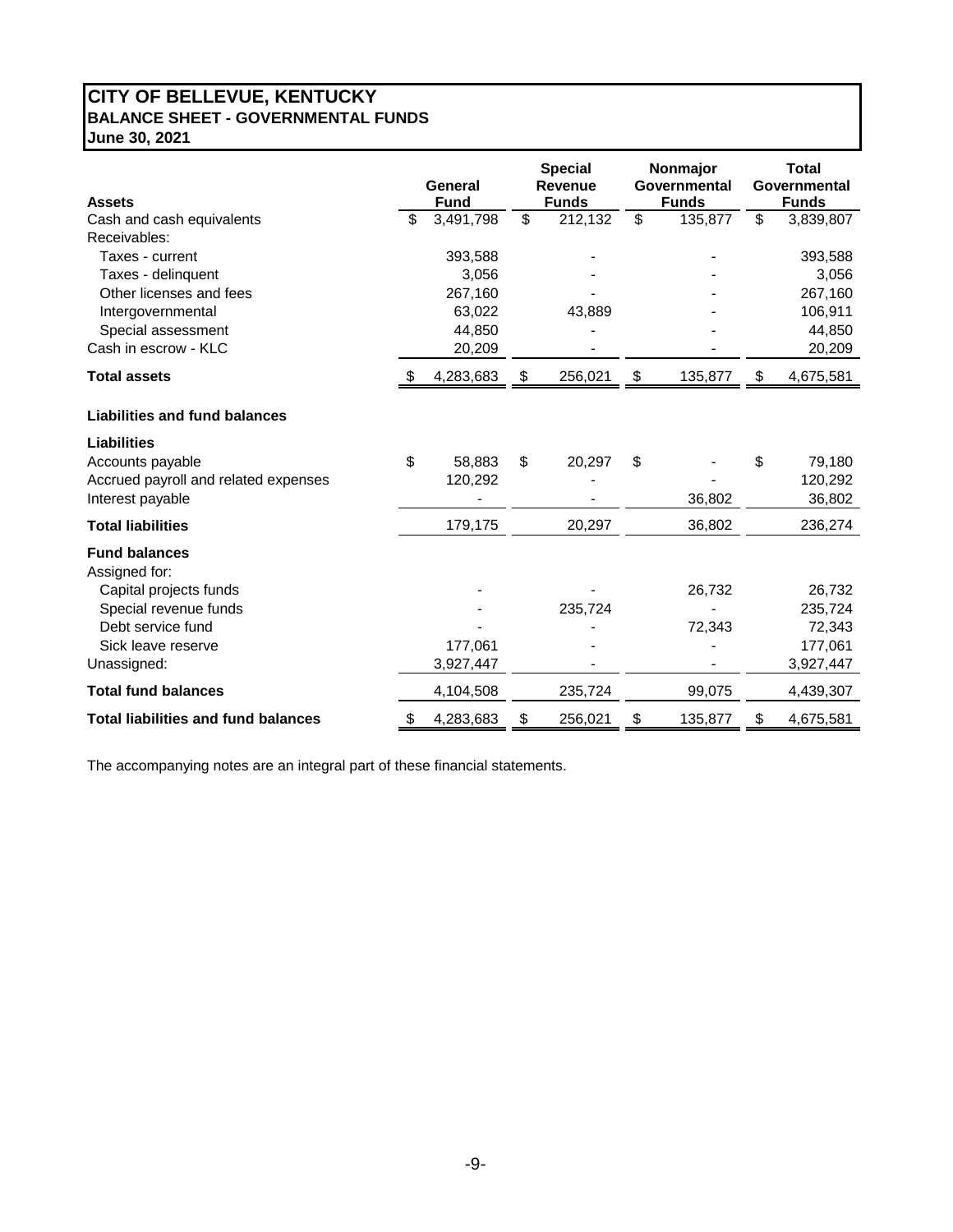# **CITY OF BELLEVUE, KENTUCKY RECONCILIATION OF THE BALANCE SHEET - GOVERNMENTAL FUNDS TO THE STATEMENT OF NET POSITION June 30, 2021**

| Total fund balance per fund financial statements                                                                                                                                                                                                                                                                     | \$<br>4,439,307                                     |
|----------------------------------------------------------------------------------------------------------------------------------------------------------------------------------------------------------------------------------------------------------------------------------------------------------------------|-----------------------------------------------------|
| Amounts reported for governmental activities in the statement of activities are<br>different because:                                                                                                                                                                                                                |                                                     |
| Capital assets are not reported in this fund's financial statement because<br>they are not current financial resources, but they are reported<br>in the statement of net position.                                                                                                                                   | 7,390,664                                           |
| Investments in a joint venture in not reported in the funds, but are reported<br>in the statement of net position.                                                                                                                                                                                                   | (2,296,045)                                         |
| Property tax to collect                                                                                                                                                                                                                                                                                              | 4,334                                               |
| Deferred losses on the defeasance of bonds are not included in the funds,<br>but are recorded in the statement of net position.                                                                                                                                                                                      | 126,015                                             |
| Deferred outflows and inflows of resources related to pensions are applicable<br>to future periods and, therefore, not reportable in the funds<br>Deferred outflow of resources - pensions<br>Deferred outflow of resources - OPEB<br>Deferred inflow of resources - pensions<br>Deferred inflow of resources - OPEB | 1,025,069<br>644,623<br>(141, 955)<br>(295, 572)    |
| Certain liabilities are not reported in the fund's financial statement<br>because they are not due and payable, but they are presented in<br>the statement of net position.<br>Bond obligations, net of costs                                                                                                        | (5,745,670)                                         |
| Capital lease obligations - fire department<br>Capital lease obligations<br>Compensated absences<br>Net unfunded pension liability                                                                                                                                                                                   | (217, 622)<br>(3,994)<br>(177,061)<br>(5, 147, 825) |
| Net unfunded OPEB liability<br>Net position for governmental activities                                                                                                                                                                                                                                              | (1,593,290)<br>\$(1,989,022)                        |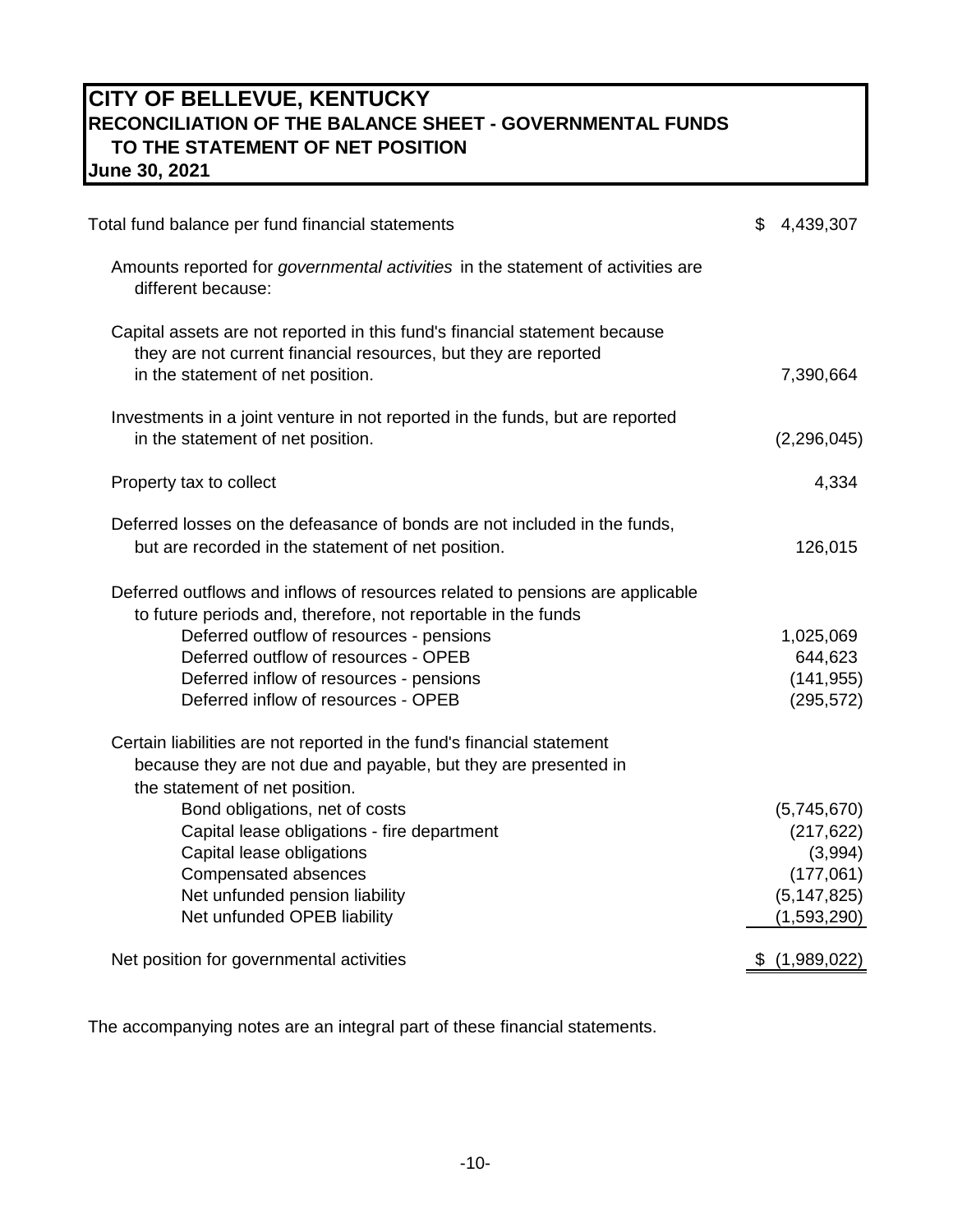## **CITY OF BELLEVUE, KENTUCKY STATEMENT OF REVENUES, EXPENDITURES AND CHANGES IN FUND BALANCES - GOVERNMENTAL FUNDS For the Year Ended June 30, 2021**

| <b>Revenues</b><br>From local sources  | General<br><b>Fund</b> |           | <b>Special</b><br>Revenue<br><b>Funds</b> | Nonmajor<br><b>Governmental</b><br><b>Funds</b> |             | <b>Total</b><br>Governmental<br><b>Funds</b> |
|----------------------------------------|------------------------|-----------|-------------------------------------------|-------------------------------------------------|-------------|----------------------------------------------|
| Taxes:                                 |                        |           |                                           |                                                 |             |                                              |
| Property                               | \$                     | 1,667,530 | \$                                        | \$                                              |             | \$<br>1,667,530                              |
| Motor vehicle                          |                        | 144,629   |                                           |                                                 |             | 144,629                                      |
| <b>Utilities</b>                       |                        | 208,820   |                                           |                                                 |             | 208,820                                      |
| Insurance premium tax                  |                        | 960,453   |                                           |                                                 |             | 960,453                                      |
| License, permits and fees:             |                        |           |                                           |                                                 |             |                                              |
| Payroll                                |                        | 1,437,737 |                                           |                                                 |             | 1,437,737                                    |
| Other                                  |                        | 272,585   |                                           |                                                 |             | 272,585                                      |
| Fines and penalties                    |                        | 35,528    |                                           |                                                 |             | 35,528                                       |
| Earnings on investments                |                        | 3,968     | 564                                       |                                                 | 724         | 5,256                                        |
| Charges for services                   |                        | 430,437   |                                           |                                                 |             | 430,437                                      |
| Other local revenues                   |                        | 27,764    | 4,042                                     |                                                 | 1,679       | 33,485                                       |
| Intergovernmental - local              |                        | 153,226   | 4,619                                     |                                                 | 144,142     | 301,987                                      |
| Intergovernmental - state              |                        | 66,715    | 117,569                                   |                                                 |             | 184,284                                      |
| Intergovernmental - federal indirect   |                        | 178,351   | 23,159                                    |                                                 |             | 201,510                                      |
| <b>Total revenues</b>                  |                        | 5,587,743 | 149,953                                   |                                                 | 146,545     | 5,884,241                                    |
| <b>Expenditures</b>                    |                        |           |                                           |                                                 |             |                                              |
| Administrative/legislature             |                        | 883,214   | 2,250                                     |                                                 | 27,309      | 912,773                                      |
| Police department                      |                        | 1,557,023 | 843                                       |                                                 | 1,450       | 1,559,316                                    |
| Public works                           |                        | 777,280   |                                           |                                                 | 3,178       | 780,458                                      |
| Fire department                        |                        | 933,522   |                                           |                                                 | 73,293      | 1,006,815                                    |
| Community service/parks and recreation |                        |           | 57,442                                    |                                                 |             | 57,442                                       |
| Special appropriations                 |                        | 175,627   |                                           |                                                 |             | 175,627                                      |
| Capital outlay:                        |                        |           |                                           |                                                 |             |                                              |
| Police department                      |                        |           |                                           |                                                 | 36,253      | 36,253                                       |
| Public works                           |                        |           |                                           |                                                 | 3,790       | 3,790                                        |
| Road mainentance                       |                        | 12,716    | 260,274                                   |                                                 | 542,158     | 815,148                                      |
| Debt service and capital lease         |                        |           |                                           |                                                 | 2,853,797   | 2,853,797                                    |
| <b>Total expenditures</b>              |                        | 4,339,382 | 320,809                                   |                                                 | 3,541,228   | 8,201,419                                    |
| Excess (deficit) of revenues over      |                        |           |                                           |                                                 |             |                                              |
| (under) expenditures                   |                        | 1,248,361 | (170, 856)                                |                                                 | (3,394,683) | (2,317,178)                                  |

The accompanying notes are an integral part of these financial statements.

(Continued on next page)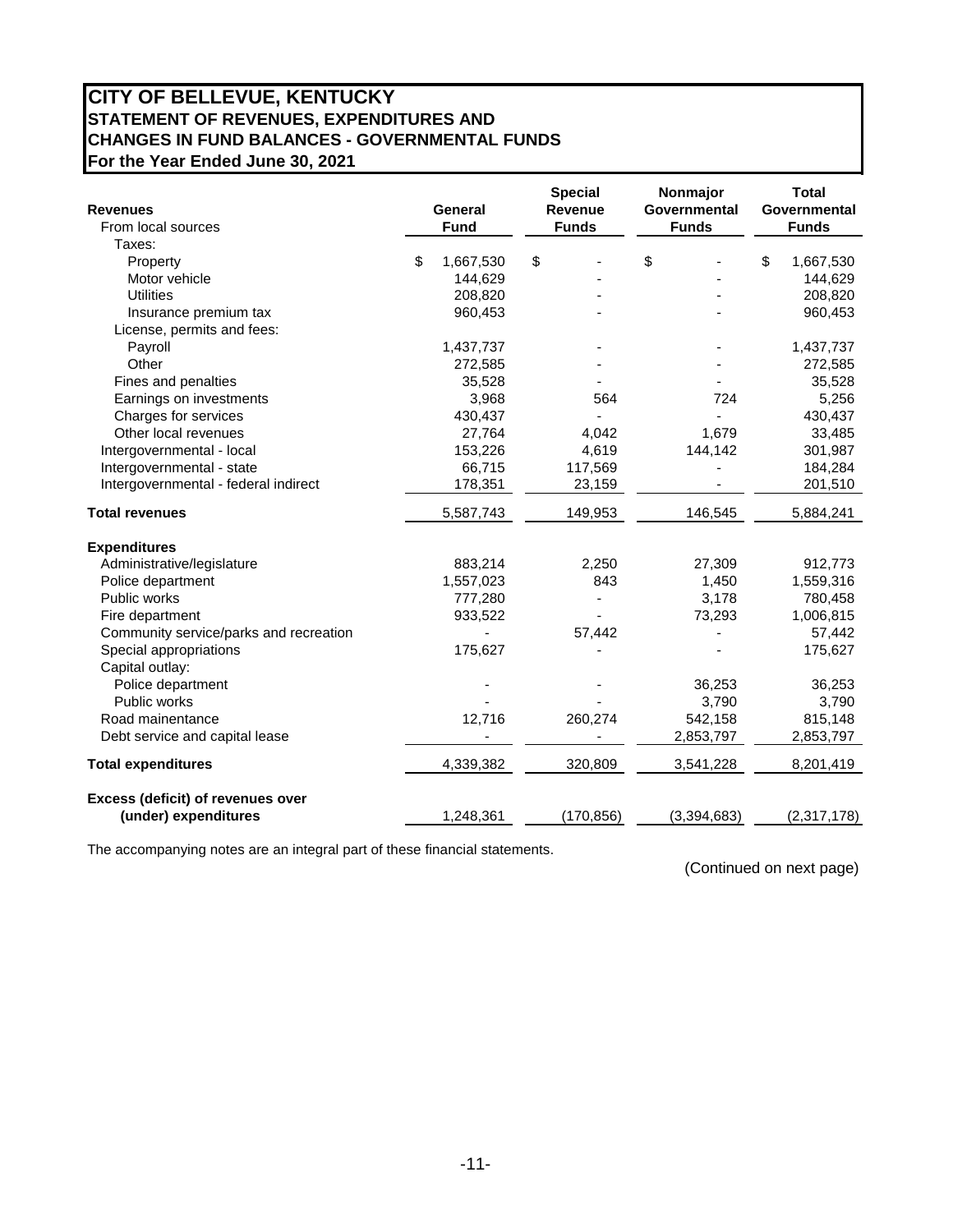## **CITY OF BELLEVUE, KENTUCKY STATEMENT OF REVENUES, EXPENDITURES AND CHANGES IN FUND BALANCES - GOVERNMENTAL FUNDS (CONTINUED) For the Year Ended June 30, 2021**

| (From previous page)                                                     |      | General<br><b>Fund</b> |   | <b>Special</b><br><b>Revenue</b><br><b>Funds</b> | Nonmajor<br>Governmental<br><b>Funds</b> | Total<br>Governmental<br><b>Funds</b> |             |
|--------------------------------------------------------------------------|------|------------------------|---|--------------------------------------------------|------------------------------------------|---------------------------------------|-------------|
| <b>Excess (deficit) of revenues over</b><br>(under) expenditures         | - \$ | 1,248,361              | S | (170, 856)                                       | \$<br>(3,394,683)                        | S.                                    | (2,317,178) |
| Other financing sources (uses)                                           |      |                        |   |                                                  |                                          |                                       |             |
| Proceeds from sale of assets                                             |      |                        |   |                                                  | 111,027                                  |                                       | 111,027     |
| Proceeds from borrowings                                                 |      |                        |   |                                                  | 3,141,163                                |                                       | 3,141,163   |
| Operating transfers in                                                   |      | 500,000                |   |                                                  | 774,204                                  |                                       | 1,274,204   |
| Operating transfers (out)                                                |      | (838,450)              |   |                                                  | (569, 754)                               |                                       | (1,408,204) |
| Total other financing sources (uses)                                     |      | (338,450)              |   |                                                  | 3,456,640                                |                                       | 3,118,190   |
| Excess (deficit) of revenues and other<br>financing sources over (under) |      |                        |   |                                                  |                                          |                                       |             |
| expenditures and other financing uses                                    |      | 909,911                |   | (170, 856)                                       | 61,957                                   |                                       | 801,012     |
| Fund balances, beginning of year                                         |      | 3,194,597              |   | 406.580                                          | 37,118                                   |                                       | 3,638,295   |
| Fund balances, end of year                                               |      | 4,104,508              |   | 235,724                                          | \$<br>99,075                             |                                       | 4,439,307   |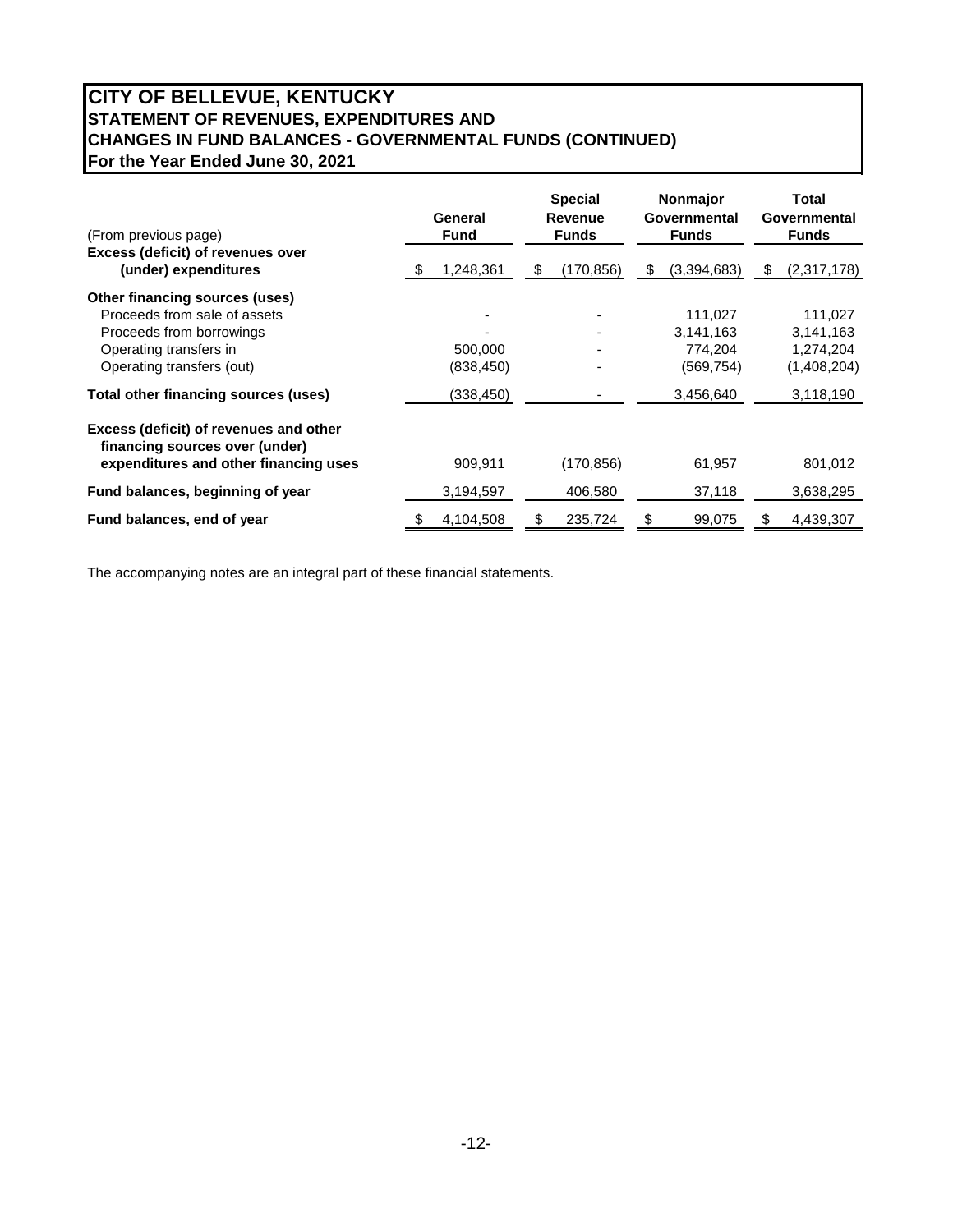# **CITY OF BELLEVUE, KENTUCKY RECONCILIATION OF THE STATEMENT OF REVENUES, EXPENDITURES AND CHANGES IN FUND BALANCES OF GOVERNMENTAL FUNDS TO THE STATEMENT OF ACTIVITIES For the Year Ended June 30, 2021**

| Net change in fund balances-total governmental funds                                                                                                                                                                                                                                                                                                                                                                                                       | \$<br>801,012                     |
|------------------------------------------------------------------------------------------------------------------------------------------------------------------------------------------------------------------------------------------------------------------------------------------------------------------------------------------------------------------------------------------------------------------------------------------------------------|-----------------------------------|
| Amounts reported for governmental activities in the statement of activities are<br>different because:                                                                                                                                                                                                                                                                                                                                                      |                                   |
| Governmental funds report capital outlays as expenditures.<br>However, in the statement of activities, the costs of those assets<br>are allocated over their estimated useful lives as depreciation expense:<br>Capital asset purchases capitalized<br>Depreciation expense<br>Gain on disposal of fixed assets                                                                                                                                            | 40,044<br>(187, 467)<br>(26, 400) |
| Amount of deferred loss on defeasence of bonds                                                                                                                                                                                                                                                                                                                                                                                                             | (10, 506)                         |
| The proceeds of debt issuances provide current financial resources to<br>governmental funds, but issuing debt increases long-term liabilities in the<br>statement of net position. Repayment of debt principal is an expenditure<br>in the governmental funds, but the repayment reduces long-term<br>liabilities in the statement of net position. This is the amount by which new<br>borrowings of \$3,141,163 were more than repayments of \$2,660,343. | (480, 820)                        |
| Liability increase for compensated absences payable                                                                                                                                                                                                                                                                                                                                                                                                        | (14, 810)                         |
| The changes to the City's Joint Venture in the Bellevue-Dayton Fire<br>Department are not recognized in the funds, but are recorded as<br>(increases) decreases in expenditures in the statement of activities                                                                                                                                                                                                                                             | (384, 101)                        |
| Governmental funds report City pension contributions as expenditures,<br>however, in the statement of activities, the cost of pension benefits<br>earned net of employer contributions is reported as pension expense<br>Cost of benefits earned - pensions<br>Cost of benefits earned - OPEB                                                                                                                                                              | (447, 890)<br>(133, 703)          |
| Revenues in the statement of activities that do not provide current financial<br>resources are not reported as revenues in the governmental funds. This<br>year's amount is \$4,334 and last year's amount was \$1,823.                                                                                                                                                                                                                                    | 2,511                             |
| Change in net position of governmental activities                                                                                                                                                                                                                                                                                                                                                                                                          | (842, 130)                        |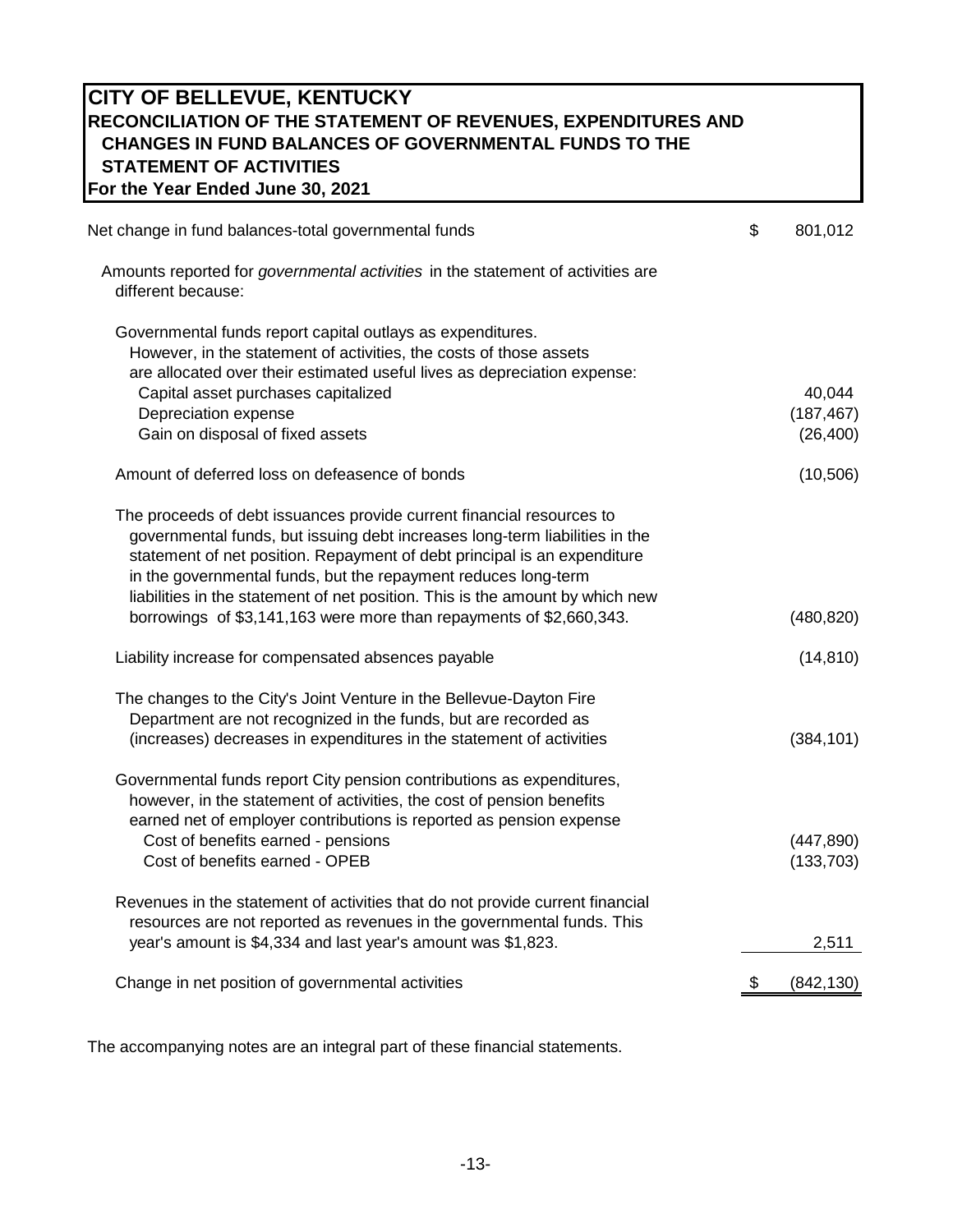# **CITY OF BELLEVUE, KENTUCKY Statement of Net Position - Proprietary Funds June 30, 2021**

#### **Assets**

| <b>Current assets</b><br>Cash and cash equivalents                                                                                                                              | \$<br>396,234                        |
|---------------------------------------------------------------------------------------------------------------------------------------------------------------------------------|--------------------------------------|
| Accounts receivable<br><b>Total current assets</b>                                                                                                                              | 396,234                              |
| Noncurrent assets<br>Capital assets<br>Captial asset held for sale                                                                                                              | 5,453,550<br>1,600,000               |
| Less: accumulated depreciation<br>Total noncurrent nssets                                                                                                                       | (773, 443)<br>6,280,107              |
| <b>Total assets</b>                                                                                                                                                             | 6,676,341                            |
| Deferred outflow of resources<br>Deferred loss on defeasance of bonds                                                                                                           | 117,507                              |
| Total assets and deferred outflow of resources                                                                                                                                  | 6,793,848                            |
| <b>Liabilities</b><br><b>Current liabilities</b><br>Accounts payable<br>Current portion of long term obligation<br>Accrued interest payable<br><b>Total current liabilities</b> | 8,672<br>144,313<br>6,353<br>159,338 |
| Noncurrent liabilities<br>Noncurrent portion of bond obligations                                                                                                                | 2,103,824                            |
| <b>Total liabilities</b>                                                                                                                                                        | 2,263,162                            |
| <b>Net position</b><br>Net investment in capital assets<br>Unrestricted                                                                                                         | 4,149,477<br>381,209                 |
| <b>Total net position</b>                                                                                                                                                       | \$<br>4,530,686                      |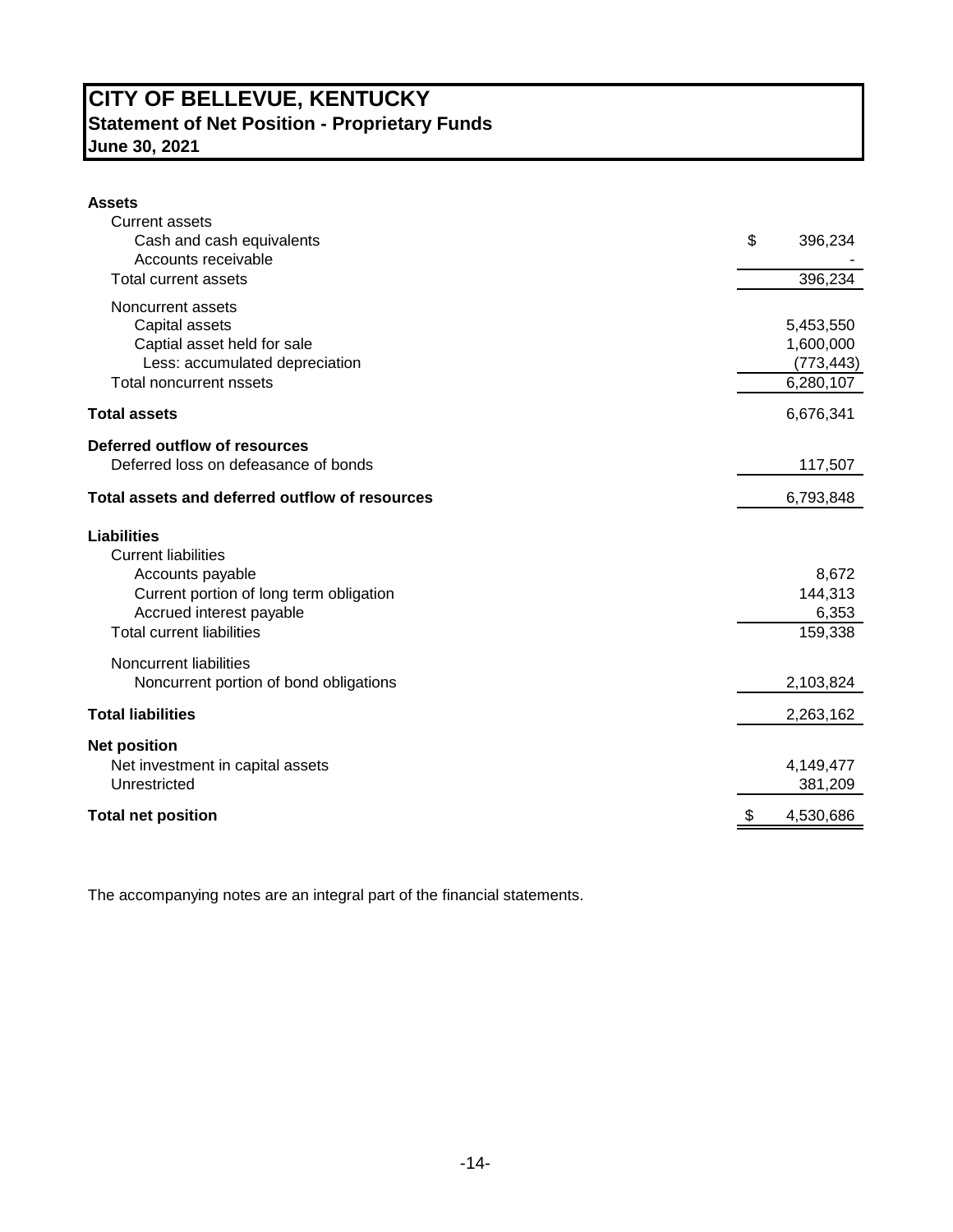# **CITY OF BELLEVUE, KENTUCKY Statement of Revenues, Expenses, and Changes in Net Position - Proprietary Funds**

**For the Year Ended June 30, 2021**

| <b>Operating revenue</b>                |               |
|-----------------------------------------|---------------|
| Rental income                           | \$<br>126,716 |
| Other income                            | 770           |
| <b>Total operating revenue</b>          | 127,486       |
| <b>Operating expenses</b>               |               |
| <b>Utilities</b>                        | 15,234        |
| Depreciation                            | 40,131        |
| Economic development cost               | 16,200        |
| Other fees                              | 18,127        |
| <b>Total operating expenses</b>         | 89,692        |
| <b>Operating income</b>                 | 37,794        |
| Non-operating revenues (expenses)       |               |
| Interest income                         | 714           |
| Interest expense                        | (88, 800)     |
| Transfers in                            | 134,000       |
| Total non-operating revenues (expenses) | 45,914        |
| Net income                              | 83,708        |
| Net position, beginning of year         | 4,446,978     |
| Net position, end of year               | 4,530,686     |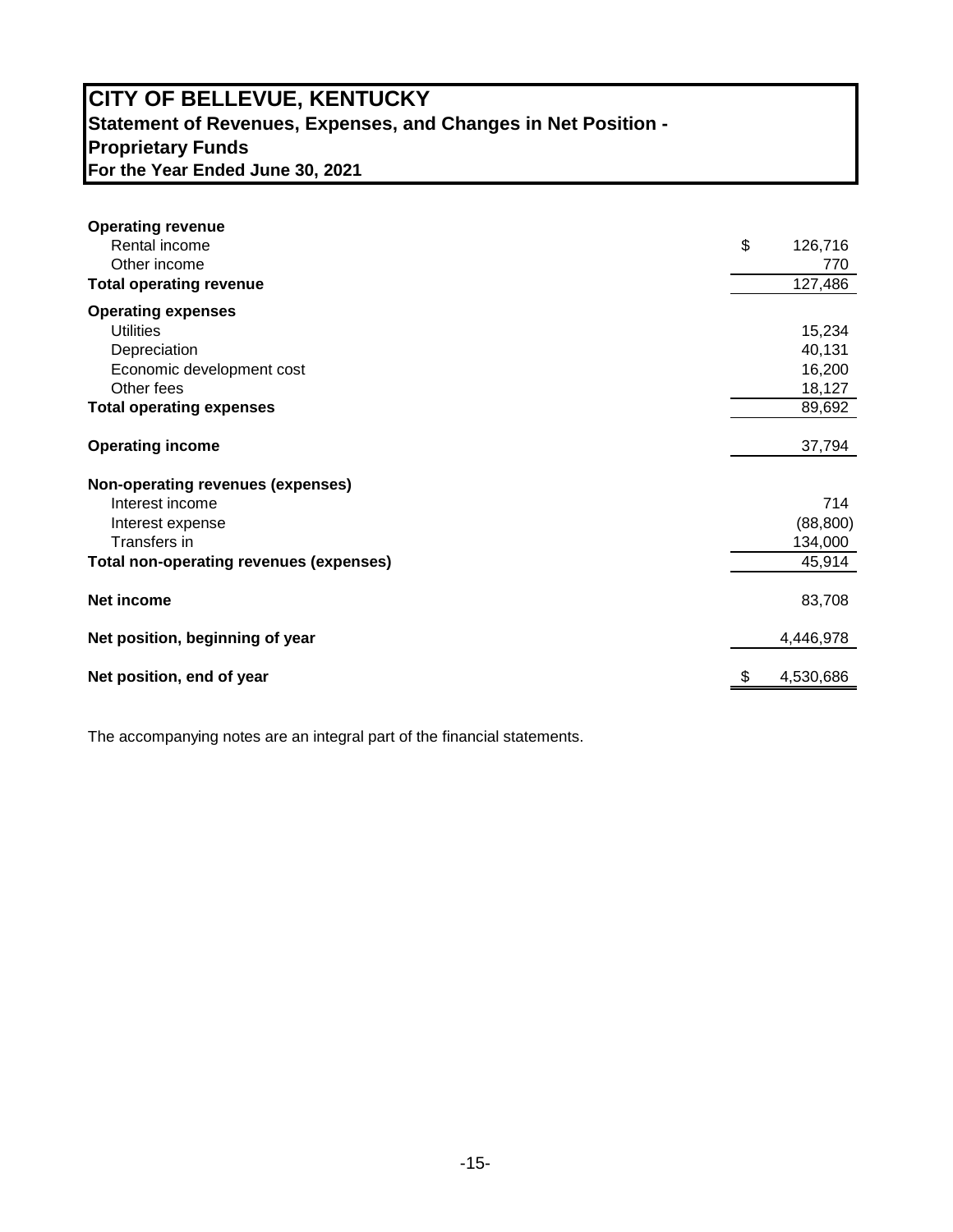# **CITY OF BELLEVUE, KENTUCKY Statement of Cash Flows - Proprietary Funds**

**For the Year Ended June 30, 2021**

| Cash flows from operating activities                                                   |               |
|----------------------------------------------------------------------------------------|---------------|
| Cash received from                                                                     |               |
| Revenue from rent                                                                      | \$<br>147,835 |
| Other revenue                                                                          | 770           |
| Cash paid to/for                                                                       |               |
| <b>Utilities</b>                                                                       | (15,998)      |
| Ecomomic development projects                                                          | (16, 200)     |
| Other fees                                                                             | (10, 204)     |
| Net change in cash from operating activities                                           | 106,203       |
| Cash flows from non-capital financing activites                                        |               |
| Transfer in                                                                            | 134,000       |
| Net change in cash from non-capital financing activities                               | 134,000       |
| Cash flows from capital and related financing activities                               |               |
| Interest paid                                                                          | (78, 786)     |
| Principle paid on bonds                                                                | (134, 313)    |
| Net change in cash from capital and related financing activities                       | (213,099)     |
| Cash flows from investing activities                                                   |               |
| Interest income                                                                        | 714           |
| Net change in cash from investing activities                                           | 714           |
| Change in cash and cash equivalents                                                    | 27,818        |
| Cash and cash equivalents, beginning of year                                           | 368,416       |
| Cash and cash equivalents, end of year                                                 | \$<br>396,234 |
| Reconciliation of operating income to net cash provided by operating activities        |               |
| Operating income                                                                       | \$<br>37,794  |
| Adjustments to reconcile operating income to net cash provided by operating activities |               |
| Depreciation                                                                           | 40,131        |
| Change in assets and liabilities                                                       |               |
| Account receivable                                                                     | 21,119        |
| Accounts payable                                                                       | 7,159         |
| Net change in cash from operating activities                                           | \$<br>106,203 |
|                                                                                        |               |
| Schedule of non-cash transactions                                                      |               |
| Depreciation                                                                           | \$<br>40,131  |
| Amortization of loss on bond defeasance                                                | 10,325        |
|                                                                                        | \$<br>50,456  |
| The accompanying notes are an integral part of the financial statements.               |               |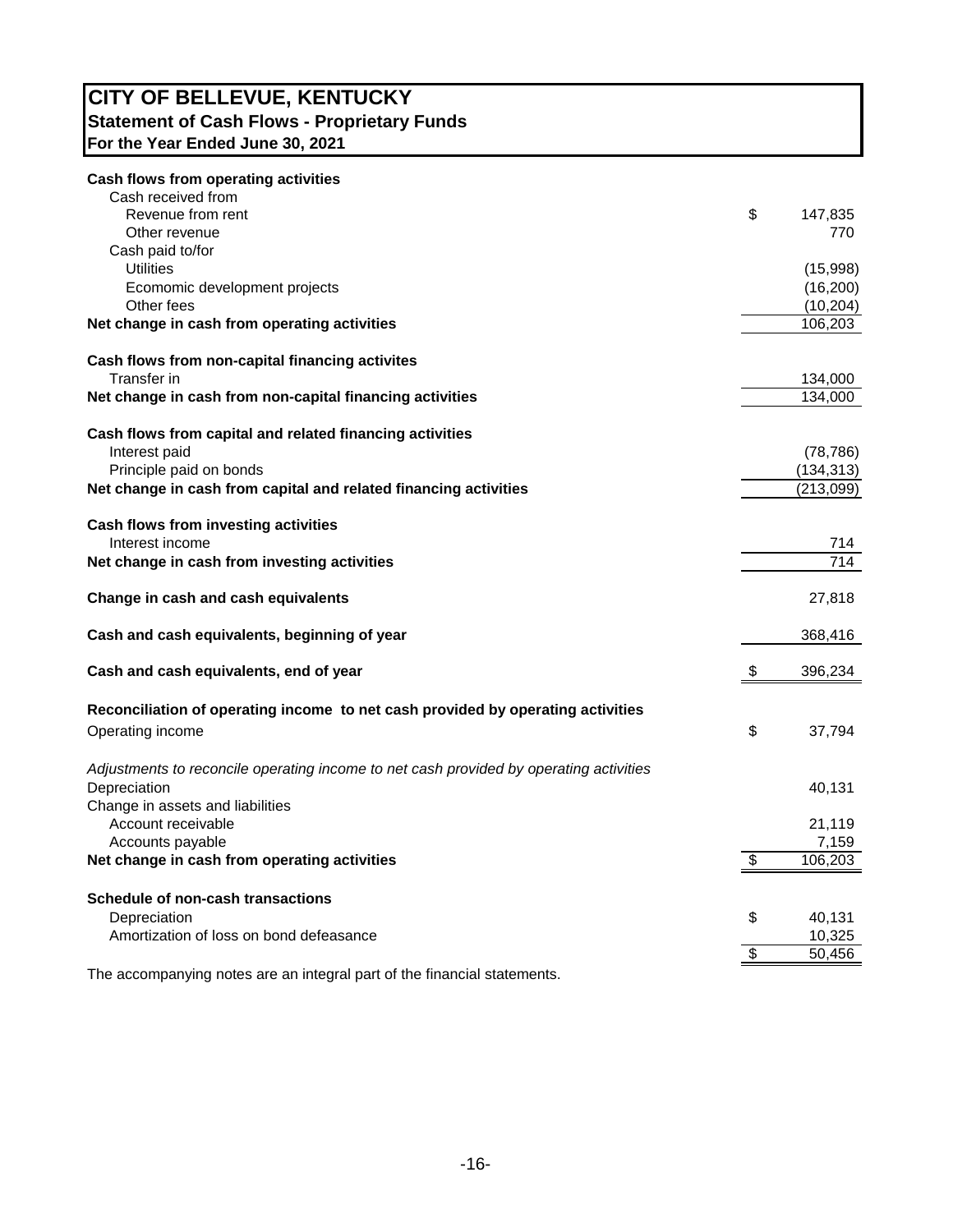### **NOTE A – SUMMARY OF SIGNIFICANT ACCOUNTING POLICIES**

The basic financial statements of the City of Bellevue, Kentucky, have been prepared in conformity with generally accepted principles (GAAP) as applied to government units. The Government Accounting Standards Board (GASB) is the accepted standard-setting body for establishing governmental accounting and financial reporting principles. The significant accounting policies of the City are described below.

#### Reporting Financial Entity

The financial statements of the City of Bellevue, Kentucky include the funds, account groups and agencies over which the Mayor and Council, a seven-member group, exercise significant oversight responsibility. Oversight responsibility, as defined by Section 2100 of the GASB *Codification of Governmental Accounting and Financial Reporting Standards*, was determined on the basis of the Government's ability to significantly influence operations, select the governing authority, and participates in fiscal management and the scope of public services. Based upon this criterion the Government's reporting entity includes those agencies and departments over which the Mayor and Council have specific statutory authority. The entities which have been included in the financial statements of the Governments are as follows:

- (a) The Bellevue Urban Renewal and Community Development Agency was instrumentality created primarily to provide for the financing and acquisition of land related to the City's riverfront development projects.
- (b) The City of Bellevue, Urban Renewal and Community Development Agency Public Properties Corporation was created to provide financing for the Bellevue Urban Renewal and Community Development Agency.
- (c) The Fire Department of Bellevue and Dayton is a not-for-profit organization that is a joint venture between the City of Bellevue, Kentucky and the City of Dayton, Kentucky. Details on this venture can be found in Note D below.

Certain entities which have been excluded from the Government's financial statements in accordance with "Codification" criteria are as follows:

- (a) The Bellevue (Board of Education) School District is a separate and distinct organization operating under State legislation, whose Board members are elected by the public. The District's Board and management are totally independent of the City. The City has no financial involvement with the District.
- (b) The financial statements presented herein, do not include funds of groups or organizations, which although associated with the City, have not originated within the Council itself such as the Bellevue Civic Association, the Bellevue-Dayton Volunteer Firemen's Association, etc.

#### Basis of Accounting

The City's financial statements are presented on the modified accrual basis in accordance with accounting principles generally accepted in the United States of America.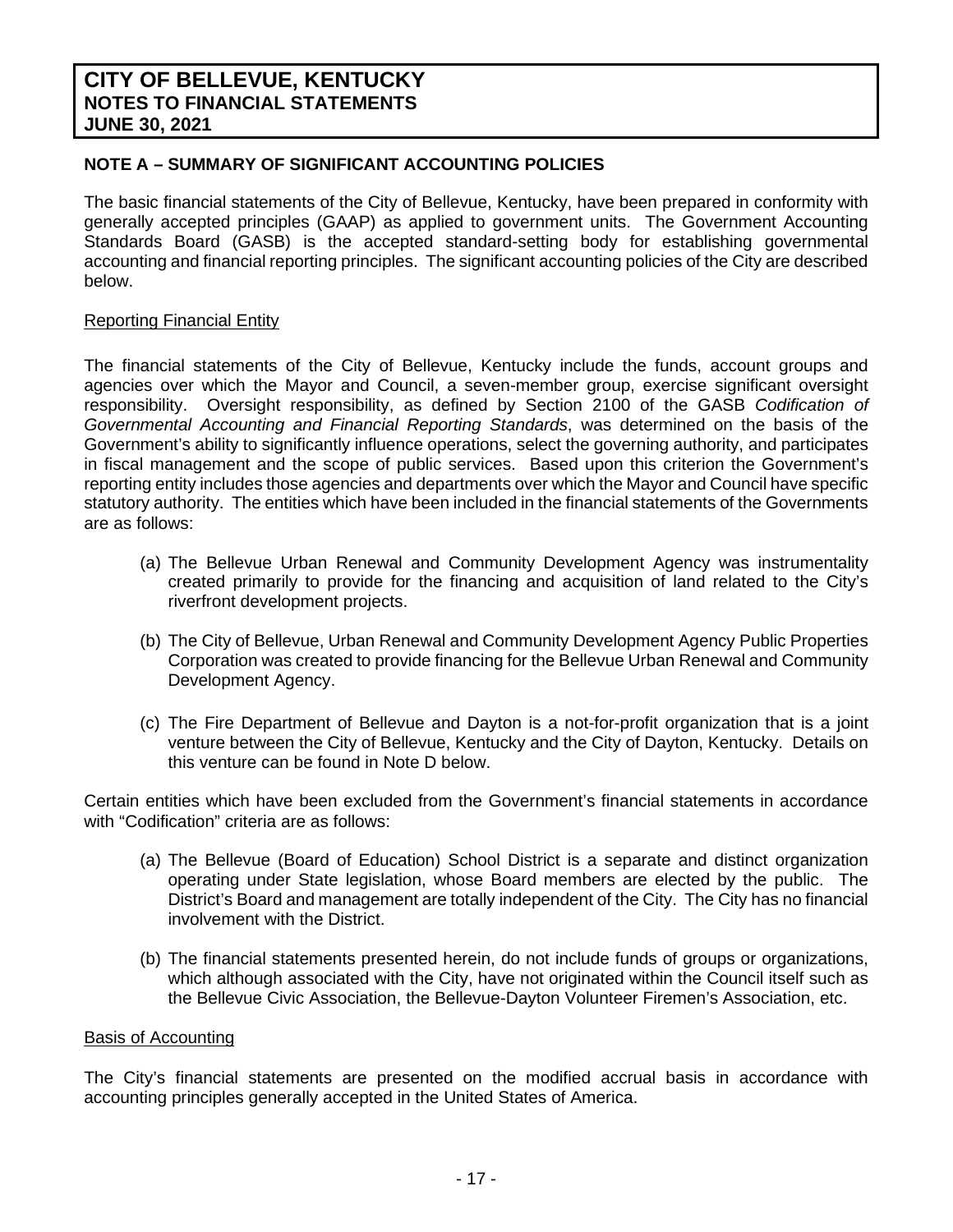#### Basis of Presentation

Government-wide Financial Statements – The statement of net position and the statement of activities display information about the City as a whole. These statements include the financial activities of the primary government, except for fiduciary funds. The statements distinguish between those activities of the City that are governmental and those that are considered business-type activities.

The government-wide statements are prepared using the economic resources measurement focus. This is the same approach used in the preparation of the proprietary fund financial statements but differs from the manner in which governmental fund financial statements are prepared. Governmental fund financial statements therefore include reconciliation with brief explanations to better identify the relationship between the government-wide statements and the statements for governmental funds.

The government-wide statement of activities presents a comparison between direct expenses and program revenues for each segment of the business-type activities of the City and for each function or program of the City's governmental activities. Direct expenses are those clearly identifiable to a particular function or segment. Program revenues include charges paid by the recipient of the goods or services offered by the program and grants and contributions that are restricted to meeting the operational or capital requirements of a particular program. Revenues that are not classified as program revenues are presented as general revenues of the City, with certain limited exceptions. The comparison of direct expenses with program revenues identifies the extent to which each business segment or governmental function is self-financing or draws from the general revenues of the City.

Fund Financial Statements – Fund financial statements report detailed information about the City. The focus of governmental and enterprise fund financial statements is on major funds rather than reporting funds by type. Each major fund is presented in a separate column. Non-major funds are aggregated and presented in a single column. The City has no fiduciary type funds.

The accounting and reporting treatment applied to a fund is determined by its measurement focus. All governmental fund types are accounted for using a flow of current financial resources measurement focus. The financial statements for governmental funds are a balance sheet, which generally includes only current assets and current liabilities, and a statement of revenues, expenditures and changes in fund balances, which reports on the changes in total assets. Proprietary funds are reported using the economic resources measurement focus. The statement of cash flows provides information about how the City finances and meets the cash flow needs of its proprietary activities.

The City has the following funds:

#### I. Governmental Fund Types

- (A) The General Fund is the main operating fund of the City. It accounts for financial resources used for general types of operations. This is a budgeted fund, and any fund balances are considered as resources available for use. This is a major fund of the City.
- (B) The Special Revenue Funds account for proceeds of specific revenue sources (other than expendable trusts or major capital projects) that are restricted to disbursements for specified purposes. This is a major fund of the City.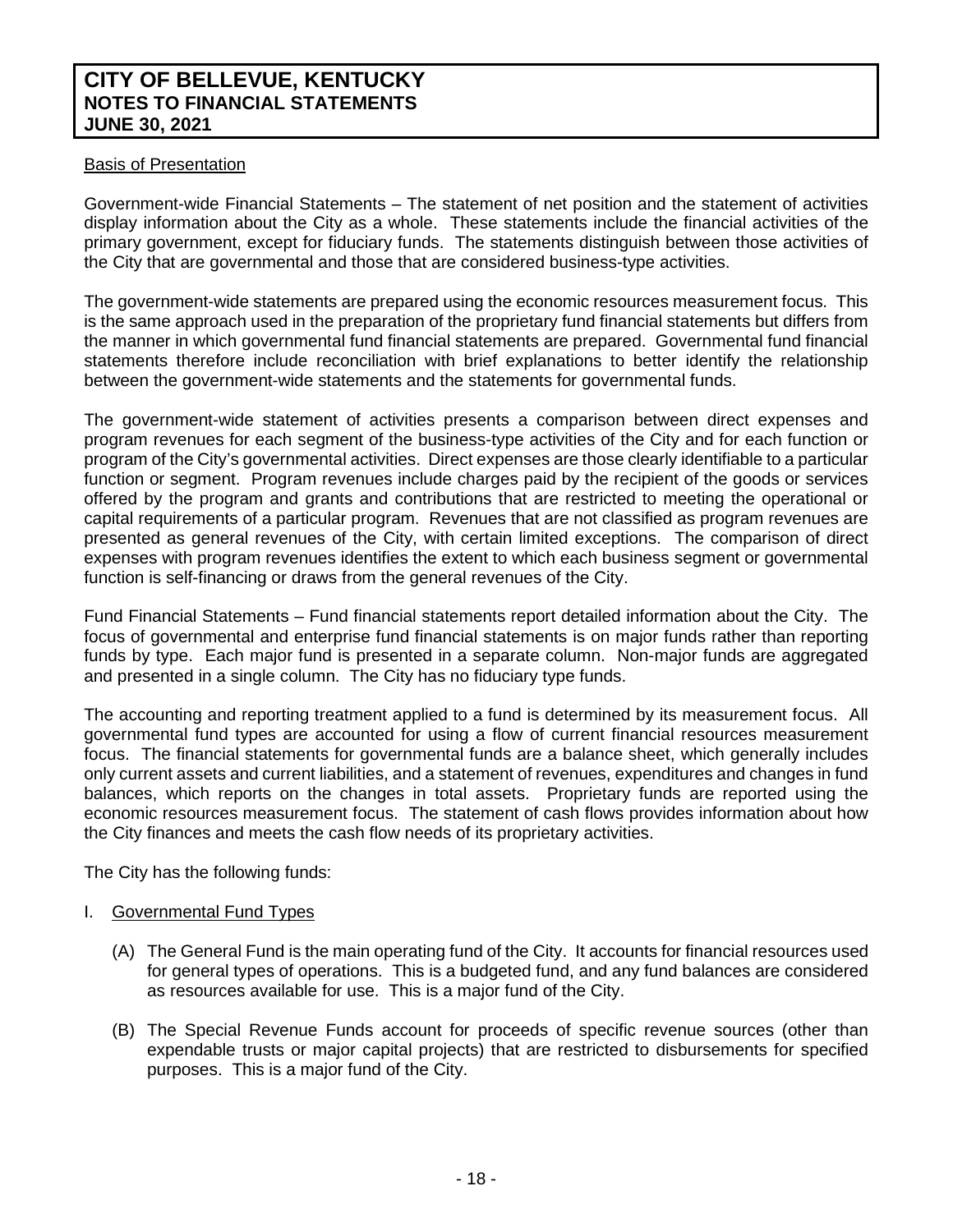- (C) Capital Project Funds are used to account for financial resources to be used primarily for the acquisition for construction of major capital facilities and equipment (other than those financed by Proprietary Fund).
	- 1. The Capital Improvements Fund receives certain funds designated by the city and is restricted for use primarily in financing specific expenditures and in purchasing equipment for the City.
	- 2. The Federal Grant Capital Project Fund account for federal grant construction funding and local matching funds to construct and completed infrastructure projects. This is a non-major fund of the City.
- (D) The Debt Service Funds are used to account for the accumulation of resources for, and the payments of, general long-term debt principle and interest and related cost; and for the payment of interest on general obligation notes payable, as required by Kentucky Law. This is a nonmajor fund of the City.

#### . II. Proprietary Fund Type (Enterprise Fund)

The Proprietary Fund is used to account for Port Bellevue rental properties and Bellevue URCD Agencies activities. The Proprietary fund is a major fund.

The City applies all GASB pronouncements to proprietary funds as well as the Financial Accounting Standards Board pronouncements unless those pronouncements conflict with or contradict GASB pronouncements.

#### III. Fiduciary Fund type (Agency and Private Purpose Trust Funds)

A. The City has no fiduciary fund types.

#### Basis of Accounting

Basis of accounting determines when transactions are recorded in the financial records and reported on the financial statements. Government-wide financial statements are prepared using the accrual basis of accounting. Governmental funds use the modified accrual basis of accounting. Proprietary funds use the accrual basis of accounting.

Revenues – Exchange and Non-exchange Transactions – Revenues resulting from exchange transactions, in which each party receives essentially equal value, is recorded on the accrual basis when the exchange takes place. On a modified accrual basis, revenues are recorded in the fiscal year in which the resources are measurable and available. Available means that the resources will be collected within the current fiscal year or are expected to be collected soon enough thereafter to be used to pay liabilities of the current fiscal year. For the City, available means expected to be received within sixty day of the fiscal year-end.

Non-exchange transactions, in which the City receives value without directly giving equal value in return, include property taxes, grants, entitlements and donations. On an accrual basis, revenue from property taxes is recognized in the fiscal year for which the taxes are levied. Revenue from grants, entitlements and donations is recognized in the fiscal year in which all eligibility requirements have been satisfied. Eligibility requirements include timing requirements, which specify the year when the resource are required to be used or the fiscal year when use is first permitted, matching requirements, in which the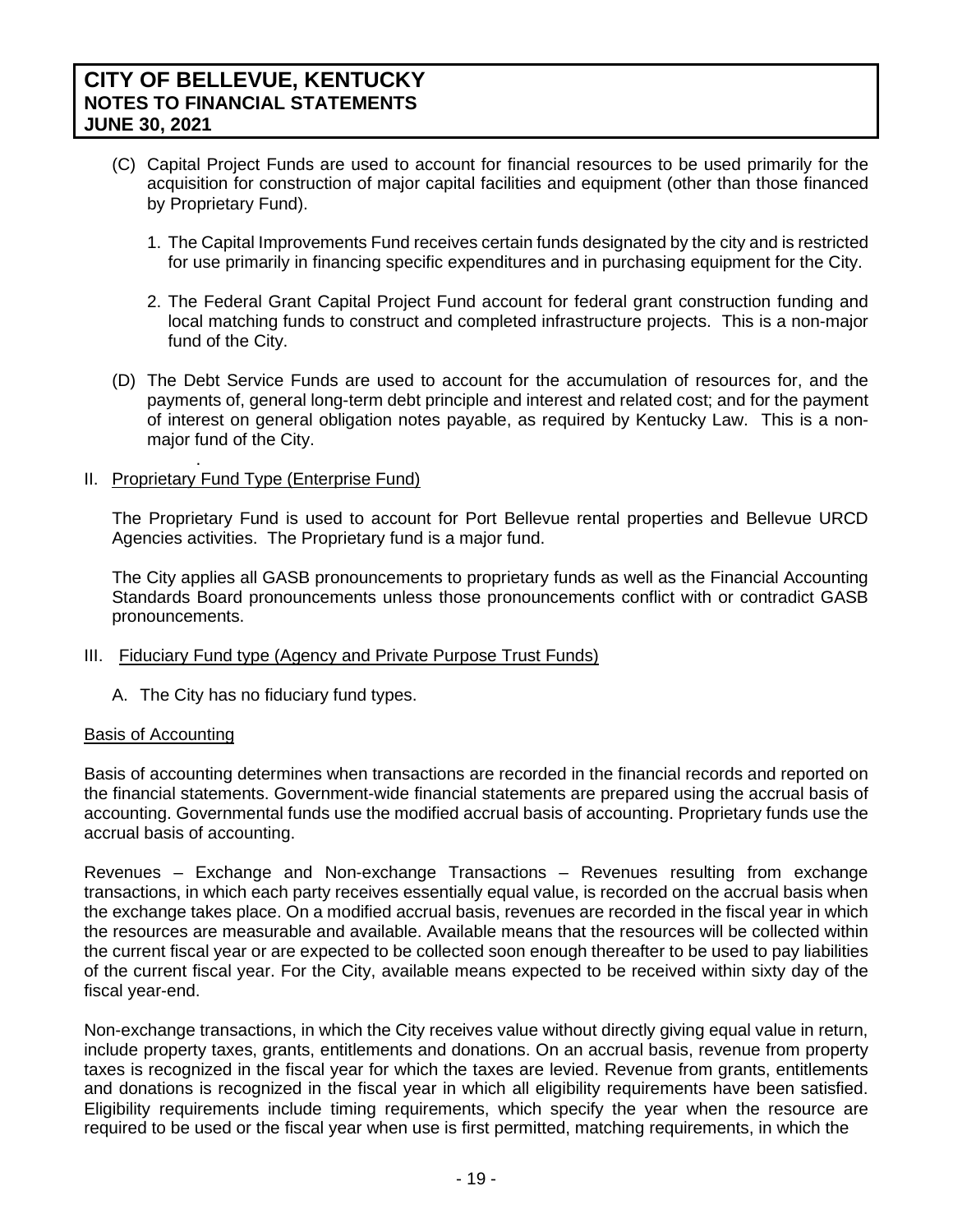City must provide local resources to be used for a specified purpose, and expenditure requirements, in which the resources are provided to the City on a reimbursement basis. On a modified accrual basis, revenues from non-exchange transactions must also be available before it can be recognized.

Deferred Revenue – Deferred revenue arises when assets are recognized before revenue recognition criteria have been satisfied. Grants and entitlements received before eligibility requirements are met and recorded as deferred revenue.

Expenses/Expenditures – On the accrual basis of accounting, expenses are recognized at the time they are incurred.

The measurement focus of governmental fund accounting is on decreases in net financial resources (expenditures) rather than expenses. Expenditures are generally recognized in the accounting period in which the related fund liability is incurred, if measurable. Allocations of cost, such as depreciation, are not recognized in governmental funds.

### Property Tax Revenues

Property taxes are levied each September on the assessed value listed as of the prior January 1, for all real and personal property in the City. The billings are considered due upon receipt by the taxpayer and become delinquent on December 1. Property taxes collected are recorded as revenues in the fiscal year for which they were levied. All taxes collected are deposited into the General Fund. The 2020 property tax rates assessed for the year ended June 30, 2021, to finance the General Fund operations were \$0.352 per \$100 valuation for real property, and \$0.560 per \$100 valuation for business personal property and \$.385 per \$100 valuation for motor vehicles. Vehicle tax is collected by the County Clerk of Campbell County and are due and collected in the birth month of the vehicles' licensee.

#### Other Taxes

The City levies a utility gross receipts license tax in the amount of 3% of the gross receipts derived from the furnishings, within City's boundaries, of electric power and natural gas. Also, the City levies an insurance premium license tax of 10% on insurance premiums. The tax is collected by the insurance companies doing business within the City.

#### Capital Assets

General capital assets are those assets not specifically related to activities reported in the proprietary funds. These assets generally result from expenditures in the governmental funds. These assets are reported in the governmental activities column of the government-wide statement of net position but are not reported in the fund financial statements. Capital assets utilized by the proprietary funds are reported both in the business-type activities column of the government-wide statement of net position and in the respective funds.

All capital assets are capitalized at cost (or estimated historical cost) and updated for additions and retirements during the year. Donated fixed assets are recorded at their fair market values as of the date received. The City maintains a capitalization threshold of one thousand dollars with the exception of real property for which there is no threshold. Improvements are capitalized; the cost of, normal maintenance and repairs that do not add to the value of the asset or materially extend an assets life are not. Prior to July 1, 2003, governmental fund infrastructure assets were not capitalized.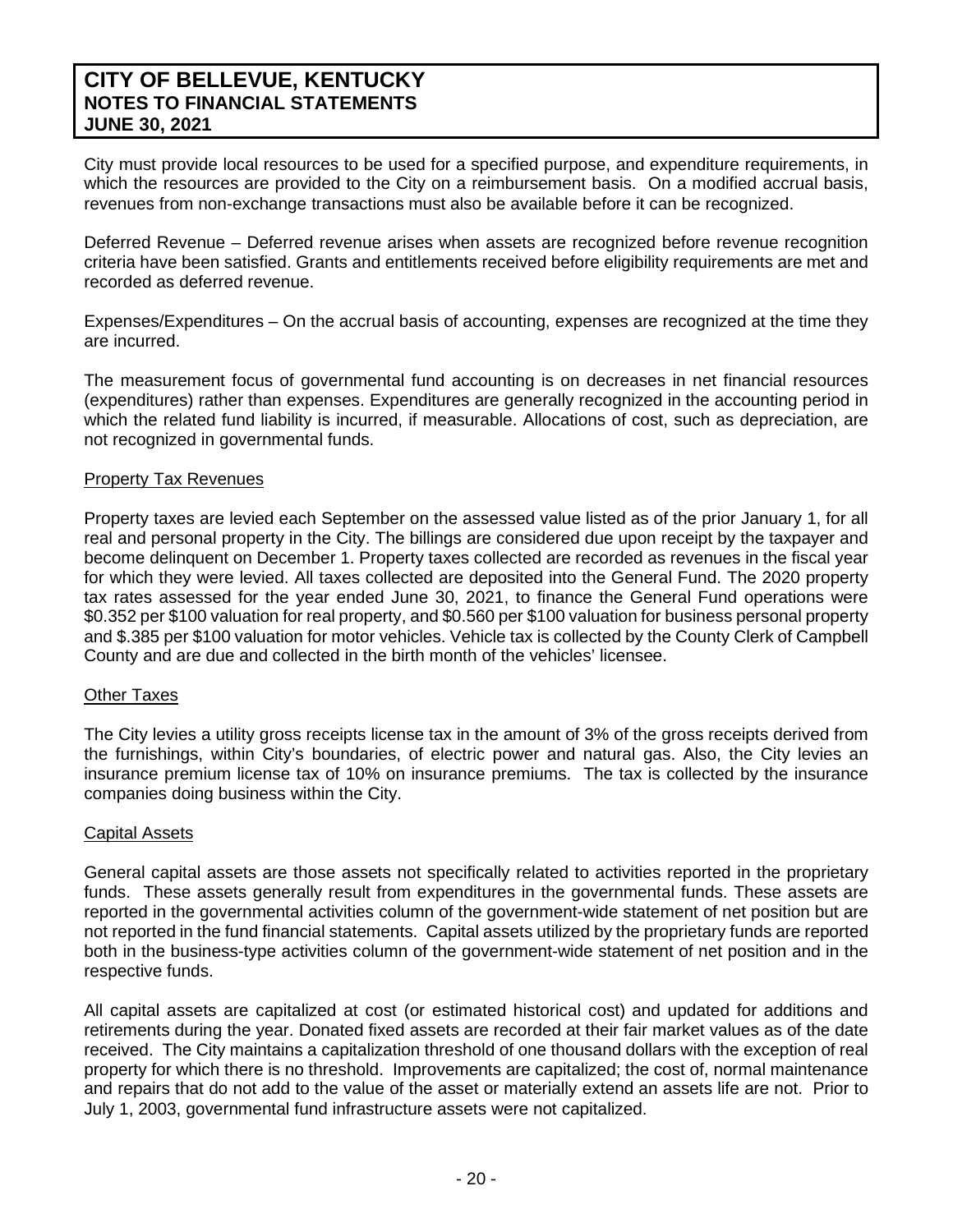All reported capital assets are depreciated. Improvements are depreciated over the remaining useful lives of the related capital assets. Depreciation is computed using the straight-line method over the following useful lives for both general capital assets and proprietary fund assets:

 $\Omega$  successive and  $\Omega$  Avitativities

|                                   | Governmental Avtivities |
|-----------------------------------|-------------------------|
| <b>Description</b>                | <b>Estimated Lives</b>  |
| <b>Buildings and improvements</b> | $25-50$ years           |
| Land improvements                 | 20 years                |
| Vehicles                          | 5 years                 |
| General Equipment                 | 5-15 years              |

#### Inter-fund Balances

On fund financial statements, receivables and payables resulting from short-term inter-fund loans are classified as "inter-fund receivables/payable". These amounts are eliminated in the governmental and business-type activities column of the statements of net position, except for the net residual amounts due between governmental and business-type activities, which are presented as internal balances.

#### Accumulated Unpaid Sick Leave Benefits

Upon retirement from the City, an eligible employee with over 27 years of service for non-hazardous or 20 years for hazardous employment will receive retirement credit for the amount of work hours equal to accumulated sick leave hours up to 960 hours. The Kentucky County Employee Retirement System will calculate the credit at the time of an employee's retirement. At June 30, 2021, the total sick leave payable is \$177,061 and is accounted for as long-term debt.

#### Budgetary Process

Budgetary Basis of Accounting: The City's budgetary process accounts for certain transactions on a basis other than Generally Accepted Accounting Principles (GAAP). The major differences between the budgetary basis and the GAAP are:

Revenues are recorded when received in cash (budgetary) as opposed to when susceptible to accrual (GAAP).

Expenditures are recorded when paid in cash (budgetary) as opposed to when susceptible to accrual (GAAP).

Once the budget is approved, it can be amended. Amendments are presented to the Council at their regular meetings. Such amendments are made before the fact, are reflected in the official minutes of the City, and are not made after fiscal year-end dictated by law. Each budget is prepared and controlled by the budget coordinator at the revenue and expenditure function/object level. All budget appropriations lapse at year-end.

#### Cash and Cash Equivalents

The City considers demand deposits, money market funds, and other investments with an original maturity of 90 days or less, to be cash equivalents.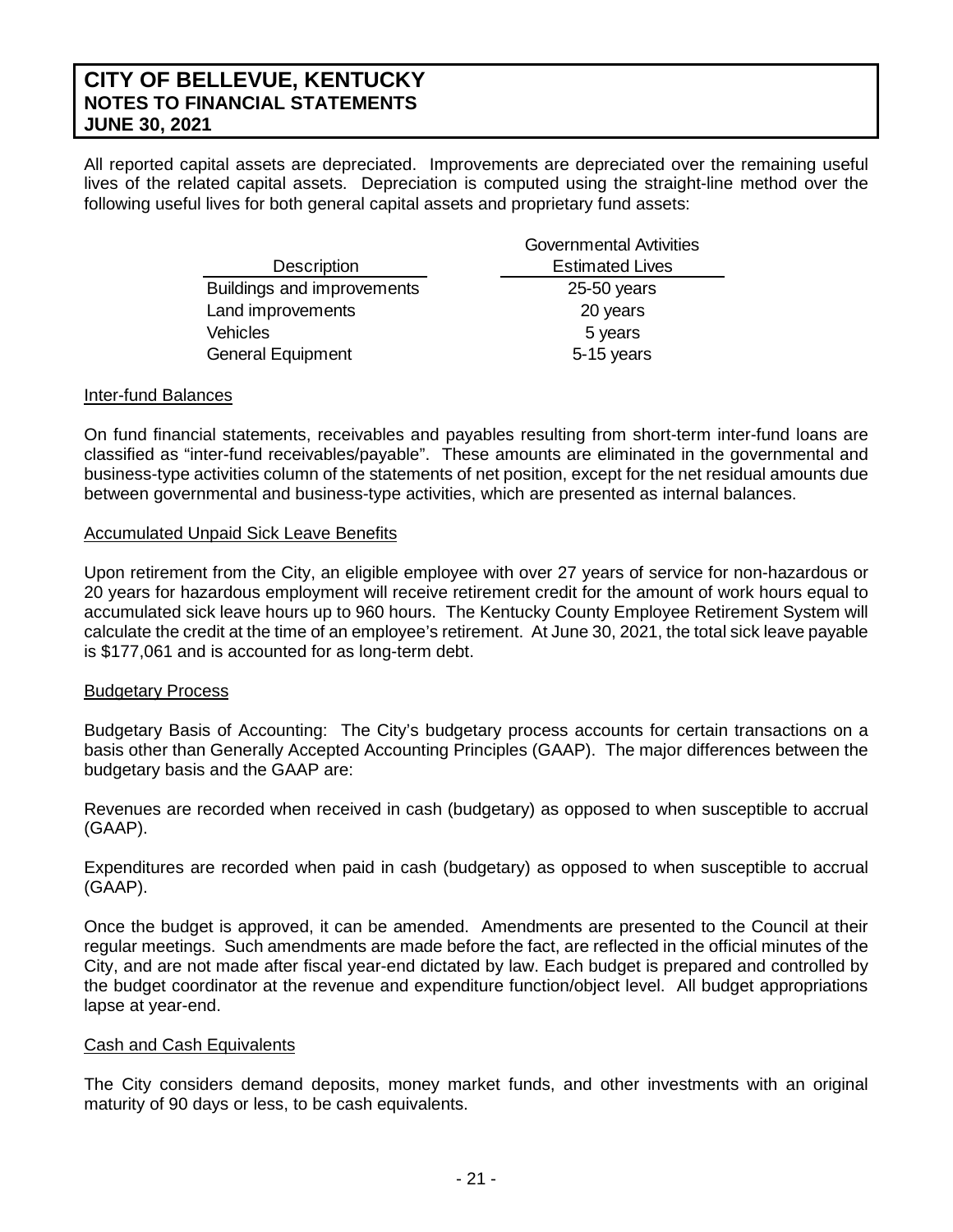#### Accrued Liabilities and Long-Term Obligations

All payables accrued liabilities and long-term obligations are reported in the government-wide financial statements, and all payables, accrued liabilities and long-term obligations payable from proprietary funds are reported on the proprietary fund financial statements.

In general, payables and accrued liabilities that will be paid from governmental funds are reported on the governmental fund financial statements regardless of whether they will be liquated with current resources. However, claims and judgments, the non-current portion of capital leases, accumulated sick leave, contractually required pension contributions and special termination benefits that will be paid from governmental funds are reported as a liability in the fund financial statements only to the extent that they will be paid with current, expendable, available financial resources. In general, payments made within sixty days after year-end are considered to have been made with current available financial resources. Bonds and other long-term obligations that will be paid from governmental funds are not recognized as a liability in the fund financial statements until due.

#### Fund Balance Classification

The Government fund financial statements present fund balances based on classification that comprise a hierarchy that is based primarily on the extent to which the City is bound to honor constraints on the specific purposes for which amounts in the respective governmental funds can be spent.

The classifications used in the governmental fund financial statements are as follows:

Non-spendable: This classification includes amounts that cannot be spent because they are either (a) not in spendable form or (b) are legally or contractually required to be maintained intact. The City did not have any Non-spendable resources at June 30, 2021.

Restricted: This classification includes amounts for which constraints have been placed on the use of the resources either (a) externally imposed by creditors (such as through a debt covenant), grantors, contributors, or laws or regulations of other governments, of (b) imposed by law through constitutional provisions or enabling legislature. The City has classified sick leave, KSFCC escrow, capital projects and debt service resources as being restricted.

Committed: This classification includes amounts that can be used only for specific purposes pursuant to constraints imposed by formal action of the board. These amounts cannot be used for any other purpose unless the board removes or changes the specified use by taking the same type of action (ordinance or resolution) that was employed when the funds were initially committed. This classification also includes contractual obligations to the extent that existing resources have been specifically committed for the use in satisfying those contractual requirements. The City did not have any committed resources as of June 30, 2021.

Assigned: This classification includes the amounts that are constrained by the City's intent to be used for a specific purpose but are neither restricted nor committed. This intent can be expressed by the Council or through the Council delegating this responsibility to the City manager through the budgetary process. This classification also includes the remaining positive fund balance for all governmental funds except for the General Fund. The City had assigned resources as of June 30, 2021 for Debt Service, Capital Projects, Special Revenue Projects, and Community Development.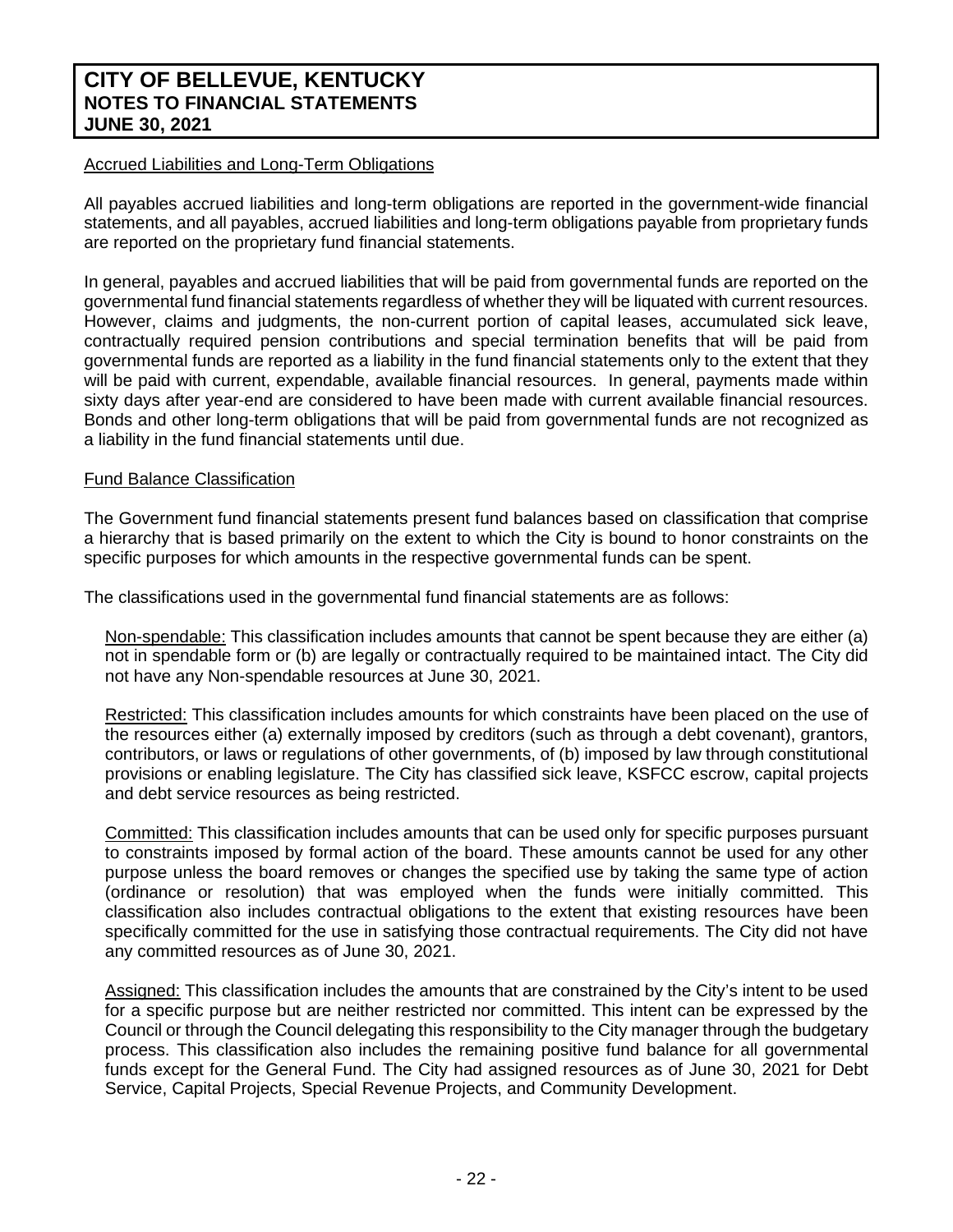Unassigned: This classification includes the residual fund balance for the General Fund. The Unassigned classification also includes negative residual fund balances of any other governmental fund that cannot be eliminated by offsetting assigned fund balance amounts. The City would typically use restricted fund balances first, followed by committed resources, and then assigned resources, as appropriate opportunities arise, but reserves the right to selectively spend unassigned resources first to defer the use of these other classified funds.

#### Net Position

Net position represents the difference between assets and liabilities. Net position invested in capital assets, net of related debt consists of capital assets, net of accumulated depreciation, reduced by the outstanding balances of any borrowings used for the acquisition, construction or improvement of those assets. Net position is reported as restricted when there are limitations imposed on their use either through the enabling legislation adopted by the City or through external restrictions imposed by creditors, grantors or laws or regulations of other governments.

#### Operating Revenues and Expenses

Operating revenues are those revenues that are generated directly from the primary activity of the proprietary funds. For the City, those revenues are primarily from rental leases at the Port Bellevue Project.

#### Contributions of Capital

Contributions of capital in proprietary fund financial statements arise from contributions of fixed assets, or from grants or contributions of resources restricted to capital acquisition and construction.

#### Inter-fund Activity

Exchange transactions between funds are reported as revenues in the seller funds and as expenditures/expenses in the purchaser funds. Flows of cash or goods from one fund to another without a requirement for repayment are reported as inter-fund transfers. Inter-fund transfers are reported as other financing sources/uses in governmental funds and after non-operating revenues/expenses in proprietary funds. Repayments from funds responsible for particular expenditures/expenses to the funds that initially paid for them are not presented on the financial statements.

#### **Pensions**

For purposes of measuring the net pension liability, deferred outflows of resources and deferred inflows of resources related to pensions, and pension expense, information about the fiduciary net position of the County Employee Retirement System (CERS) and additions to/deductions from CERS' fiduciary net position have been determined on the same basis of as they are reported by CERS. For this purpose, benefit payments (including refunds of employee contributions) are recognized when due and payable in accordance with benefit terms. Investments are reported at fair value.

#### Other Post-Employment Benefits

For purposes of measuring the net other post-employment benefit (OPEB) liability, deferred outflows of resources and deferred inflows of resources related to OPEB, and OPEB expense, information about the fiduciary net position of the County Employee Retirement System (CERS) and additions to/deductions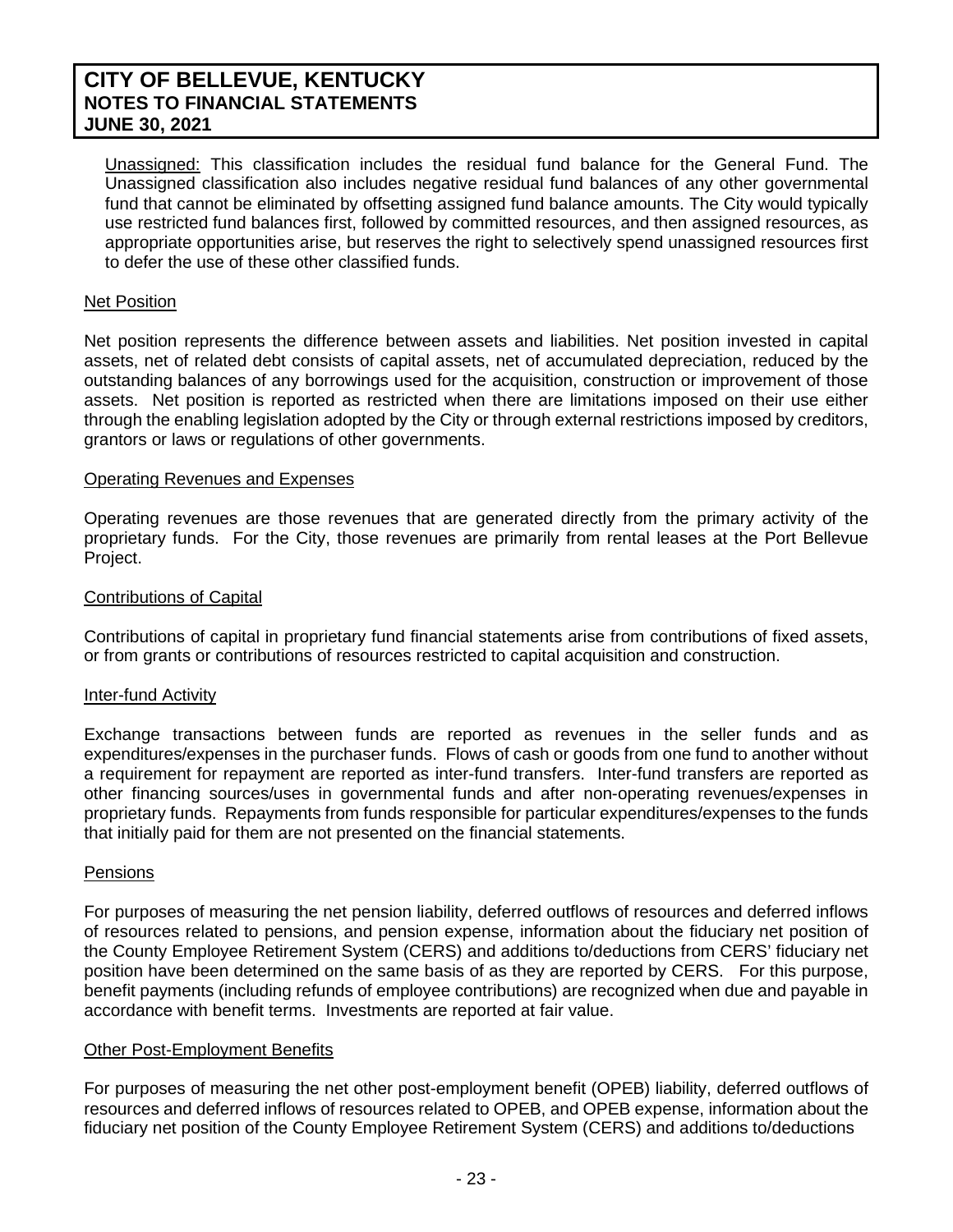from CERS' fiduciary net position has been determined on the same basis of as they are reported by CERS. For this purpose, benefit payments (including refunds of employee contributions) are recognized when due and payable in accordance with benefit terms. Investments are reported at fair value.

#### **Reclassifications**

Certain amounts in the prior year financial statements have been reclassified for comparative purposes to conform to the presentation of the current year financial statements.

### **NOTE B – ESTIMATES**

The preparation of financial statements in conformity with accounting principles generally accepted in the United States of America requires the City's management to make estimates and assumptions that affect reported amounts of assets, liabilities, fund balances, and disclosure of contingent assets and liabilities at the date of the general-purpose financial statements, and the reported amounts of revenues and expenditures during the reporting period. Actual results could differ from those estimates.

### **NOTE C – CASH AND CASH EQUIVALENTS**

At year-end the carrying amount of the City's total cash and cash equivalents was \$4,236,041; which was covered by Federal Depository insurance and/or covered by collateral agreements and collateral held by the pledging banks' trust departments in the City's name. Cash equivalents are funds temporarily invested in securities with a maturity of 90 days or less.

Cash and cash equivalents at June 30, 2021 consisted of the following:

|                                     | <b>Bank</b>    | <b>Book</b>    |
|-------------------------------------|----------------|----------------|
|                                     | <b>Balance</b> | <b>Balance</b> |
| Cash and cash equivalents           | \$4,557,530    | 4,236,041      |
| Breakdown per financial statements: |                |                |
| Governmental funds                  |                | \$3,839,807    |
| Proprietary funds                   |                | 396,234        |
|                                     | Total          | 4,236,041      |

## **NOTE D – INVESTMENT IN JOINT VENTURE**

The City, along with the City of Dayton, Kentucky, own equal shares in a joint venture limited liability corporation, the Fire Department of Bellevue and Dayton (FDBD) Each City annually records, as an investment in joint venture, 50% of the net position of FDBD on its Statement of Net Position, and an adjustment for the amount of change is recognized in the Statement of Activities. The total investment in the joint venture at June 30, 2021 was a liability of (\$2,296,045). This liability increased \$384,101 from the previous year.

The City had no other investments at June 30, 2021.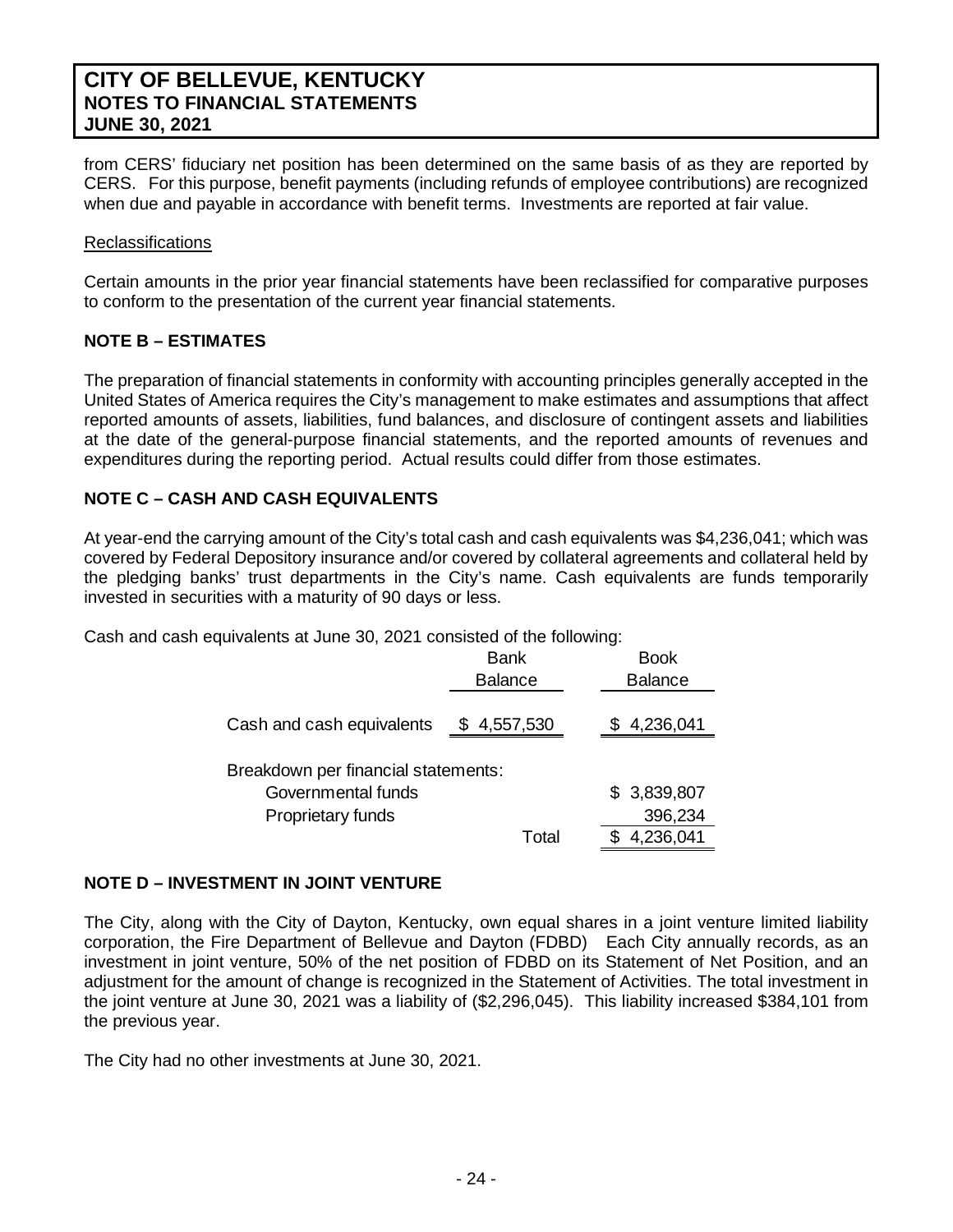## **NOTE E – CAPITAL ASSETS**

Capital assets activity for the fiscal year ended June 30, 2021, was as follows:

|                                  | <b>Balance</b>  |                  |                 | <b>Balance</b>  |
|----------------------------------|-----------------|------------------|-----------------|-----------------|
| <b>Governmental Activities</b>   | June 30, 2020   | Additions        | Deletions       | June 30, 2021   |
| Land                             | \$<br>3,847,424 | \$               | \$<br>(25,000)  | \$<br>3,822,424 |
| Land improvements                | 396,090         |                  |                 | 396,090         |
| Building and improvements        | 1,128,044       |                  |                 | 1,128,044       |
| Playground equipment             | 115,891         |                  |                 | 115,891         |
| Furniture and equipment          | 395,113         | 14,544           | (7,950)         | 401,707         |
| Vehicles and machinery           | 607,989         | 25,500           | (32, 471)       | 601,018         |
| Harbor Green/Infrastructure      | 2,555,750       |                  |                 | 2,555,750       |
| Streetscape/Infrastructure       | 697,540         |                  |                 | 697,540         |
| Pedestrian bridge/Infrastructure | 427,914         |                  |                 | 427,914         |
| Construction in progress         |                 |                  |                 |                 |
| Totals at historical cost        | 10, 171, 755    | 40,044           | (65, 421)       | 10,146,378      |
| Less accumulated depreciation    |                 |                  |                 |                 |
| Land improvements - parks        | (196, 305)      | (7, 164)         |                 | (203, 469)      |
| Building and improvements        | (541, 995)      | (25,095)         |                 | (567,090)       |
| Playground equipment             | (115, 891)      |                  |                 | (115, 891)      |
| Furniture and equipment          | (298, 793)      | (31, 727)        | 7,950           | (322, 570)      |
| Vehicles and machinery           | (479, 827)      | (49, 856)        | 31,071          | (498, 612)      |
| Infrastructure                   | (974, 457)      | (73, 625)        |                 | (1,048,082)     |
| <b>Total accumulated</b>         |                 |                  |                 |                 |
| depreciation                     | (2,607,268)     | (187, 467)       | 39,021          | (2,755,714)     |
| <b>Governmental Activities</b>   |                 |                  |                 |                 |
| Capital Assets - Net             | \$<br>7,564,487 | \$<br>(147, 423) | \$<br>(26, 400) | \$<br>7,390,664 |
|                                  |                 |                  |                 |                 |
| <b>Business Type Activites</b>   |                 |                  |                 |                 |
| Land and land improvements       |                 |                  |                 |                 |
| Total at historical cost         | \$<br>7,053,550 | \$               | \$              | \$<br>7,053,550 |
| Less accumulated depreciation    | (733, 312)      | (40, 131)        |                 | (773, 443)      |
| <b>Business Type Activities</b>  |                 |                  |                 |                 |
| Capital Assets - Net             | \$<br>6,320,238 | \$<br>(40, 131)  | \$              | \$<br>6,280,107 |

Depreciation was charged to functions as follows:

.

| <b>Governmental Activities</b>                     |         |
|----------------------------------------------------|---------|
| Administration                                     | 12.973  |
| <b>Police Department</b>                           | 64.552  |
| Public Works & Infrastructure                      | 99,982  |
| Parks & Recreation                                 | 9.960   |
| Total governmental activities depreciation expense | 187,467 |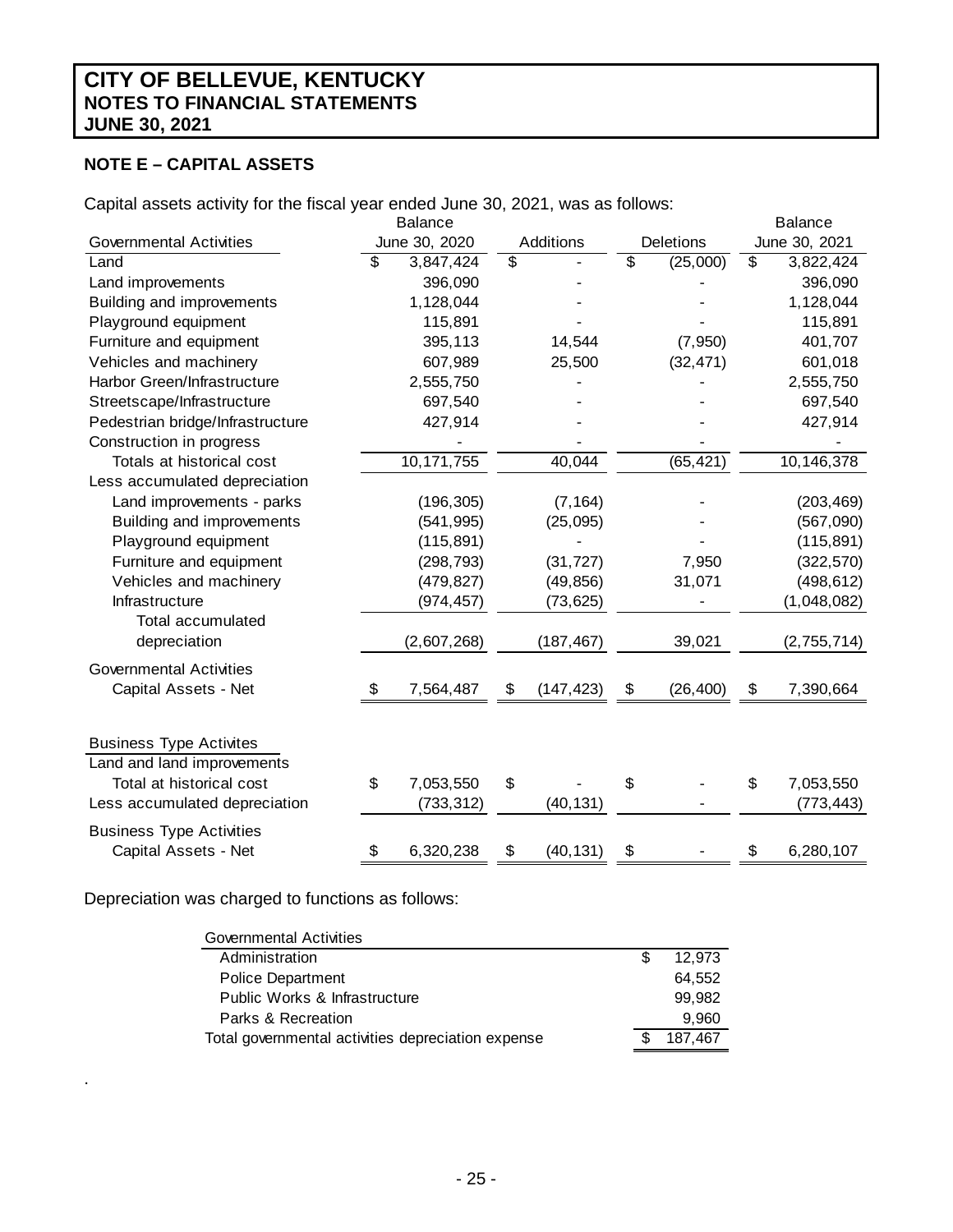### **NOTE F – CAPITAL LEASE PAYABLE**

On March 31, 2017, the Cities of Bellevue and Dayton, Kentucky jointly entered into a tax-exempt lease/purchase agreement with US Bancorp to purchase a fire truck for \$685,973 for the Fire Department of Bellevue and Dayton (FDBD). This truck was financed by the Cities and donated, as a capital contribution to the Cities investment in a joint venture, to the FDBD, upon delivery. Each City recognized one half of this investment asset, in their "Investment in a Joint Venture" account, and also recognized an offsetting amount in their respective capital lease payable accounts on the Statements of Net Position. The following is an analysis of the leased property under capital lease by class:

|                        |     | Book value as of |
|------------------------|-----|------------------|
| Classes of Property    |     | June 30, 2021    |
| Vehicles and equipment | \$  | 40.353           |
| FDBD fire truck        |     | 217,622          |
|                        | SS. | 257.975          |

The following is a schedule by years of the future minimum lease payments under capital lease together with the present value of the net minimum lease payments as of June 30, 2021:

| Year Ending June 30,                        | Capital Lease Payable |
|---------------------------------------------|-----------------------|
| 2022                                        | \$<br>44,134          |
| 2023                                        | 40,106                |
| 2024                                        | 40,106                |
| 2025                                        | 40,106                |
| 2026                                        | 40,106                |
| 2027                                        | 40,106                |
| Total minimum lease payments                | 244,664               |
| Less: Amount representing interest          | (23, 048)             |
| Present Value of Net Minimum Lease Payments | \$<br>221,616         |

## **NOTE G – LONG TERM DEBT**

The City has four general obligation public project bond issues outstanding at June 30, 2021, the Series 2020 and 2012 for the Harbor Greene Project and the Refunding Series 2014 and 2011A for the Port Bellevue Project. These bonds are required to be fully paid within 20 years from the date of issue and are backed by the full faith and credit of the City.

The original 2004 Harbor Greene Project bonds were issued to provide infrastructure improvements at the development and are to be repaid by future additional property tax revenue that will be generated from the project. Payments are guaranteed by the developer. The bonds are carried as general longterm debt used in governmental fund operations. The bonds were refunded and defeased by the Series 2012 Refunding Bonds, as detailed below.

#### Series 2011 and 2014 Refunding Bonds

The original 2002 A/B Port Bellevue Project bonds were for the purchase of land and improvements at the project. The land and land improvements are leased to two restaurant tenants of the project and are used to be repaid primarily from rent revenue generated from the leases. The bonds are carried as longterm debt used in proprietary fund operations/business type activities. The Series 2002B bonds were refunded and defeased by the Series 2011 Refunding Bonds issued in December 2011. The Series 2002A bonds were refunded and defeased by the Series 2014 Refunding Bonds issued in May 2014.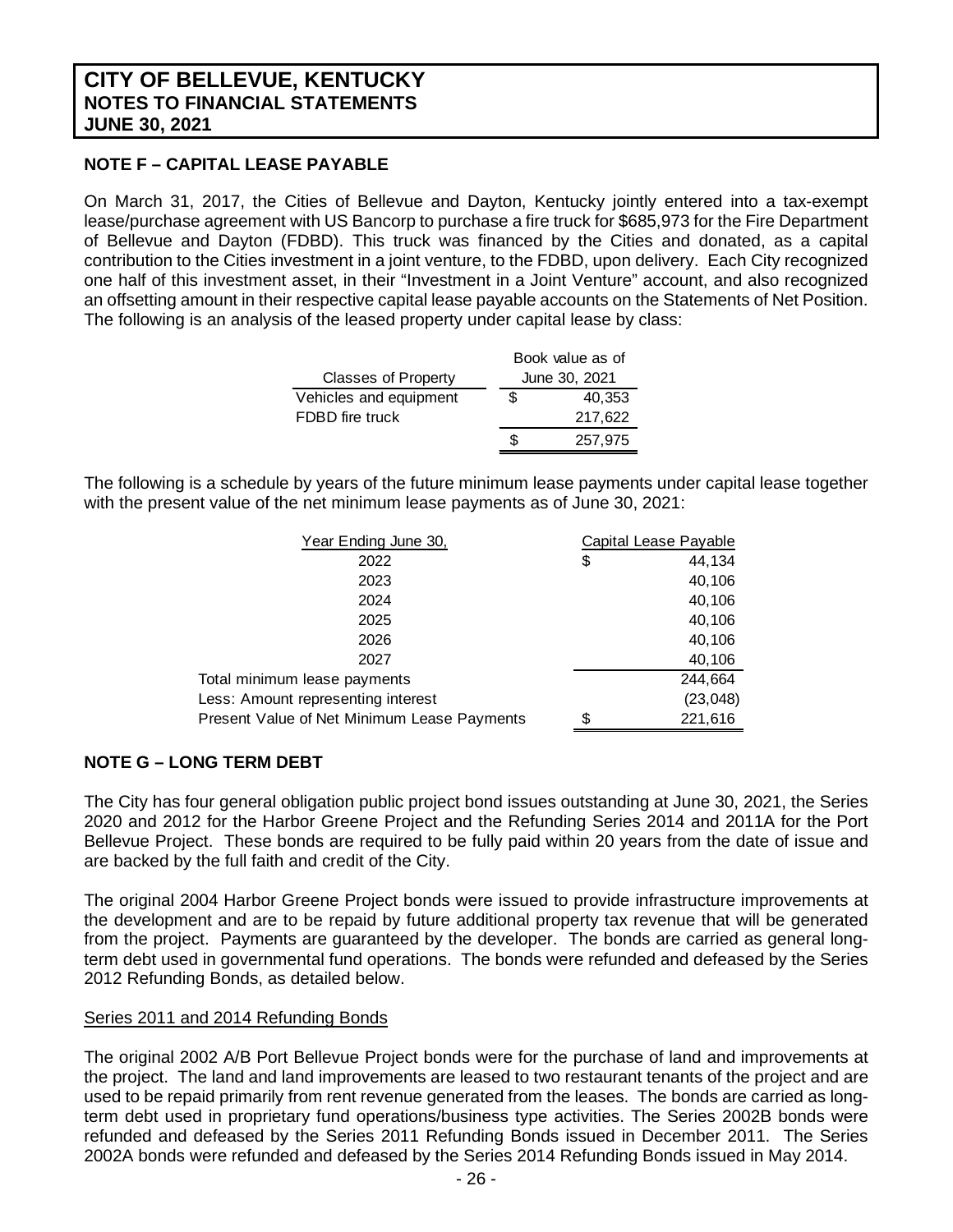#### Series 2012 Refunding Bonds

On September 20, 2012, the City issued \$3,220,000 in Series 2012 General Obligation Refunding Bonds and defeased, in-substance, the remaining portion of the Series 2004 general obligation bonds. Proceeds of the 2012 Refunding Bonds were placed in an irrevocable trust to provide for all future debt service payments on the 2004 bonds. Accordingly, the trust's assets and the liability for the defeased bonds are not included on the City's financial statements. At June 30, 2013, the 2004 bonds had a principal balance of \$2,920,000 and are considered defeased. The 2012 Refunding Bonds have a maturity of 20 years and a net interest cost of 2.5%. As part of the refunding, the City incurred costs for bond issuance (\$42,271) which was expensed in fiscal year 2013 per GASB 65. The City also incurred costs related to the issuance of the bond for bond discount (\$37,196) and a loss on defeasement (\$220,533). These costs will be amortized over the 20-year life of the bond, which is the same as the remaining life of the defeased bond. The total net savings to the City due to this refunding will be approximately \$321,100.

#### Series 2020 General Obligation Public Project and Refunding Bonds

On November 12, 2020, the City issued \$3,100,000 in Series 2020 General Obligation Public Project and Refunding Bonds. The proceeds were used to pay off the \$2,500,000 2019 Bond Anticipation Note that was maturing on March 1, 2021. All bonds mature on November 1 of each year beginning in 2021 and ending in 2040. Interest is payable semi-annually at a rate of 2.00% on May 1 and November 1 of each year and principal is due in annual installments on November 1 through 2040.

Assuming no bonds are called prior to scheduled maturity, the minimum obligations of the City, at June 30, 2021 for debt services (principal and interest) are as follows:

|           | Harbor Green<br>Governmental Activities |                             |    |           | Port Bellevue<br><b>Business Type Activities</b> |                             |     |          |
|-----------|-----------------------------------------|-----------------------------|----|-----------|--------------------------------------------------|-----------------------------|-----|----------|
| Fiscal    |                                         | <b>Public Project Bonds</b> |    |           |                                                  | <b>Public Project Bonds</b> |     |          |
| Year      |                                         | Principal                   |    | Interest  |                                                  | Principal                   |     | Interest |
| 2022      | S                                       | 255,000                     | \$ | 124,275   | S                                                | 145,000                     | S   | 74,119   |
| 2023      |                                         | 260,000                     |    | 119,905   |                                                  | 155,000                     |     | 69,769   |
| 2024      |                                         | 280,000                     |    | 114,655   |                                                  | 165,000                     |     | 64,981   |
| 2025      |                                         | 290,000                     |    | 109,055   |                                                  | 170,000                     |     | 59,812   |
| 2026      |                                         | 310,000                     |    | 103,011   |                                                  | 180,000                     |     | 54.269   |
| 2027-2031 |                                         | 1,795,000                   |    | 407,794   |                                                  | 985,000                     |     | 175,282  |
| 2032-2036 |                                         | 1,650,000                   |    | 178,730   |                                                  | 455,000                     |     | 17,034   |
| 2037-2040 |                                         | 895,000                     |    | 45,550    |                                                  | 2,255,000                   | \$. | 515,266  |
| Totals    | \$                                      | 5.735.000                   | \$ | 1,202,975 |                                                  |                             |     |          |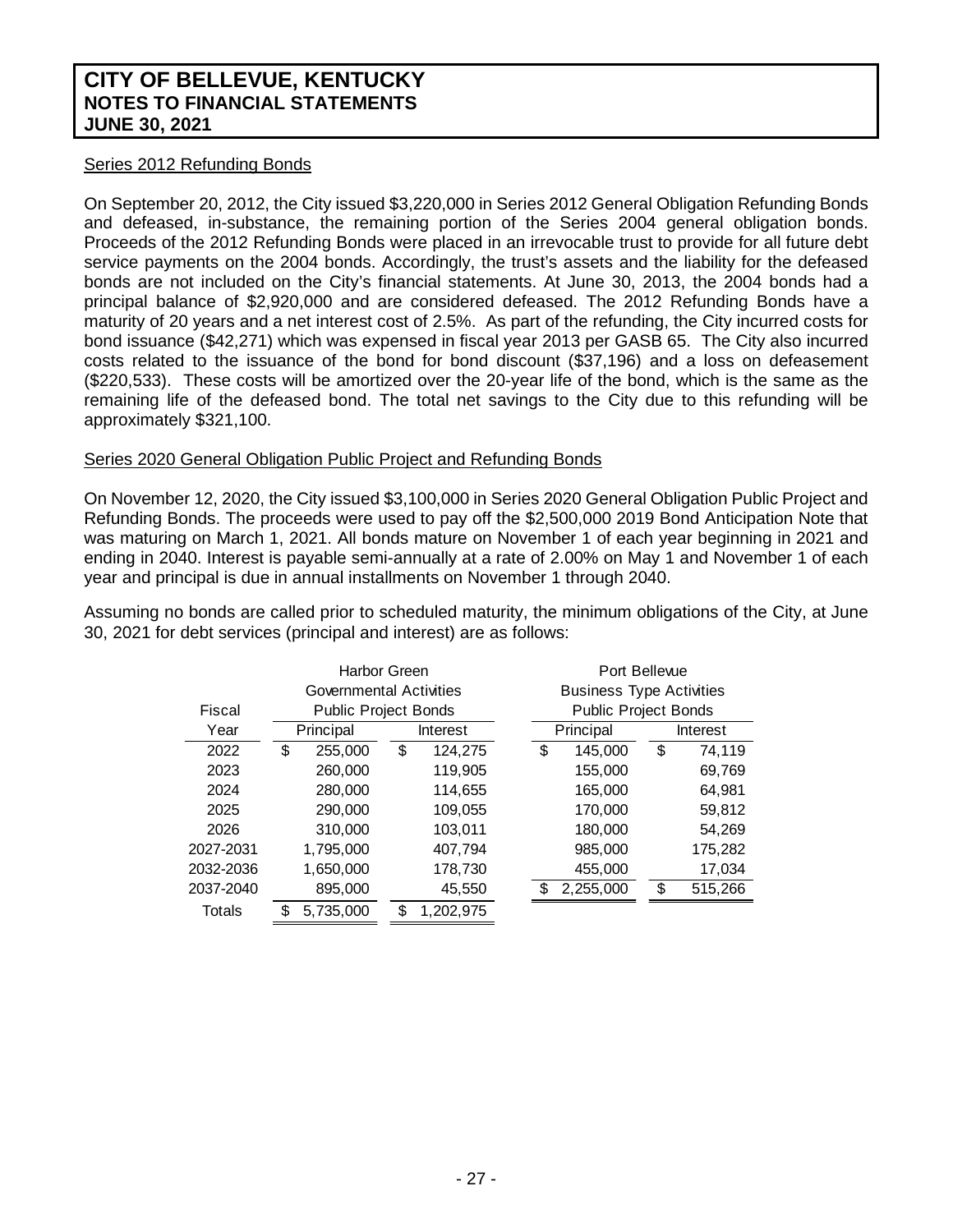| Description                     |     | <b>Balance</b><br>June 30, 2020 | Issued      | Paid            | <b>Balance</b><br>June 30, 2021 | Due Within<br>One Year |
|---------------------------------|-----|---------------------------------|-------------|-----------------|---------------------------------|------------------------|
| Governmental Activities         |     |                                 |             |                 |                                 |                        |
| Bonds Payable:                  |     |                                 |             |                 |                                 |                        |
| Series 2012 REF                 | \$. | 2,735,000                       | \$          | \$<br>(100,000) | \$<br>2,635,000                 | \$<br>130,000          |
| 2012 Bond Discount              |     | (31, 650)                       |             | 1,157           | (30, 493)                       | (1,505)                |
| Series 2017 and 2019            |     | 2,500,000                       |             | (2,500,000)     |                                 |                        |
| Series 2020                     |     |                                 | 3,100,000   |                 | 3,100,000                       | 125,000                |
| 2020 Bond Premium               |     |                                 | 41,163      | ۰               | 41,163                          | 1,660                  |
| <b>Total Governmental</b>       |     |                                 |             |                 |                                 |                        |
| Activities                      | S.  | 5,203,350                       | \$3,141,163 | (2,598,843)     | \$<br>5,745,670                 | \$<br>255,155          |
|                                 |     |                                 |             |                 |                                 |                        |
| <b>Business Type Activities</b> |     |                                 |             |                 |                                 |                        |
| Bonds Payable:                  |     |                                 |             |                 |                                 |                        |
| Series 2011 REF                 | \$  | 1,755,000                       | \$          | \$<br>(95,000)  | \$<br>1,660,000                 | \$<br>105,000          |
| Series 2014 REF                 |     | 635,000                         |             | (40,000)        | 595,000                         | 40,000                 |
| 2014 REF Premium                |     | 8,993                           |             | (691)           | 8,302                           | 691                    |
| 2011 REF Discount               |     | (16, 543)                       |             | 1,378           | (15,165)                        | (1,378)                |
| <b>Total Business</b>           |     |                                 |             |                 |                                 |                        |
| Activities                      | \$  | 2,382,450                       | \$          | (134,313)       | \$<br>2,248,137                 | \$<br>144,313          |

A summary of the City's long-term bond debt at June 30, 2021 is as follows:

## **NOTE H – COMMITMENTS UNDER NONCAPITALIZED LEASES**

The City had no commitments under operating lease agreements as of June 30, 2021.

## **NOTE I – COUNTY EMPLOYEES' RETIREMENT SYSTEM**

*Plan description -* Employees are covered by CERS (County Employees' Retirement System), a costsharing multiple-employer defined benefit pension and health insurance (Other Post-Employment Benefits; OPEB) plan administered by the Kentucky Public Pension Authority (KPPA), an agency of the Commonwealth of Kentucky. Under the provisions of the Kentucky Revised Statue ("KRS") Section 61.645, the Board of Trustees of the Kentucky Public Pension Authority administers CERS and has the authority to establish and amend benefit provisions. The Kentucky Public Pension Authority System issues a publicly available financial report that includes financial statements and required supplementary information for CERS. That report may be obtained from http://kyret.ky.gov/.

The Plan is divided into both a **Pension Plan** and **Health Insurance Fund Plan** (Other Post-Employment Benefits; OPEB) and each plan is further sub-divided based on *Non-Hazardous* duty and *Hazardous* duty covered-employee classifications. The City has both *Non-Hazardous* and *Hazardou*s duty employees.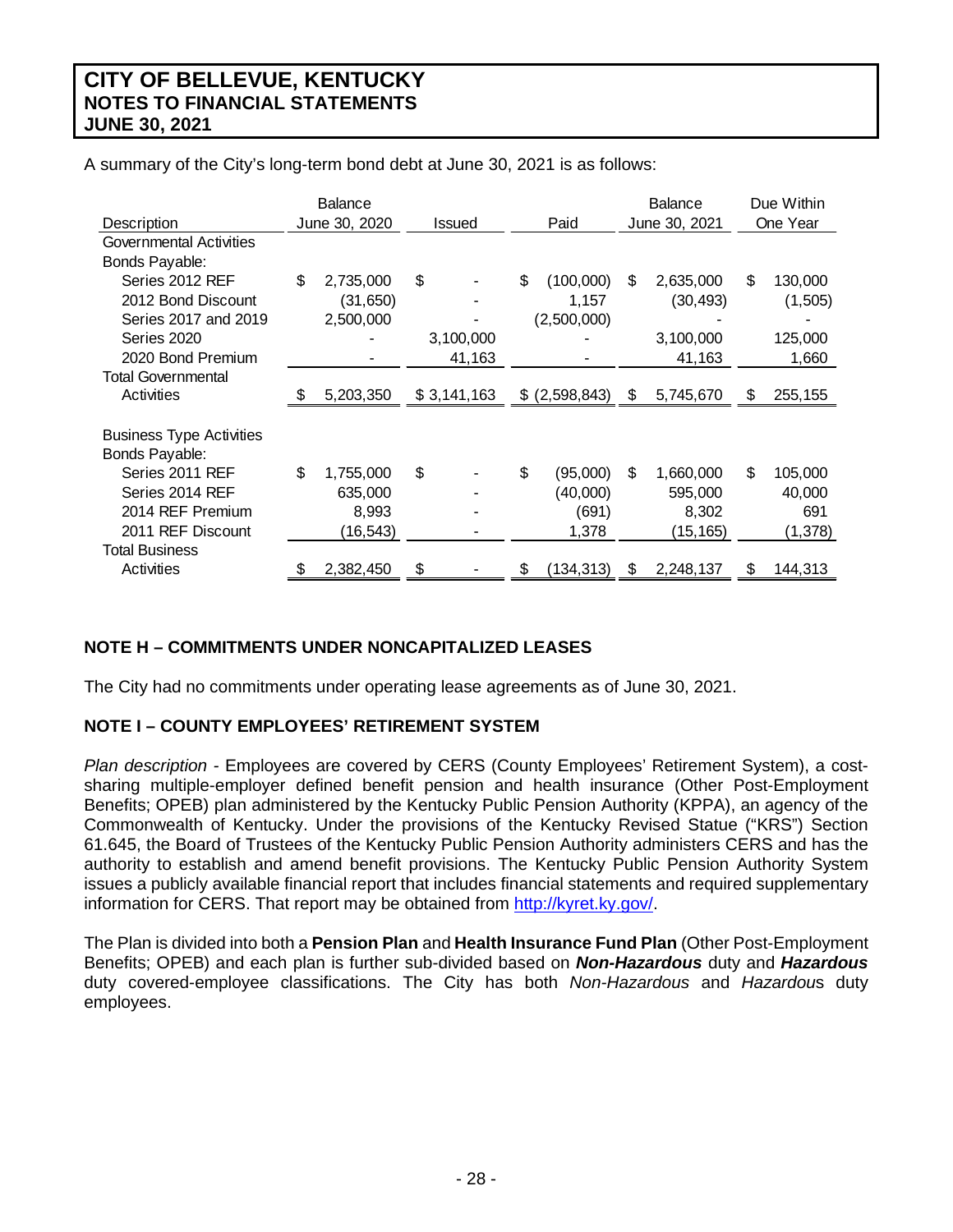|                                   | Non-Hazardous |             | Non-Hazardous |             |
|-----------------------------------|---------------|-------------|---------------|-------------|
|                                   | Pension       | <b>OPEB</b> | Pension       | <b>OPEB</b> |
| <b>Active Plan Members</b>        | 81,506        | 81,147      | 9,474         | 9,470       |
| Inactive Plan Members             | 91,543        | 29,362      | 3,422         | 856         |
| <b>Retired Members</b>            | 64,539        | 36,371      | 10,023        | 6,853       |
|                                   | 237,588       | 146,880     | 22.919        | 17.179      |
| Number of participating employers |               | 1,139       |               | 266         |

Membership in CERS consisted of the following at June 30, 2020:

#### **PENSION PLAN**

#### **Non-Hazardous Pension Plan Description**

*Benefits Provided –* CERS provides retirement, health insurance, death and disability benefits to Non-Hazardous duty Plan employees and beneficiaries. Employees are vested in the plan after five years of service. For retirement purposes, employees are grouped into three tiers, based on hire date:

| Tier 1 | Participation date   | Before September 1, 2008                                               |
|--------|----------------------|------------------------------------------------------------------------|
|        | Unreduced retirement | 27 years service or 65 years old                                       |
|        | Reduced retirement   | At least 5 years service and 55 years old                              |
|        |                      | At least 25 years service and any age                                  |
| Tier 2 | Participation rate   | September 1, 2008 - December 31,2013                                   |
|        | Unreduced retirement | At least 5 years service and 65 years old                              |
|        |                      | or age 57+ and sum of service years plus age equal 87                  |
|        | Reduced retirement   | At least 10 years service and 60 years old                             |
| Tier 3 | Participation date   | After December 31, 2013                                                |
|        | Unreduced retirement | At least 5 years service and 65 years old                              |
|        | Reduced retirement   | or age 57+ and sum of service years plus age equal 87<br>Not available |
|        |                      |                                                                        |

Cost of living adjustments are provided at the discretion of the General Assembly. Retirement is based on a factor of the number of years of service and hire date multiplied by the average of the highest five years' earnings. Reduced benefits are based on factors of both of these components. Participating employees become eligible to receive the health insurance benefit after at least 180 months or service. Death benefits are provided for both death after retirement and death prior to retirement. Death benefits after retirement are \$5,000 in lump sum. Five years' service is required for death benefits prior to retirement and the employee must have suffered a duty-related death. The decedent's beneficiary will receive the higher of the normal death benefit and \$10,000 plus 25% of the decedent's monthly final rate or pay and any dependent child will receive 10% of the decedent's monthly final rate of pay up to 40% for all dependent children. Five years' service is required for nonservice-related disability benefits.

*Contributions –* Required pension plan contributions by the employee are based on the tier:

|        | <b>Required Contribution</b> |
|--------|------------------------------|
| Tier 1 | 5%                           |
| Tier 2 | 5%                           |
| Tier 3 | 5%                           |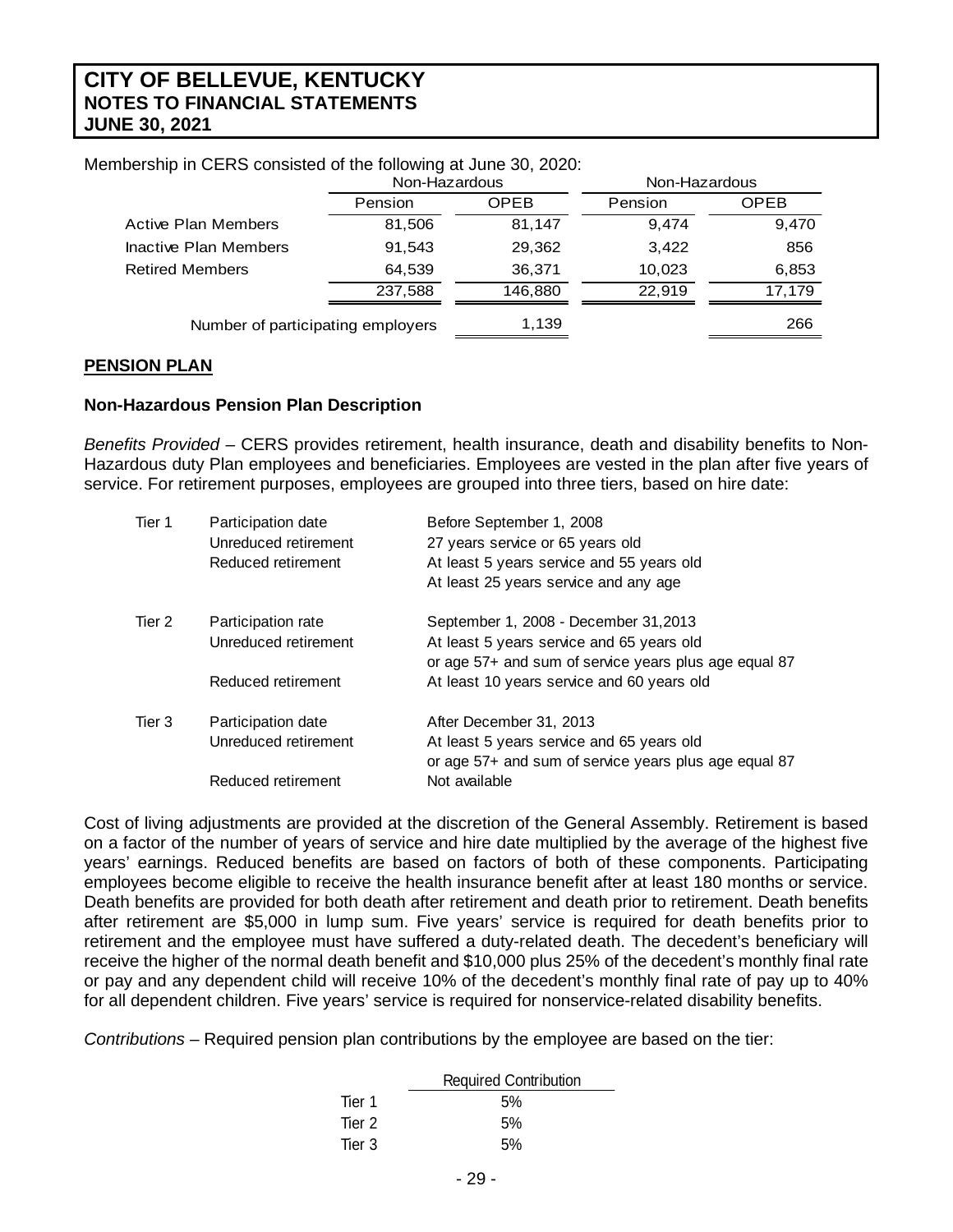#### **Hazardous Pension Plan Description**

*Benefits Provided –* CERS provides retirement, health insurance, death and disability benefits to Hazardous duty Plan employees and beneficiaries. Employees are vested in the plan after five years of service.

For retirement purposes, employees are grouped into three tiers, based on hire date:

| Tier 1 | Participation date   | Before September 1, 2008                                                                                      |
|--------|----------------------|---------------------------------------------------------------------------------------------------------------|
|        | Unreduced retirement | At least one month of hazardous duty service credit<br>and 55 years old, or any age with 20 years of service. |
|        | Reduced retirement   | 15 years service and 50 years old                                                                             |
| Tier 2 | Participation date   | September 1, 2008 - December 31, 2013                                                                         |
|        | Unreduced retirement | At least 5 years of hazardous duty service credit and                                                         |
|        |                      | 60 years old or any age with 25 years of service.                                                             |
|        | Reduced retirement   | 15 years service and 50 years old                                                                             |
| Tier 3 | Participation date   | On or after January 1, 2014                                                                                   |
|        | Unreduced retirement | At least 5 years of hazardous duty service credit and                                                         |
|        |                      | 60 years old or 25 or more years of service, with no<br>age requirement                                       |
|        | Reduced retirement   | Not available                                                                                                 |
|        |                      |                                                                                                               |

Cost of living adjustments are provided at the discretion of the General Assembly. Retirement is based on a factor of the number of years of service and hire date multiplied by the average of the highest five years' earnings. Reduced benefits are based on factors of both of these components. Participating employees become eligible to receive the health insurance benefit after at least 180 months or service. Death benefits are provided for both death after retirement and death prior to retirement. Death benefits after retirement are \$5,000 in lump sum.

Five years' service is required for death benefits prior to retirement and the employee must have suffered a duty-related death. The decedent's beneficiary will receive the higher of the normal death benefit and \$10,000 plus 25% of the decedent's monthly final rate or pay and any dependent child will receive 10% of the decedent's monthly final rate of pay up to 40% for all dependent children. Five years' service is required for nonservice-related disability benefits.

*Contributions –* Required pension plan contributions by the employee are based on the tier:

|        | <b>Required Contribution</b> |
|--------|------------------------------|
| Tier 1 | 8%                           |
| Tier 2 | 8%                           |
| Tier 3 | 8%                           |

### **Contributions**

For non-hazardous duty employees, the City contributed 24.06%, of which 19.30% was for the pension fund and 4.76% was for the health insurance fund, of the non-hazardous duty covered-employee's compensation during the fiscal year ended June 30, 2021.

For hazardous duty employees, the City contributed 39.58% of which 30.06% was for the pension fund and 9.52% was for the health insurance fund, of the hazardous duty covered-employee's compensation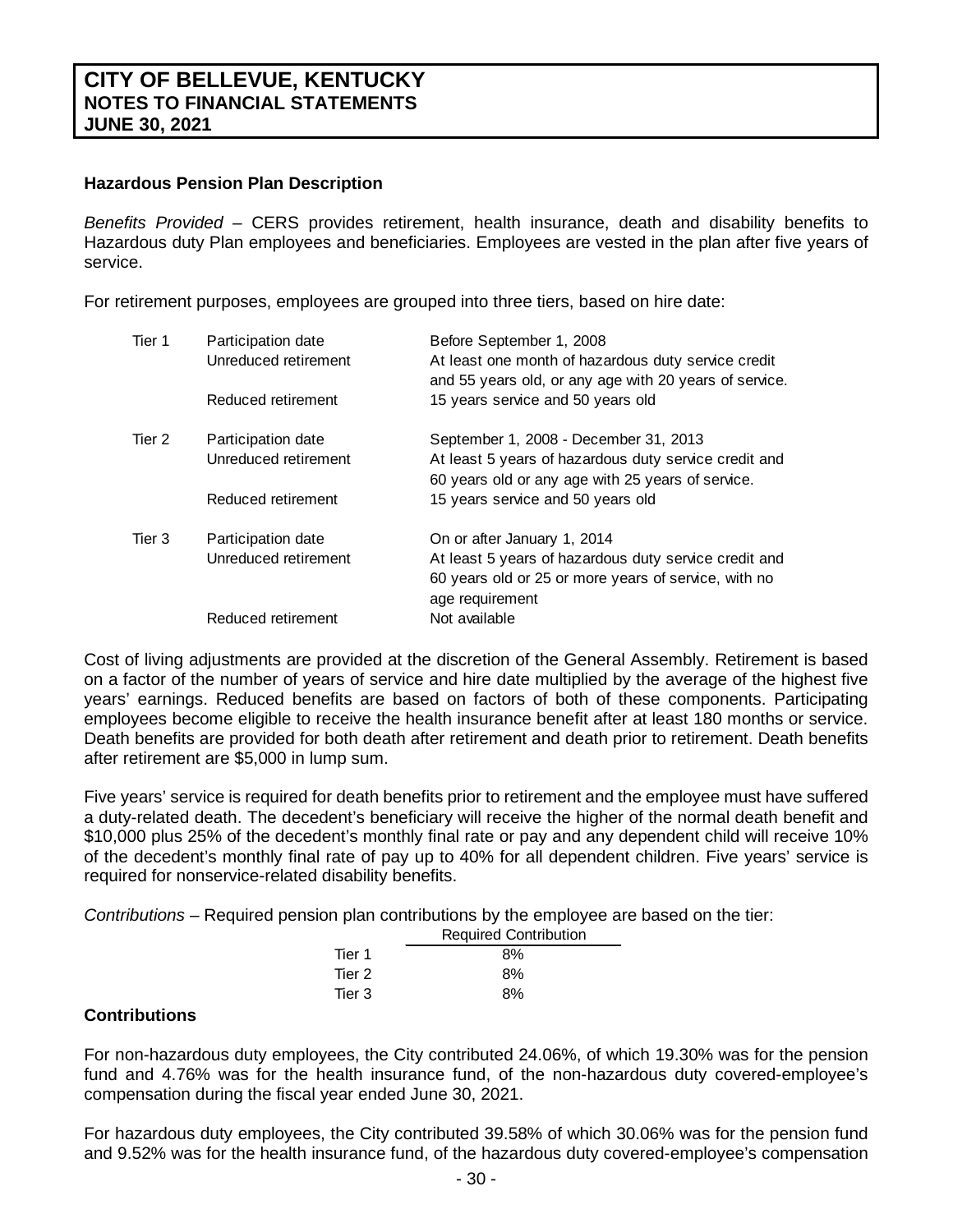during the fiscal year ended June 30, 2020.

The City made all required contributions for the non-hazardous Plan pension obligation for the fiscal year in the amount of \$133,258, of which \$106,894 was for the pension fund and \$26,364 was for the health insurance fund.

The City made all required contributions for the hazardous Plan obligation for the fiscal year in the amount of \$256,844, of which \$195,067 was for the pension fund and \$61,778 was for the health insurance fund.

### **Pension Liabilities, Pension Expense, Deferred Outflows of Resources, and Deferred Inflows of Resources Related to Pensions**

At June 30, 2021, the City reported a liability of \$5,147,825 as its proportionate share of the net pension liability (\$1,917,403 for the non-hazardous plan and \$3,230,422 for the hazardous duty plan) The net pension liability was measured as of June 30, 2020, and the total pension liability used to calculate the net pension liability was determined by an actuarial valuation as of that date. The City's proportion of the net pension liability was based on a projection of the City's long-term share of contributions to the pension plan relative to the projected contributions of all participating entities, actuarially determined. At the June 30, 2020 measurement year, the City's non-hazardous employer allocation proportion was 0.02500% of the total CERS non-hazardous duty employees and the hazardous employer allocation proportion was 0.10714% of the total CERS hazardous duty employees. For the year ended June 30, 2021, the City recognized a pension expense of \$447,890 in addition to its \$301,961 pension contribution.

At June 30, 2021, the City reported deferred outflows of resources and deferred inflows of resources related to pensions from the following sources:

|                                                                                                                  | Non-Hazardous        |     | Hazardous     |    |          | Total |               |    |             |    |             |
|------------------------------------------------------------------------------------------------------------------|----------------------|-----|---------------|----|----------|-------|---------------|----|-------------|----|-------------|
|                                                                                                                  | Deferred<br>Deferred |     | Deferred      |    | Deferred |       | Deferred      |    | Deferred    |    |             |
|                                                                                                                  | Outflow              |     | <b>Inflow</b> |    | Outflow  |       | <b>Inflow</b> |    | Outflow     |    | Inflow      |
| Differences between<br>expected and actual<br>experience                                                         | \$<br>47,814         | -\$ |               | \$ | 100,188  | \$    |               | \$ | 148,002     | \$ |             |
| Net difference<br>between projected<br>and actual earnings<br>on plan investments                                | 83,113               |     | (35, 132)     |    | 122,332  |       | (49, 558)     |    | 205,445     |    | (84, 690)   |
| Changes of<br>assumptions                                                                                        | 74,871               |     |               |    | 122,516  |       |               |    | 197,387     |    |             |
| Changes in proportion<br>and differences<br>between contributions<br>and proportionate share<br>of contributions | 63,237               |     | (27, 792)     |    | 109,037  |       | (29, 473)     |    | 172,274     |    | (57, 265)   |
| Contributions<br>subsequent to the<br>measurement date                                                           | 106,894              |     |               |    | 195,067  |       |               |    | 301,961     |    |             |
|                                                                                                                  | \$375,929            | \$  | (62, 924)     | \$ | 649,140  | \$    | (79, 031)     |    | \$1,025,069 |    | \$(141.955) |

The City's contributions subsequent to the measurement date of \$301,961 will be recognized as a reduction of the net pension liability in the year ending June 30, 2022.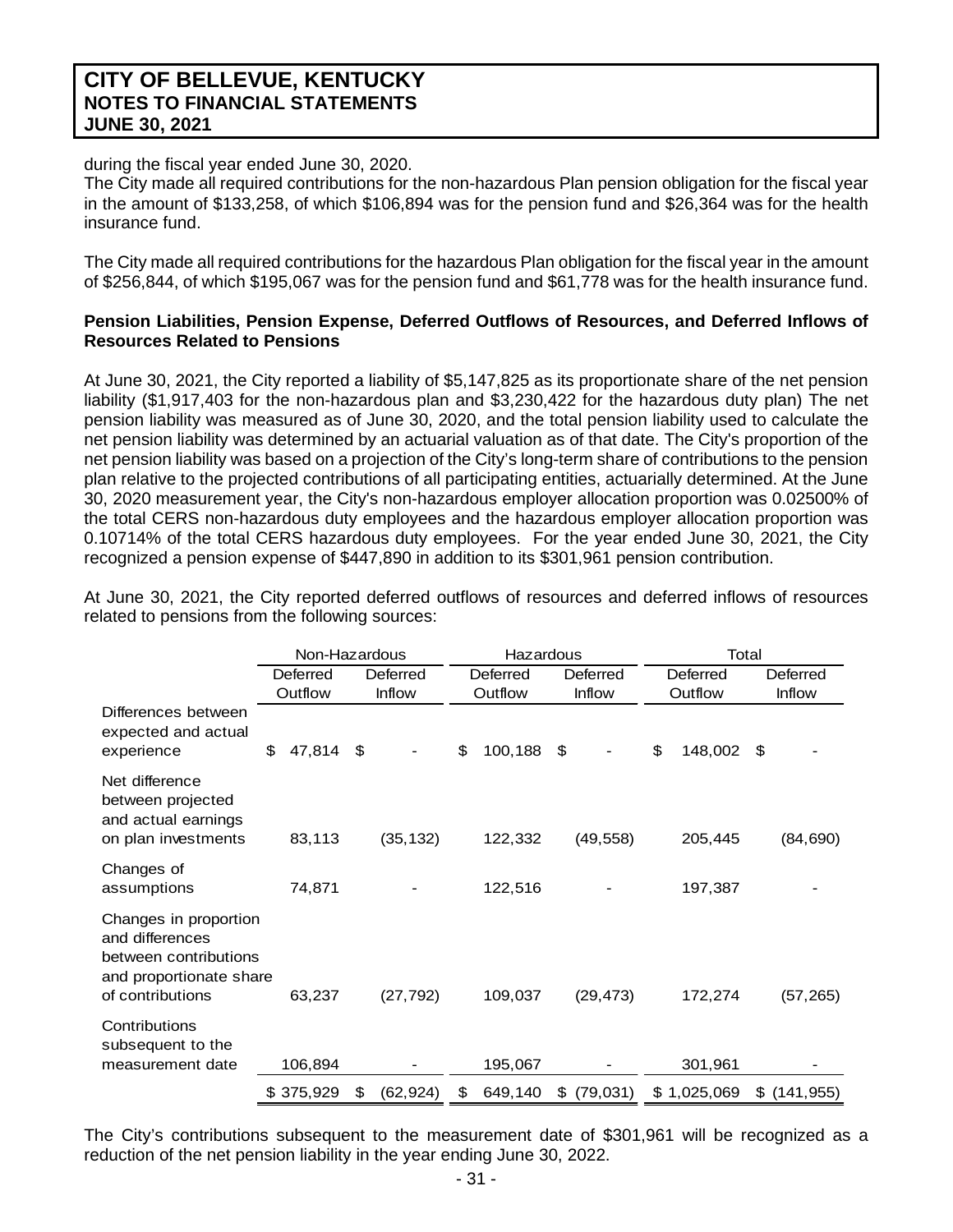Other amounts reported as deferred outflows of resources and deferred inflows of resources related to pensions will be recognized in pension expense as follows:

| <b>Measurement Year Ending</b> |   | Net      |  |  |  |  |
|--------------------------------|---|----------|--|--|--|--|
| June 30,                       |   | Deferral |  |  |  |  |
| 2021                           | S | 233,625  |  |  |  |  |
| 2022                           |   | 183,101  |  |  |  |  |
| 2023                           |   | 100,308  |  |  |  |  |
| 2024                           |   | 64,118   |  |  |  |  |
| 2025                           |   |          |  |  |  |  |
| Thereafter                     |   |          |  |  |  |  |
|                                |   | 581,152  |  |  |  |  |

#### **Actuarial Assumptions**

The total pension liability as of June 30, 2021 is based on an actuarial valuation date of June 30, 2018, rolled forward to June 30, 2020, and determined using the following actuarial assumptions, applied to all periods included in the measurement:

| Valuation date            | June 30, 2018                                                                                                        |
|---------------------------|----------------------------------------------------------------------------------------------------------------------|
| Actuarial cost method     | Entry Age Normal                                                                                                     |
| Asset valuation method    | 20% of the difference between the market value of assets<br>and the expected actuarial value of assets is recognized |
| Amortization method       | Level percentage of payroll                                                                                          |
| Amortization period       | 25 years, closed                                                                                                     |
| Payroll growth rate       | 2.00%                                                                                                                |
| Investment rate of return | 6.25%                                                                                                                |
| Inflation                 | 2.30%                                                                                                                |
| Salary increases          | 3.05-11.55%, varies by service                                                                                       |
| Mortality                 | RP-2000 Combined Mortality Table projected to 2013 with                                                              |
|                           | Scale BB (set-back 1 year for females)                                                                               |

The long-term expected return on plan assets is reviewed as part of the regular experience studies prepared every five years for CERS. The most recent analysis, performed for the period covering fiscal years 2008 through 2013, is outlined in a report dated April 30, 2014. Several factors are considered in evaluating the long-term rate of return assumption including long term historical data, estimates inherent in current market data, and a log- normal distribution analysis in which best-estimate ranges of expected future real rates of return (expected return, net of investment expense, and inflation) were developed by the investment consultant for each major asset class. These ranges were combined to produce the long‐ term expected rate of return by weighting the expected future real rates of return by the target asset allocation percentage and then adding expected inflation. The capital market assumptions developed by the investment consultant are intended for use over a 10‐year horizon and may not be useful in setting the long‐term rate of return for funding pension plans which covers a longer timeframe. The assumption is intended to be a long-term assumption and is not expected to change absent a significant change in the asset allocation, a change in the inflation assumption, or a fundamental change in the market that alters expected returns in future years.

### **Changes of Assumptions**

There have been no changes in actuarial assumptions since June 30, 2019.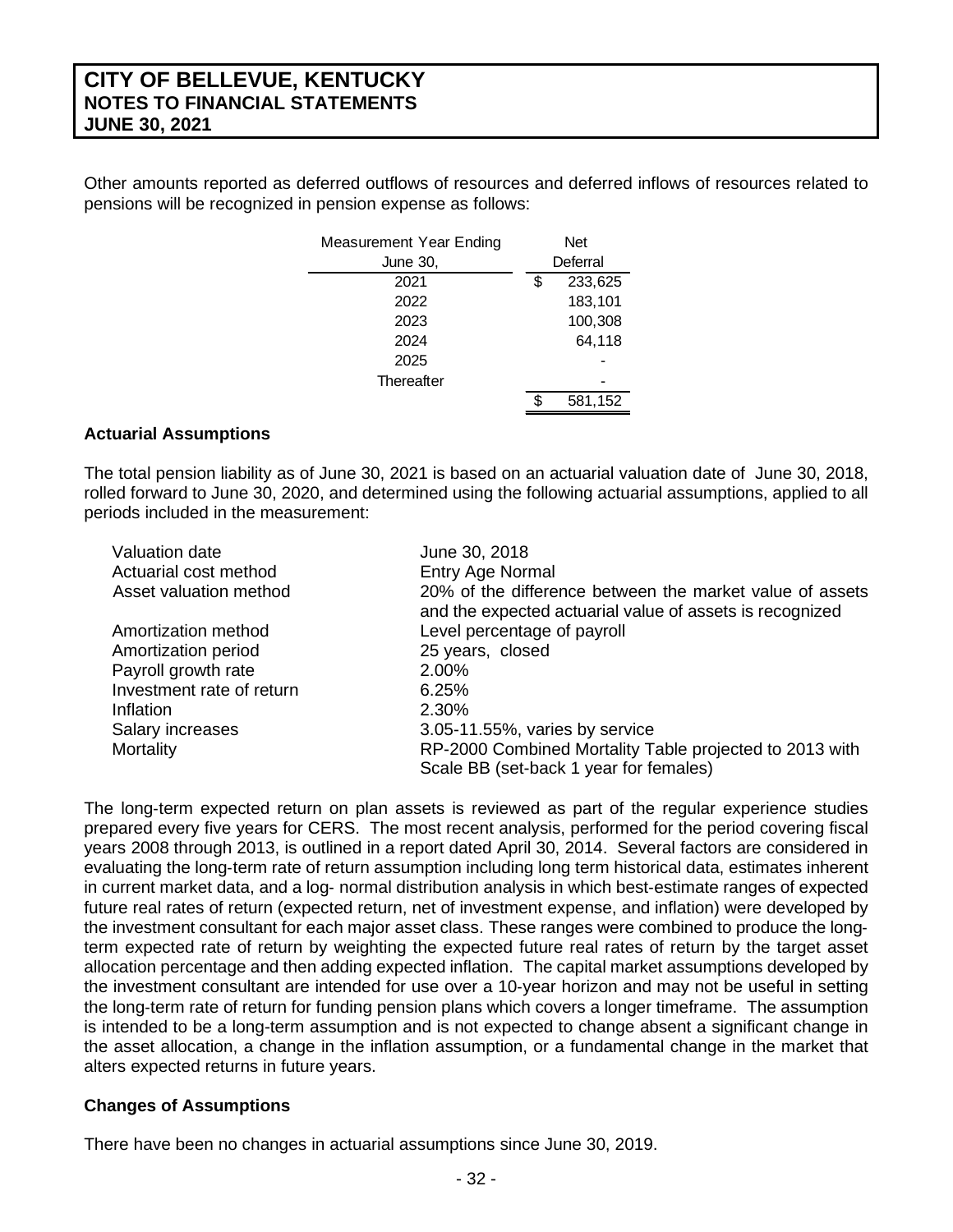### **Discount Rate**

The discount rate used to measure the total pension liability was 6.25%. The projection of cash flows used to determine the discount rate assumed that contributions from plan members and employers will be made at statutory contribution rates. Projected inflows from investment earnings were calculated using the long‐term assumed investment return of 6.25%. The long‐term assumed investment rate of return was applied to all periods of projected of benefit payments to determine the total pension liability.

### **Plan Target Allocation**

The target allocation and best estimates of arithmetic real rates of return for each major asset class are summarized in the following table:

|                             | <b>CERS Pensions</b> |                |
|-----------------------------|----------------------|----------------|
|                             | (Haz & Non-Haz)      | Long Term      |
|                             | Target               | Expected       |
| Asset Class                 | Allocation           | Nominal Return |
| US equity                   | 18.75%               | 4.50%          |
| Non-US equity               | 18.75%               | 5.25%          |
| Private equity              | 10.00%               | 6.65%          |
| Specialty credit/high yield | 15.00%               | 3.90%          |
| Core bonds                  | 13.50%               | $-0.25%$       |
| Cash                        | 1.00%                | $-0.75%$       |
| Real estate                 | 5.00%                | 5.30%          |
| Opportunistic               | 3.00%                | 2.25%          |
| Real return                 | 15.00%               | 3.95%          |
| Total                       | 100.00%              |                |

#### **Sensitivity of the City's Proportionate Share of the Net Pension Liability to Changes in the Discount Rate**

The following presents the City's proportionate share of the net pension liability calculated using the discount rate of 6.25 percent, as well as what the City's proportionate share of the net pension liability would be if it were calculated using a discount rate that is 1-percentage-point lower (5.25 percent) or 1 percentage-point higher (7.25 percent) than the current rate:

| Proportionate Share of Net Pension Liability |           |  |             |       |             |  |
|----------------------------------------------|-----------|--|-------------|-------|-------------|--|
| 1% Decrease<br><b>Current Rate</b>           |           |  |             |       |             |  |
|                                              | 5.25%     |  | 6.25%       | 7.25% |             |  |
|                                              | 2,364,575 |  | 1,917,403   |       | 1,547,127   |  |
|                                              | 3,992,342 |  | 3,230,422   |       | 2,608,494   |  |
|                                              | 6,356,917 |  | 5, 147, 825 |       | 4,155,621   |  |
|                                              |           |  |             |       | 1% Increase |  |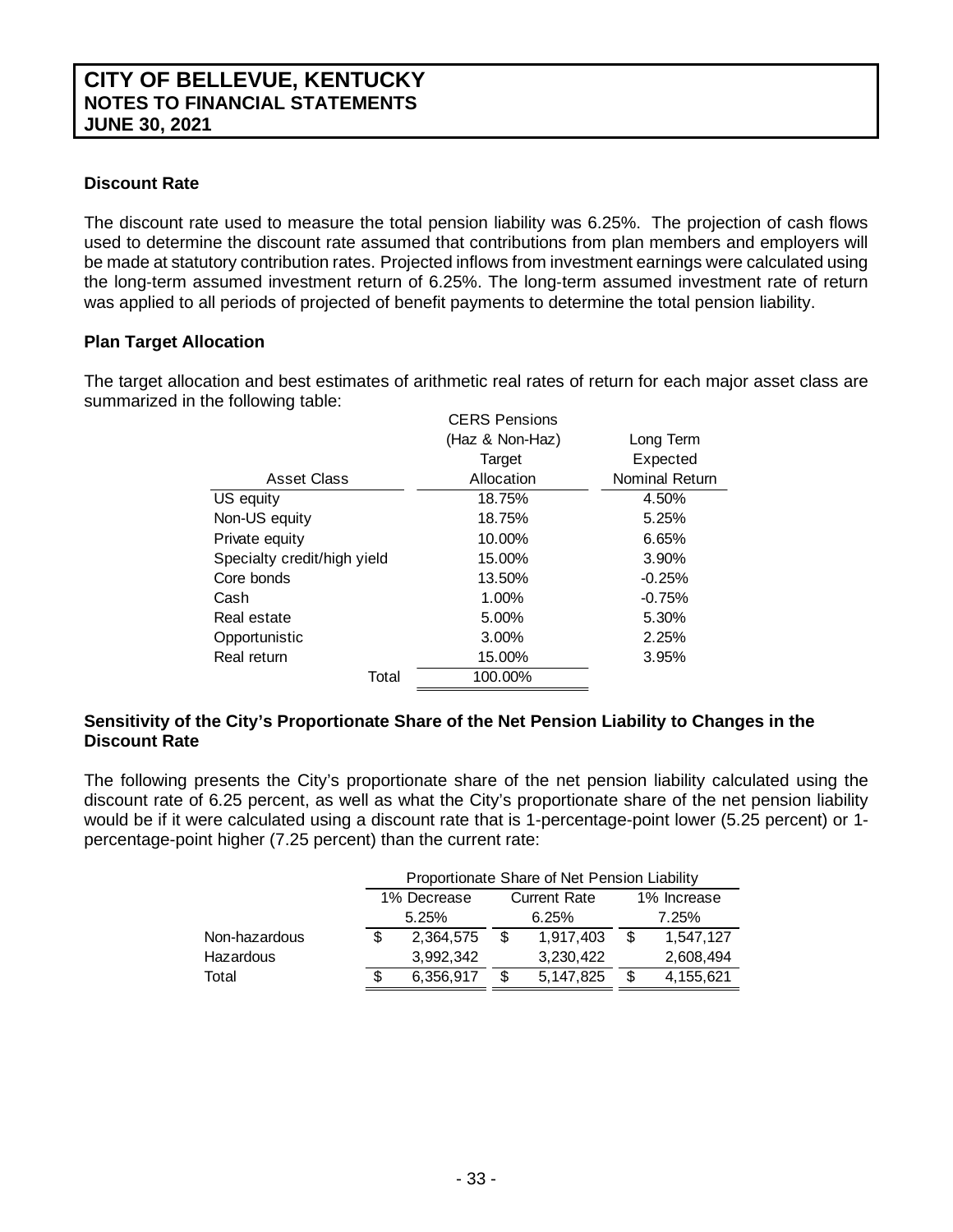### **HEALTH INSURANCE – OTHER POST-EMPLOYMENT BENEFITS**

#### **Non-Hazardous OPEB Plan Description**

*Benefits Provided* – CERS provides retirement, health insurance, death and disability benefits to nonhazardous duty plan employees and beneficiaries. Health insurance coverage is provided through payment/partial payment of insurance premiums for both non-Medicare-eligible and Medicare-eligible retirees.

| Tier 1 | Participation date                               | Before July 1, 2003                                                                                                                              |  |  |  |  |  |  |
|--------|--------------------------------------------------|--------------------------------------------------------------------------------------------------------------------------------------------------|--|--|--|--|--|--|
|        | Benefit eligibility                              | Recipient of a retirement allowance                                                                                                              |  |  |  |  |  |  |
|        | Percentage of member<br>premium paid by the plan | $<$ 4 years service - 0%<br>4-9 years service - 25%<br>10-14 years service - 50%<br>15-19 years service - 75%<br>20 or more years service - 100% |  |  |  |  |  |  |
|        | Tier 2 Participation date                        | July 1, 2003 - August 31, 2008                                                                                                                   |  |  |  |  |  |  |
|        | Benefit eligibility                              | Recipient of a retirement allowance with at least 120<br>months of service at retirement                                                         |  |  |  |  |  |  |
|        | Member premium paid<br>by the plan               | \$10/month for each year of earned service with a 1.5%<br>increase each July 1. As of July 1, 2016, the contribution<br>was \$12.99 per month.   |  |  |  |  |  |  |
|        | Tier 3 Participation date                        | On or after September 1, 2008                                                                                                                    |  |  |  |  |  |  |
|        | Benefit eligibility                              | Recipient of a retirement allowance with at least 180<br>months of service at retirement                                                         |  |  |  |  |  |  |
|        | Member premium paid<br>by the plan               | \$10/month for each year of earned service with a 1.5%<br>increase each July 1. As of July 1, 2016, the contribution<br>was \$12.99 per month.   |  |  |  |  |  |  |

*Contributions –* Required health insurance plan contributions by the employee are based on the tier: Required Contribution

|        | $1.099$ $1.004$ $0.011$ |
|--------|-------------------------|
| Tier 1 | None                    |
| Tier 2 | $1\%$                   |
| Tier 3 | $1\%$                   |

#### **Hazardous OPEB Plan Description**

*Benefits Provided* – CERS provides retirement, health insurance, death and disability benefits to hazardous duty plan employees and beneficiaries. Health insurance coverage is provided through payment/partial payment of insurance premiums for both non-Medicare-eligible and Medicare-eligible retirees.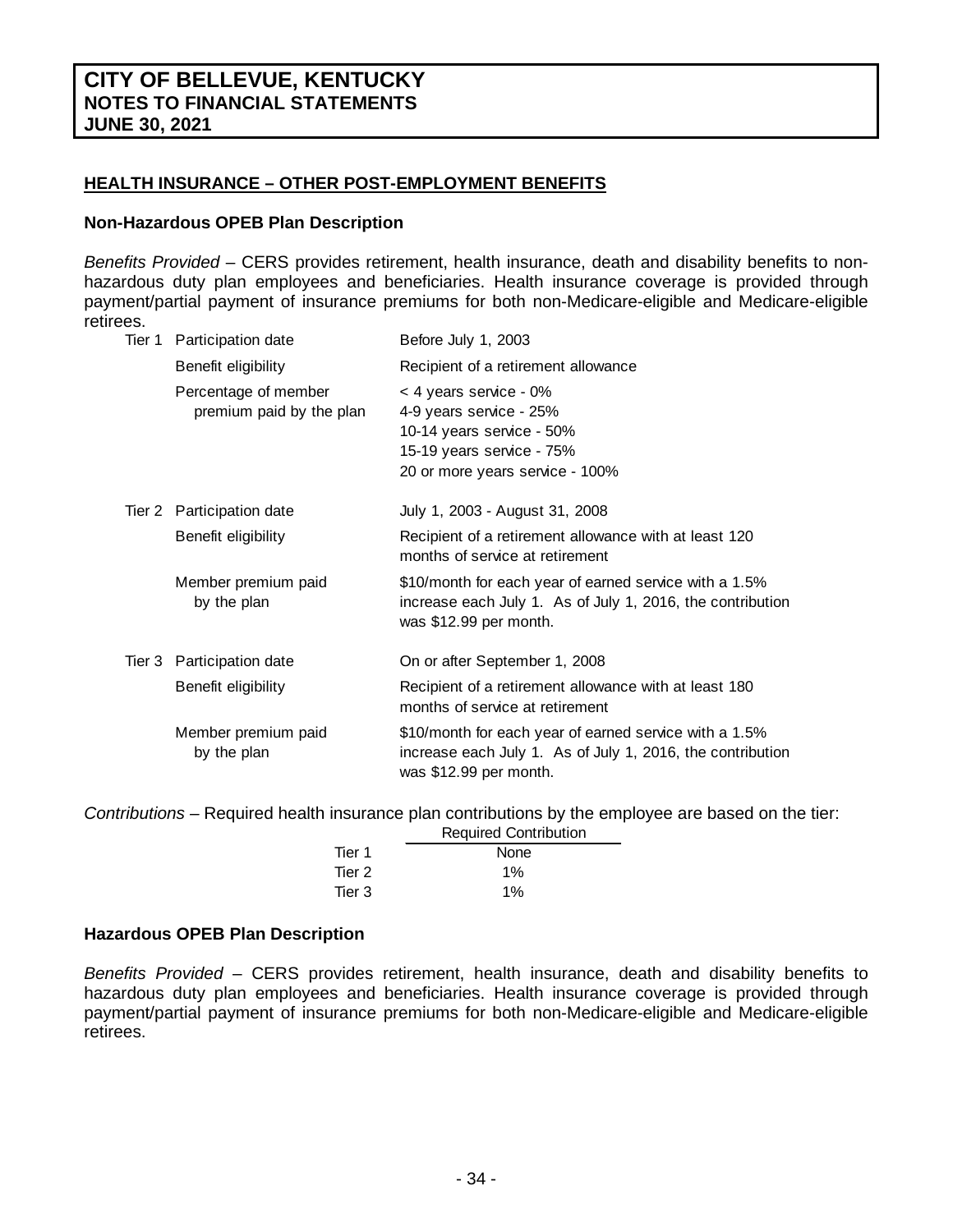| Tier 1 | Participation date                               | Before July 1, 2003                                                                                                                              |  |  |  |  |  |  |
|--------|--------------------------------------------------|--------------------------------------------------------------------------------------------------------------------------------------------------|--|--|--|--|--|--|
|        | Benefit eligibility                              | Recipient of a retirement allowance                                                                                                              |  |  |  |  |  |  |
|        | Percentage of member<br>premium paid by the plan | $<$ 4 years service - 0%<br>4-9 years service - 25%<br>10-14 years service - 50%<br>15-19 years service - 75%<br>20 or more years service - 100% |  |  |  |  |  |  |
|        | Tier 2 Participation date                        | July 1, 2003 - August 31, 2008                                                                                                                   |  |  |  |  |  |  |
|        | Benefit eligibility                              | Recipient of a retirement allowance with at least 120<br>months of service at retirement                                                         |  |  |  |  |  |  |
|        | Member premium paid<br>by the plan               | \$15/month for each year of earned service with a 1.5%<br>increase each July 1. As of July 1, 2018, the contribution<br>was \$20.07 per month.   |  |  |  |  |  |  |
|        | Tier 3 Participation date                        | On or after September 1, 2008                                                                                                                    |  |  |  |  |  |  |
|        | Benefit eligibility                              | Recipient of a retirement allowance with at least 180<br>months of service at retirement                                                         |  |  |  |  |  |  |
|        | Member premium paid<br>by the plan               | \$15/month for each year of earned service with a 1.5%<br>increase each July 1. As of July 1, 2018, the contribution<br>was \$20.07 per month.   |  |  |  |  |  |  |

*Contributions –* Required health insurance plan contributions by the employee are based on the tier:

|        | <b>Required Contribution</b> |
|--------|------------------------------|
| Tier 1 | None                         |
| Tier 2 | $1\%$                        |
| Tier 3 | $1\%$                        |

### **Contributions**

Contribution requirements for covered employees and participating governmental entities are established and may be amended by the KPPA Trustees. The contractually required contribution rate for governmental entities for the year ended June 30, 2021, was 4.76% of covered-employee payroll for nonhazardous duty employees and 9.52% for hazardous duty employees, actuarially determined as an amount that is expected to finance the cost of benefits earned by employees during the year, with an additional amount to finance any unfunded accrued liability. Contributions to the OPEB plan from the City were \$26,364 for non-hazardous duty employees and \$61,778 for hazardous duty employees for the year ended June 30, 2021.

#### **OPEB Liabilities, OPEB Expense, and Deferred Outflows of Resources and Deferred Inflows of Resources Related to OPEB**

At June 30, 2021, the City reported a liability of \$1,593,290 for its proportionate share of the net OPEB liability. The net OPEB liability was measured as of June 30, 2020, and the total OPEB liability used to calculate the net OPEB liability was determined by an actuarial valuation as of that date. The City 's proportion of the net OPEB liability was based on a projection of the City 's long-term share of contributions to the OPEB plan relative to the projected contributions of all governmental entities, actuarially determined. At the June 30, 2020 measurement date, the City's proportion of the nonhazardous plan was 0.02499% and the hazardous plan was 0.10711%.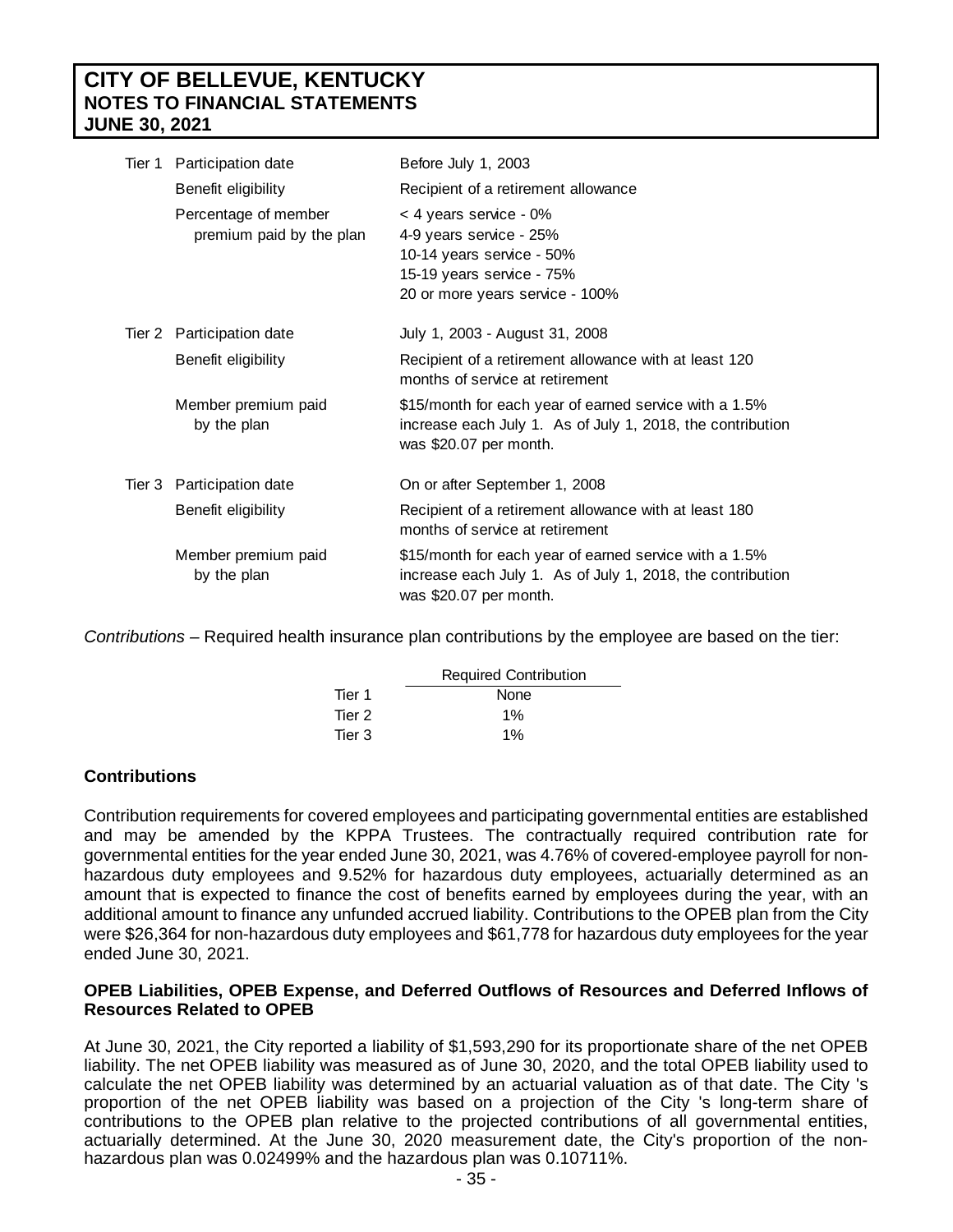For the year ended June 30, 2021, the City recognized an OPEB expense of \$133,703 in addition to its \$88,141 contribution. The City reported deferred outflows of resources and deferred inflows of resources related to OPEB from the following sources:

|                                                                                                                  | Non-Hazardous |                  |    | Hazardous |                 |          | Total   |    |               |  |
|------------------------------------------------------------------------------------------------------------------|---------------|------------------|----|-----------|-----------------|----------|---------|----|---------------|--|
|                                                                                                                  | Deferred      | Deferred         |    | Deferred  | Deferred        | Deferred |         |    | Deferred      |  |
|                                                                                                                  | Outflow       | Inflow           |    | Outflow   | Inflow          |          | Outflow |    | <b>Inflow</b> |  |
| Differences between<br>expected and actual<br>experience                                                         | \$100,829     | \$(100,908)      | \$ | 33,966    | (98, 843)<br>\$ | \$       | 134,795 | \$ | (199, 751)    |  |
| Net difference<br>between projected<br>and actual earnings<br>on plan investments                                | 32,372        | (12, 314)        |    | 73,292    | (29, 355)       |          | 105,664 |    | (41, 669)     |  |
| Changes of<br>assumptions                                                                                        | 104,970       | (638)            |    | 161,476   | (912)           |          | 266,446 |    | (1, 550)      |  |
| Changes in proportion<br>and differences<br>between contributions<br>and proportionate share<br>of contributions | 18,304        | (23, 859)        |    | 31,272    | (28, 742)       |          | 49,576  |    | (52, 601)     |  |
| Contributions<br>subsequent to the<br>measurement date                                                           | 26,364        |                  |    | 61,778    |                 |          | 88,142  |    |               |  |
|                                                                                                                  | \$282,839     | \$<br>(137, 719) | \$ | 361,784   | \$(157,852)     | \$       | 644,623 | \$ | (295, 571)    |  |

The City's contributions subsequent to the measurement date, \$88,142 will be recognized as a reduction of the net OPEB liability in the year ending June 30, 2022. Other amounts reported as deferred outflows of resources and deferred inflows of resources will be recognized in OPEB expense as follows:

| <b>Measurement Year Ending</b> | Net |          |  |  |  |  |  |  |
|--------------------------------|-----|----------|--|--|--|--|--|--|
| June 30,                       |     | Deferral |  |  |  |  |  |  |
| 2021                           | S.  | 61,956   |  |  |  |  |  |  |
| 2022                           |     | 51,533   |  |  |  |  |  |  |
| 2023                           |     | 68,114   |  |  |  |  |  |  |
| 2024                           |     | 63,503   |  |  |  |  |  |  |
| 2025                           |     | 15,804   |  |  |  |  |  |  |
| Thereafter                     |     |          |  |  |  |  |  |  |
|                                |     | 260,910  |  |  |  |  |  |  |

### **Actuarial Assumptions**

The total OPEB liability as of June 30, 2021 is based on an actuarial valuation date of June 30, 2018, rolled forward to June 30, 2020, and determined using the following actuarial assumptions, applied to all periods included in the measurement:

Valuation date June 30, 2018 Actuarial cost method Entry Age Normal Asset valuation method 20% of the difference between the market value of assets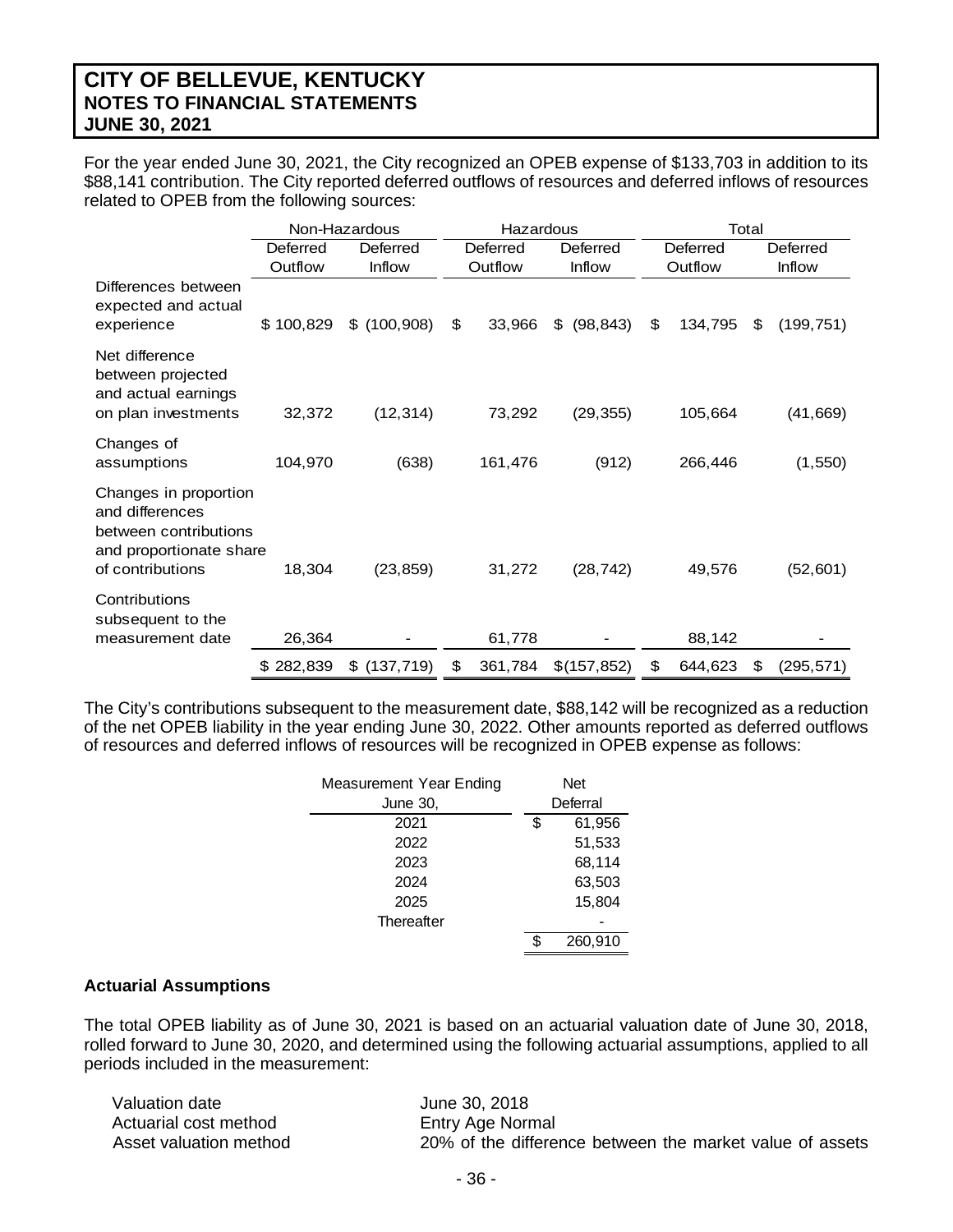|                           | and the expected actuarial value of assets is recognized                                                                                                                                                                                                              |
|---------------------------|-----------------------------------------------------------------------------------------------------------------------------------------------------------------------------------------------------------------------------------------------------------------------|
| Amortization method       | Level percentage of payroll                                                                                                                                                                                                                                           |
| Amortization period       | 25 years, closed                                                                                                                                                                                                                                                      |
| Payroll growth rate       | 2.00%                                                                                                                                                                                                                                                                 |
| Investment rate of return | 6.25%                                                                                                                                                                                                                                                                 |
| <b>Inflation</b>          | 2.30%                                                                                                                                                                                                                                                                 |
| Salary increases          | 3.30-11.55%, varies by service                                                                                                                                                                                                                                        |
| Mortality                 | RP-2000 Combined Mortality Table projected to 2013 with                                                                                                                                                                                                               |
|                           | Scale BB (set-back 1 year for females)                                                                                                                                                                                                                                |
| Investment rate of return | 6.25%, net of pension plan expense, including inflation,                                                                                                                                                                                                              |
| Mortality:                | RP-2000 Combined Mortality Table, projected to 2013 with                                                                                                                                                                                                              |
|                           | Scale BB (set-back 1 year for females)                                                                                                                                                                                                                                |
| Healthcare trend rates    |                                                                                                                                                                                                                                                                       |
| (Pre-65):                 | Initial trend starting at 7.00% at January 1, 2020 and<br>gradually decreasing to an ultimate trend rate of 4.05% over<br>a period of 12 years. The 2019 premiums were known at<br>the time of the valuation and were incorporated into the<br>liability measurement. |
| Healthcare trend rates    |                                                                                                                                                                                                                                                                       |
| (Post-65):                | Initial trend starting at 5.00% at January 1, 2020 and<br>gradually decreasing to an ultimate trend rate of 4.05% over<br>a period of 10 years. The 2019 premiums were known at<br>the time of the valuation and were incorporated into the<br>liability measurement. |
| Phase-in provision        | Board certified rate is phased into the actuarially determined<br>rate in accordance with HB 362 enacted in 2018.                                                                                                                                                     |

### **Changes of Assumptions**

The discount rates used to calculate the total OPEB liability decreased from 5.68% to 5.34% for the nonhazardous plan and from 5.69% to 5.30% for the hazardous plan. The assumed increase in future health care costs, or trend assumption, was reviewed during the June 30, 2019 valuation process and was updated to better reflect more current expectations relating to anticipated future increases in the medical costs. Also, the June 30, 2020 GASB No. 74 actuarial information reflects the anticipated savings from the repeal of the "Cadillac Tax" and "Health Insurer Fee", which occurred in December of 2019. The assumed load on pre-Medicare premiums to reflect the cost of the Cadillac Tax was removed and the Medicare premiums were reduced by 11% to reflect the repeal of the Health Insurer Fee. There were no other material assumption changes.

### **Discount Rate**

The discount rate used to measure the total OPEB liability was 5.34% for the non-hazardous plan and 5.30% for the hazardous plan. The projection of cash flows used to determine the discount rate assumed that contributions from governmental entities will be made at contractually required rates, actuarially determined. Based on this assumption, the Plan's fiduciary net position was projected to be available to make all projected OPEB payments for current active and inactive employees. Therefore, the long-term expected rate of return on Plan investments was applied to all periods of projected benefit payments to determine the total OPEB liability.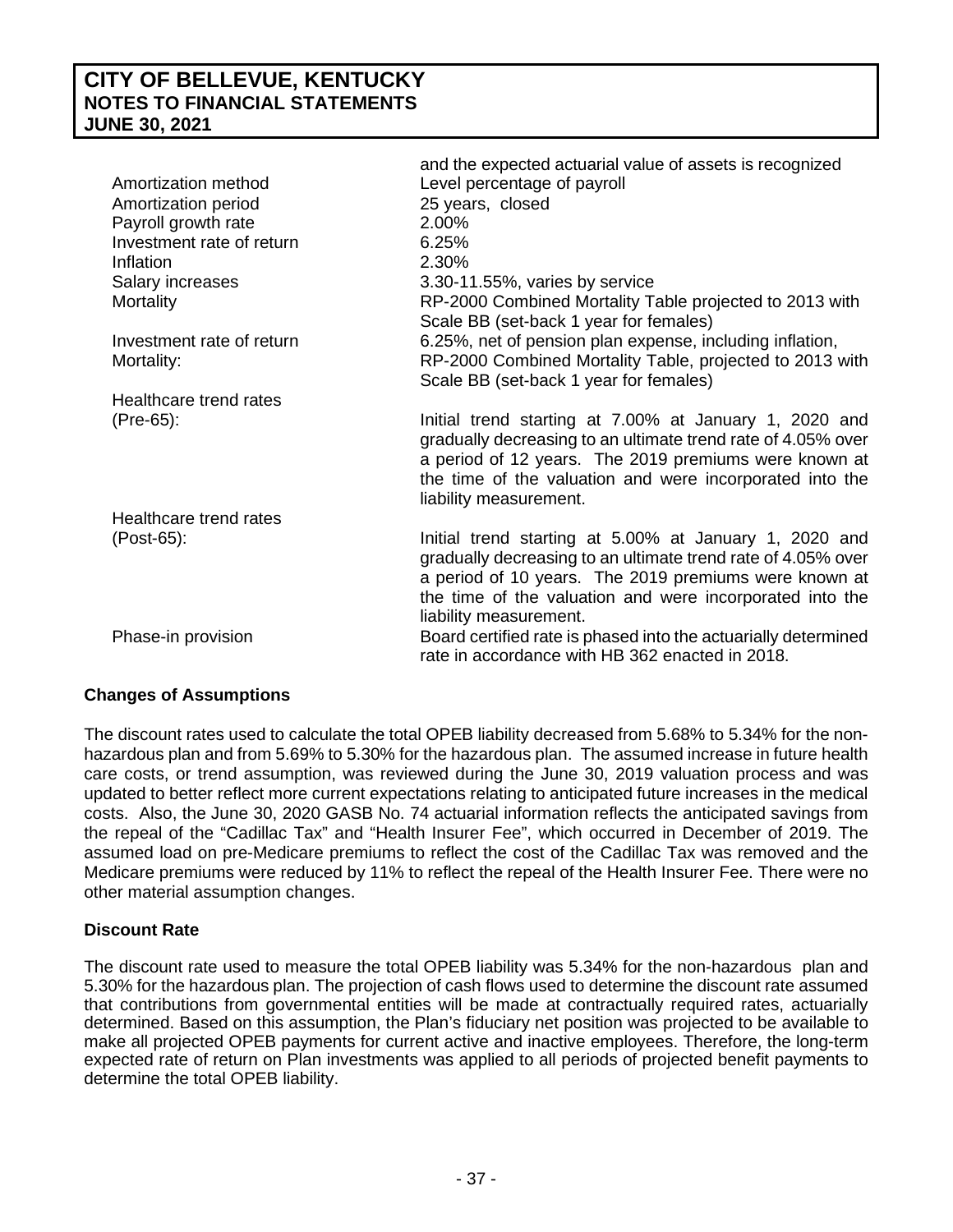#### **Plan Target Allocation**

The target allocation and best estimates of arithmetic real rates of return for each major asset class are summarized in the following table:

|                             | <b>CERS Pensions</b> |                |
|-----------------------------|----------------------|----------------|
|                             | (Haz & Non-Haz)      | Long Term      |
|                             | Target               | Expected       |
| Asset Class                 | Allocation           | Nominal Return |
| US equity                   | 18.75%               | 4.50%          |
| Non-US equity               | 18.75%               | 5.25%          |
| Private equity              | 10.00%               | 6.65%          |
| Specialty credit/high yield | 15.00%               | 3.90%          |
| Core bonds                  | 13.50%               | $-0.25%$       |
| Cash                        | 1.00%                | $-0.75%$       |
| Real estate                 | 5.00%                | 5.30%          |
| Opportunistic               | 3.00%                | 2.25%          |
| Real return                 | 15.00%               | 3.95%          |
| Total                       | 100.00%              |                |

#### **Sensitivity of the City's Proportionate Share of the Net OPEB Liability to Changes in the Discount Rate**

The following presents the proportionate share of the net OPEB liability calculated using the discount rates of 5.34% for the non-hazardous plan and 5.30% for the hazardous plan, as well as what the proportionate share of the net pension liability would be if it were calculated using a discount rate that is 1-percentage-point lower or 1-percentage-point higher than the current rate:

|                              | Proportionate Share of Net OPEB Liability |                |   |                |       |           |  |  |  |  |  |  |
|------------------------------|-------------------------------------------|----------------|---|----------------|-------|-----------|--|--|--|--|--|--|
|                              |                                           | 1.00% Decrease |   | 1.00% Increase |       |           |  |  |  |  |  |  |
| Discount Rate, Non-Hazardous |                                           | 4.34%          |   | 5.34%          | 6.34% |           |  |  |  |  |  |  |
| Net OPEB liability, Non-Haz  | S                                         | 775.296        | S | 603.481        | S     | 462.364   |  |  |  |  |  |  |
| Discount Rate, Hazardous     |                                           | 4.30%          |   | 5.30%          |       | 6.30%     |  |  |  |  |  |  |
| Net OPEB liability, Haz      |                                           | 1,343,641      | S | 989,809        | S     | 704,693   |  |  |  |  |  |  |
| Total                        | S                                         | 2,118,937      | S | 1,593,290      | \$    | 1,167,057 |  |  |  |  |  |  |

#### **Sensitivity of the City's Proportionate Share of the Net OPEB Liability to Changes in the Healthcare Cost Trend Rates**

The following presents the proportionate share of the net OPEB liability, as well as what the proportionate share of the net OPEB liability would be if it were calculated using healthcare cost trend rates that are 1 percentage-point lower or 1-percentage-point higher than the current healthcare cost trend rates:

|                                   |    |                | Proportionate Share of Net OPEB Liability |                |           |  |
|-----------------------------------|----|----------------|-------------------------------------------|----------------|-----------|--|
| Healthcare cost trend rate        |    | 1.00% Decrease | <b>Current Rate</b>                       | 1.00% Increase |           |  |
| Net OPEB liability, non-hazardous | £. | 467.245        | 603.481                                   |                | 768.806   |  |
| Net OPEB liability, hazardous     |    | 707.347        | 989,809                                   |                | 1,337,073 |  |
| Total                             |    | 1.174.592      | 1,593,290                                 |                | 2,105,879 |  |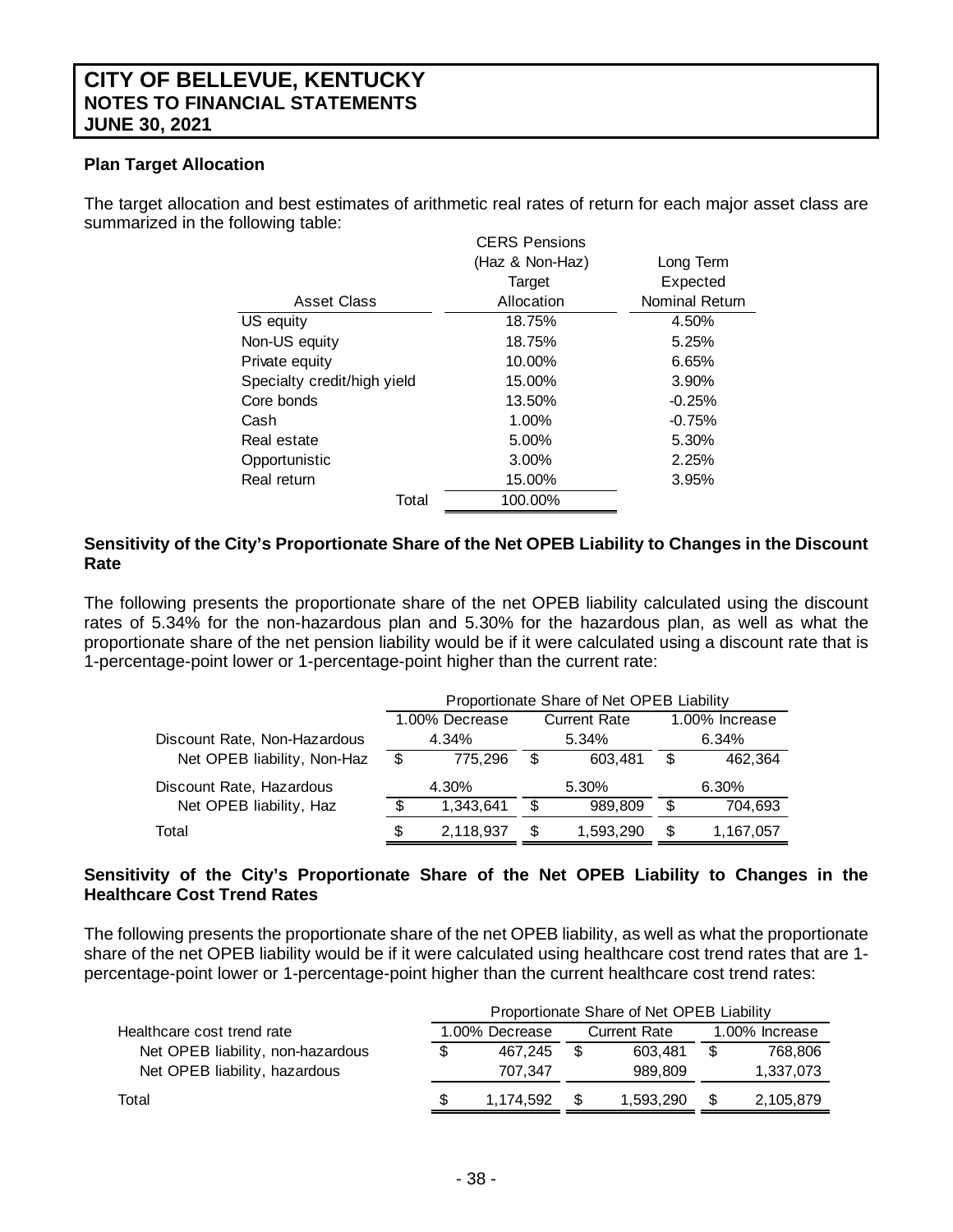#### **Plan Fiduciary Net Position**

Both the Pension Plan and the Health Insurance Plan issue publicly available financial report that include financial statements and required supplementary information, and detailed information about each Plan's fiduciary net position. These reports may be obtained, in writing, from the County Employee Retirement System, 1260 Louisville Road, Perimeter Park West, Frankfort, Kentucky, 40601.

The City also offers employees the option to participate in a defined contribution plan under Section 403(B), 401(K) and 457 of the Internal Revenue Code. All regular full-time and certain part-time employees are eligible to participate and may contribute up to the maximum amount allowable by law. The City does not contribute to these plans.

#### **NOTE J – CONTINGENCIES**

The City receives funding from Federal, State and Local government agencies and private contributions. These funds are to be used for designated purposed only. For government agency grants, if based upon the grantor's review, the funds are considered not to have been used for the intended purpose, the grantors may request a refund of monies advanced, or refuse to reimburse the City for its disbursements.

The amount of such future refunds and unreimbursed disbursements, if any, is not expected to be significant. Continuation of the City's grant programs is predicated upon the grantors satisfaction that the funds provided are being spent as intended and grantors intent to continue their programs.

#### **NOTE K – LITIGATION**

The City is subject to various other legal actions in various stages of litigation, the outcome of which is not determinable at this time. Management of the City and its legal counsel do not anticipate that there will be any material effect on the combined financial statements as a result of the cases presently in progress.

### **NOTE L – INSURANCE AND RELATED ACTIVITIES**

The City is exposed to various forms of loss of assets associated with the risks of fire, personal liability, theft, vehicular accidents, errors and omissions, fiduciary responsibility, etc. Each of these risk areas is covered through the purchase of commercial insurance. The City has purchased certain policies which are retrospectively rated which included Workers' Compensation Insurance.

### **NOTE M – COBRA**

Under COBRA, employers are mandated to notify terminated employees of available continuing insurance coverage. Failure to comply with this requirement may put the City at risk for a substantial loss (contingency).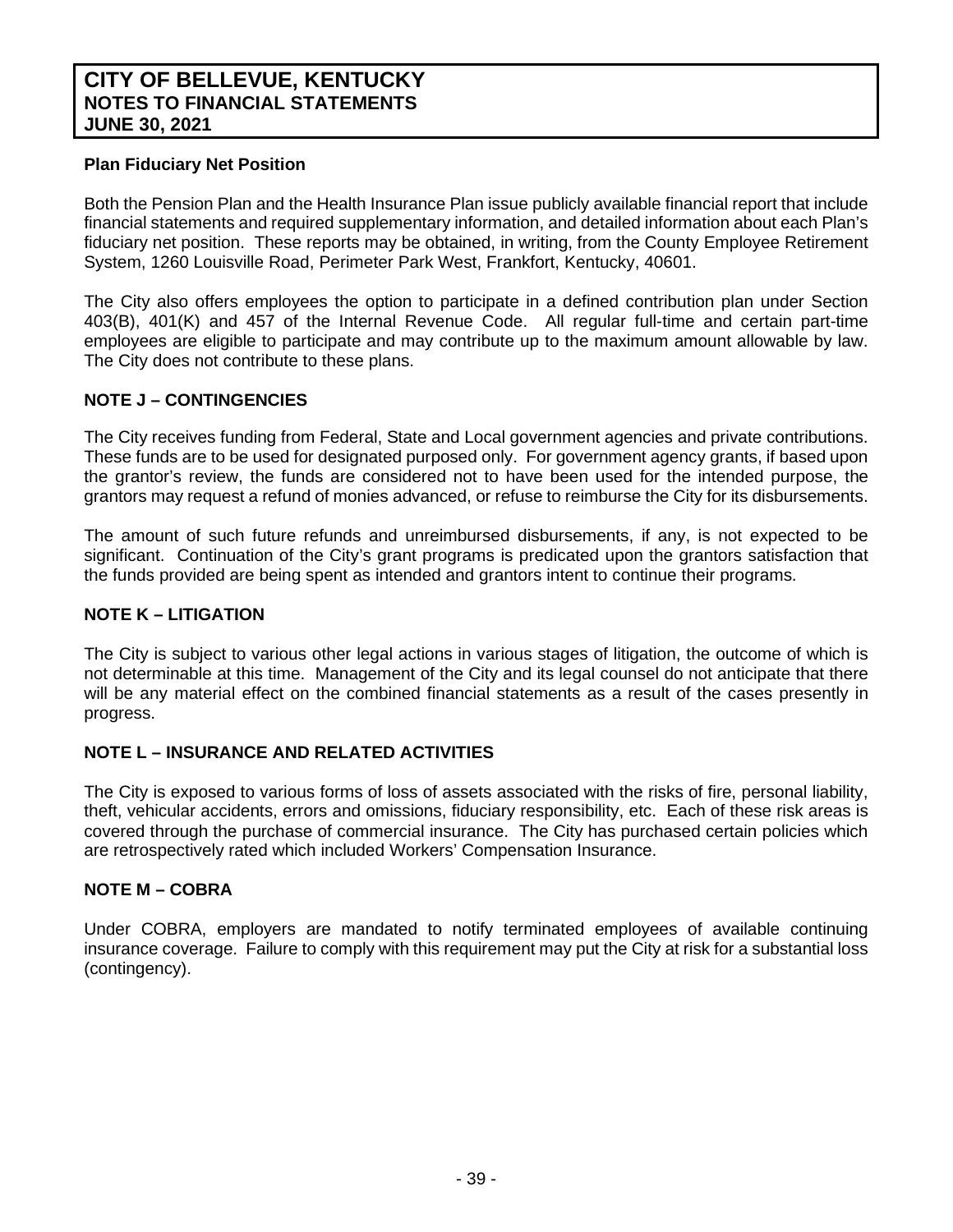#### **NOTE N – RISK MANAGEMENT**

The City is exposed to various risks of losses related to torts; theft of, damage to, and destruction of assets, errors and omissions, injuries to employees, and natural disasters. The City has obtained insurance coverage through the Kentucky League of Cities Municipal Risk Management Association. All risk general liability management activities are accounted for in the General Fund. Expenditures and claims are recognized when probable that a loss has occurred, and the amount of loss can be reasonable estimated.

The City Attorney estimates that the amount of actual or potential claims against the City as of June 30, 2021, will not materially affect the financial condition of the City. Therefore, the General Fund contains no provision for estimated claims. No claim has exceeded insurance coverage amounts in the past three fiscal years.

### **NOTE O – KENT LOFTS TAX ABATEMENT / CONDUIT DEBT**

On May 9, 2018, the City issued a resolution authorizing the issuance of up to \$8,500,000 in City of Bellevue Series 2018 Industrial Revenue Bonds to provide financial assistance to a private-sector developer for the acquisition, construction, and equipping a former industrial building within the City, and improving said facility into the Kent Lofts multifamily residential housing development. When issued, the bonds are secured by the properties financed and are payable solely from the developer. Neither the City nor any political subdivision thereof, will be obligated in any manner for repayment of the bonds.

As part of the same agreement, the City has also agreed to allow the developer to pay the annual bond payment in lieu of ad valorem taxes to the City. The developer has also agreed to make a payment, in lieu of taxes, of \$4,355 to the City in the first year after the bond is issued, with an annual 4% rate increase thereafter. The developer will also pay all other applicable city taxes.

### **NOTE P – TRANSFER OF FUNDS**

The following transfers were made during the year:

| Type      | From Fund           | To Fund                      | Purpose        |     | Amount    |
|-----------|---------------------|------------------------------|----------------|-----|-----------|
| Operating | General             | Proprietary                  | <b>Funding</b> |     | 134,000   |
| Operating | General             | Capital Improvement          | Funding        |     | 198,000   |
| Operating | General             | Debt Service                 | Debt Service   |     | 165,000   |
| Operating | Capital Improvement | Debt Service                 | Debt Service   |     | 69,754    |
| Operating | Proprietary         | General                      | <b>Funding</b> |     | 500,000   |
| Operating | General             | <b>Grant/Capital Project</b> | Funding        |     | 341,450   |
|           |                     |                              |                | \$. | 1,408,204 |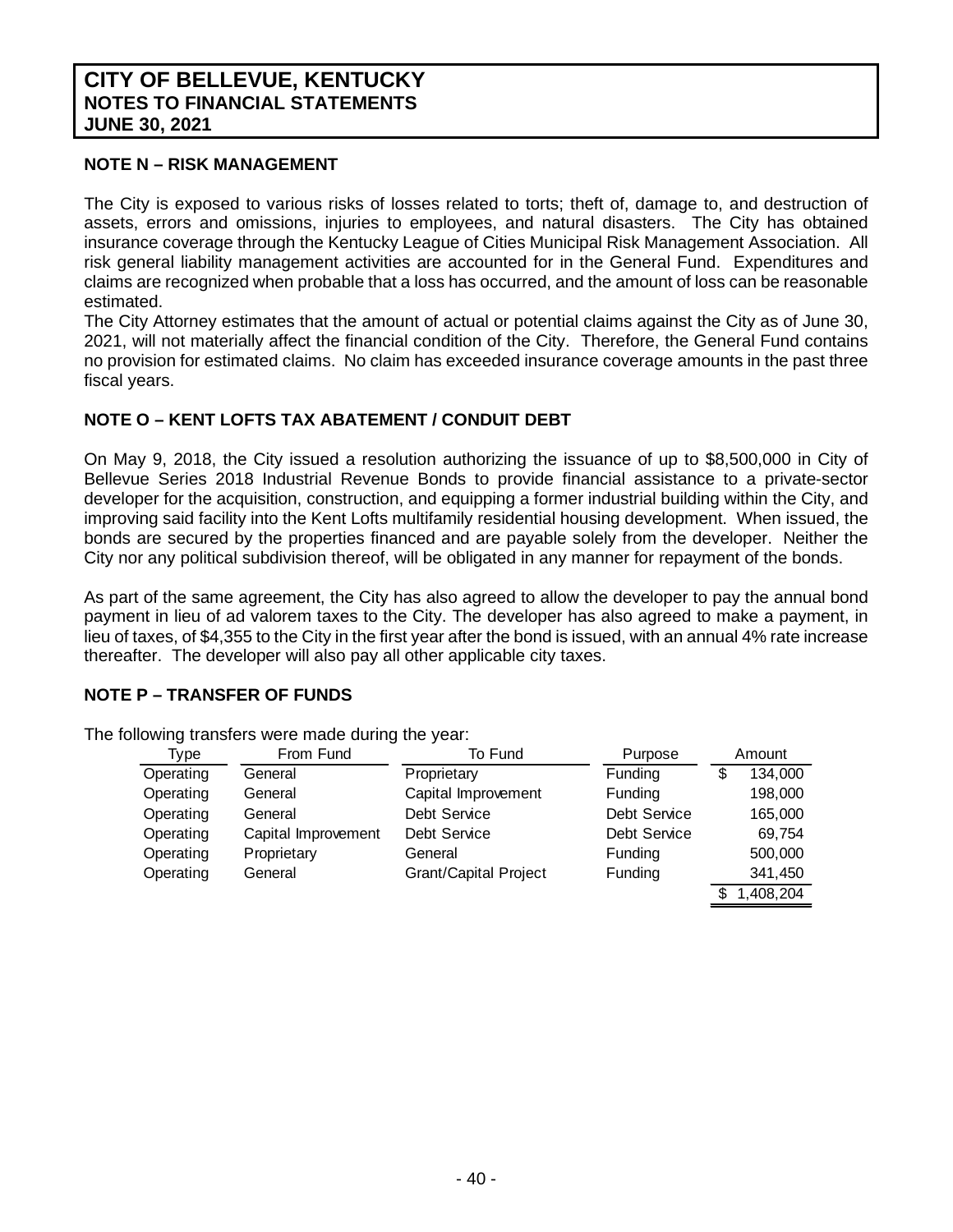### **NOTE Q – IMPLEMENTATION OF NEW ACCOUNTING STANDARDS**

Statement No. 84 – *Fiduciary Activities –* The implementation of this standard had no significant effect on the City.

Statement No. 89 – *Accounting for Interest Cost in Construction Projects –* The implementation of this standard had no significant effect on the City.

Statement No. 90 – *Majority Equity Interests* – The implementation of this standard had no significant effect on the City.

### **NOTE R – FUTURE ACCOUNTING STANDARDS**

Statement No. 87 – *Leases –* FY 2022

Statement No. 91 – *Conduit Debt Obligations* – FY 2023

Statement No. 92 – *Omnibus 2020* – FY 2022

Statement No. 93 – *Replacement of Interbank Offered Rates* – FY 2022

Statement No. 94 – *Public-Private and Public-Public Partnerships* – FY 2022

Statement No. 96 – *Subscription-Based Information Technology Arrangements* – FY 2022

Statement No. 97 – *Component Unit Criteria for IRS Section 457 Deferred Comp. Plans* – FY 2022

### **NOTE S – COVID-19 GLOBAL PANDEMIC**

On January 30, 2020, the World Health Organization announced a global health emergency, later classified as a global pandemic, as a result of the COVID-19 outbreak. The outbreak and response have impacted financial and economic markets across the World and within the United States of America. The full impact of the COVID-19 outbreak continues to evolve as of the date of this report. As such, it is uncertain as to the full magnitude that the pandemic will have on the City's financial condition, liquidity, and future results of operations. The City's Management and Council are actively monitoring the impact of the global pandemic on its financial condition, liquidity, operations, suppliers, and industry.

The primary effects on the City from the COVID-19 Global Pandemic has been a reduction in payroll and occupational license tax revenue received and an increase in unbudgeted expenses for personal protective equipment. City Management is unsure of a timeline for when, or if, these revenues and expenses will return to pre-pandemic levels. The 2021-22 fiscal-year budget has been passed to incorporate the effects of the pandemic on the revenues and expenses.

### **NOTE T – CARES ACT FUNDING**

In response to the COVID-19 Global Pandemic, the City has qualified and been approved for \$171,797 in Federal CARES Act funding passed through the Commonwealth of Kentucky's Department for Local Government. This funding has been designated to reimburse the City for payroll expenses for public safety employees during the pandemic. The City has recognized these funds as intergovernmental grants and has recognized \$42,992 of these funds as an accounts receivable at June 30, 2021.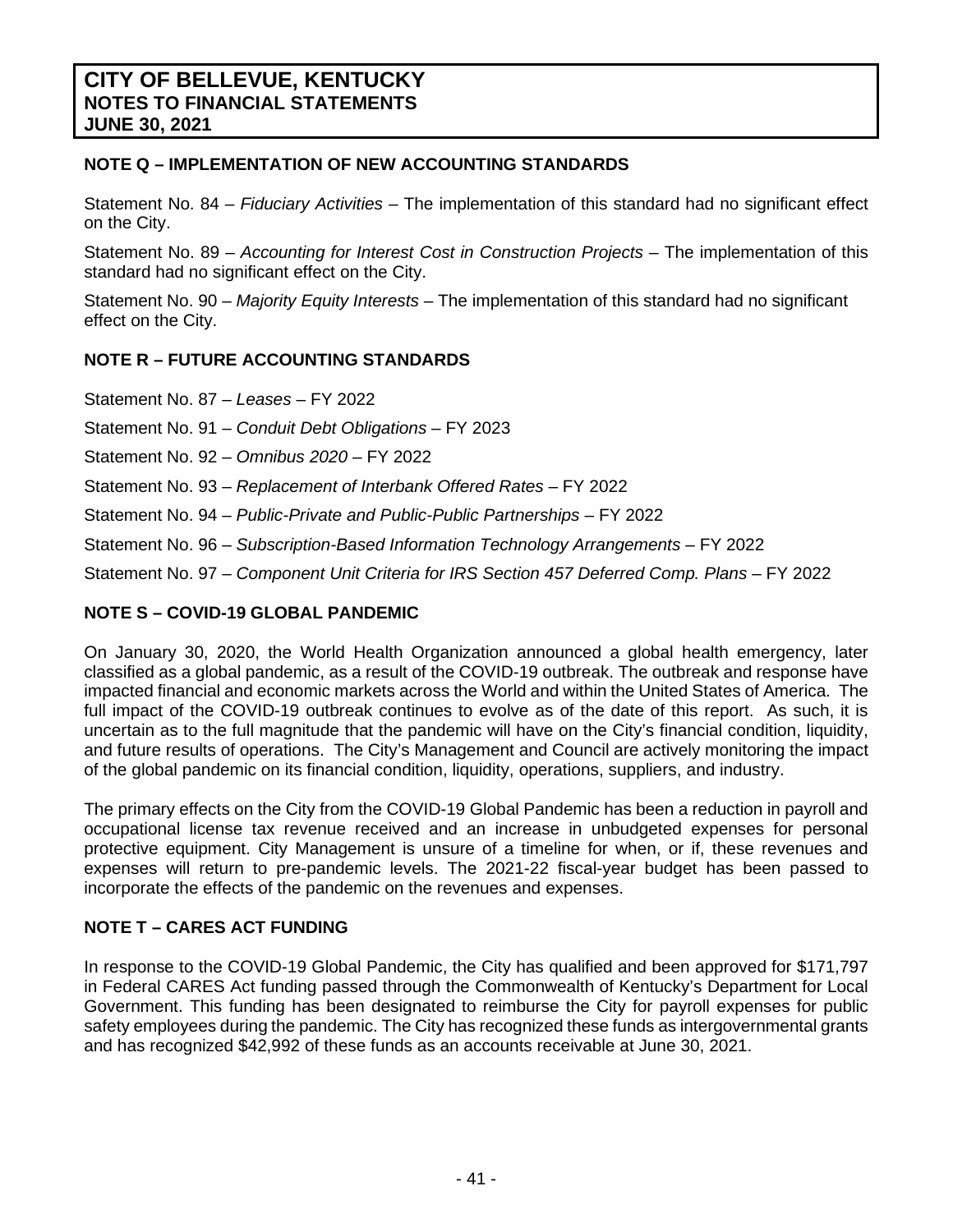### **NOTE U – SUBSEQUENT EVENTS**

Management has evaluated events through February 2, 2022, the date on which the financial statements were available for issue. The City had two events subsequent to June 30, 2021 through February 2, 2022 to disclose.

The City received its first portion of the Federally funded American Recovery Plan Act (ARPA) grant in the amount of \$742,035 in July 2021. These funds are designated for specific uses, and any amount unused by December 31, 2024, will need to be returned.

On August 11, 2021, the City entered into an agreement with a developer to issue 2021A City of Bellevue Taxable Industrial Building Revenue Bonds in amount of \$24,000,000, and 2021B City of Bellevue Taxable Special Obligation Industrial Building Revenue Bonds in the amount of \$4,500,000, and 2021C City of Bellevue Taxable Special Obligation Industrial Building Revenue Bonds in the amount of \$1,500,000 to provide financial assistance to a private-sector developer for the construction The Reserves of Bellevue (former Shady Terrace) Project within the City. The bonds are secured by the properties financed and are payable solely from the developer. Neither the City nor any political subdivision thereof, is obligated in any manner for repayment of the bonds. Accordingly, the bonds are not reported as a liability in the accompanying financial statements.

On September 9, 2021, the City issued General Obligation Refunding Bonds, Series 2021 in the amount of \$1,740,000 to pay off Series 2011 bonds in the amount of \$1,660,000.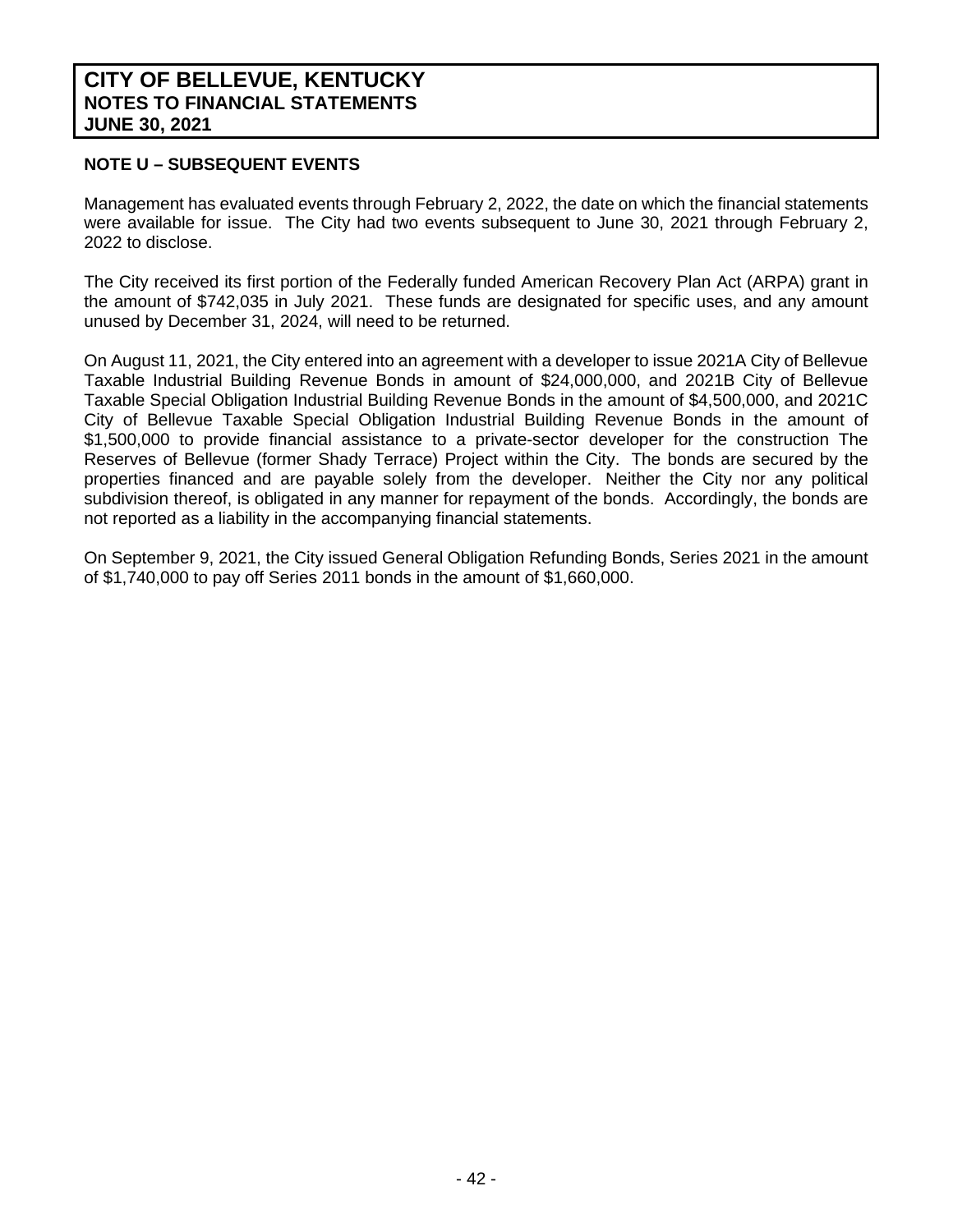# **CITY OF BELLEVUE, KENTUCKY STATEMENT OF REVENUES, EXPENDITURES, AND CHANGES IN FUND BALANCE - BUDGET TO ACTUAL - GENERAL FUND For the Year Ended June 30, 2021**

|                                        |                    |                         |                 | Variance with<br><b>Final Budget</b> |
|----------------------------------------|--------------------|-------------------------|-----------------|--------------------------------------|
|                                        |                    | <b>Budgeted Amounts</b> |                 | <b>Favorable</b>                     |
|                                        | Original           | <b>Final</b>            | <b>Actual</b>   | (Unfavorable)                        |
| <b>Revenues</b>                        |                    |                         |                 |                                      |
| From local sources:                    |                    |                         |                 |                                      |
| Taxes                                  |                    |                         |                 |                                      |
| Property                               | \$<br>1,665,960    | \$<br>1,665,960         | \$<br>1,667,530 | \$<br>1,570                          |
| Motor vehicle                          | 116,145            | 116,145                 | 144,629         | 28,484                               |
| <b>Utilties</b>                        | 193,134            | 193,134                 | 208,820         | 15,686                               |
| Insurance premium license              | 921,622            | 921,622                 | 960,453         | 38,831                               |
| Payroll tax                            | 1,287,222          | 1,287,222               | 1,437,737       | 150,515                              |
| Other license, permits, and fees       | 212,690            | 212,690                 | 272,585         | 59,895                               |
| Earnings on investments                | 6,500              | 6,500                   | 3,968           | (2,532)                              |
| Fines and penalties                    | 27,400             | 27,400                  | 35,528          | 8,128                                |
| Charges for services                   | 430,543            | 430,543                 | 430,437         | (106)                                |
| Other local revenue                    | 40,000             | 40,000                  | 27,764          | (12, 236)                            |
| Intergovernmental - local              | 60,598             | 60,598                  | 153,226         | 92,628                               |
| Intergovernmental - state              | 71,880             | 71,880                  | 66,715          | (5, 165)                             |
| Intergovernmental - federal            | 875,400            | 875,400                 | 178,351         | (697, 049)                           |
| <b>Total revenues</b>                  | 5,909,094          | 5,909,094               | 5,587,743       | (321, 351)                           |
| <b>Expenditures</b>                    |                    |                         |                 |                                      |
| Administrative and legislative         |                    |                         |                 |                                      |
| Salaries and benefits                  | 536,260            | 561,790                 | 548,493         | 13,297                               |
| Other                                  | 362,529            | 357,241                 | 334,721         | 22,520                               |
| Police department                      |                    |                         |                 |                                      |
| Salaries and benefits                  | 1,454,721          | 1,506,234               | 1,464,876       | 41,358                               |
| Other                                  | 126,400            | 111,366                 | 92,147          | 19,219                               |
| Public works department                |                    |                         |                 |                                      |
| Salaries and benefits                  | 343,021            | 353,223                 | 338,788         | 14,435                               |
| Other                                  | 455,750            | 481,502                 | 438,492         | 43,010                               |
| Special appropriations                 |                    |                         |                 |                                      |
| Bellevue/Dayton fire dept. allotment   |                    | 933,522                 |                 |                                      |
| Other                                  | 933,522<br>248,900 | 262,200                 | 933,522         |                                      |
| FEMA - landslide                       |                    |                         | 175,627         | 86,573                               |
| Capital outlay                         | 1,000,000          | 1,000,000               | 12,716          | 987,284                              |
| <b>Total expenditures</b>              | 5,461,103          | 5,567,078               | 4,339,382       | 1,227,696                            |
|                                        |                    |                         |                 |                                      |
| <b>Excess (deficiency) of revenues</b> |                    |                         |                 |                                      |
| over (under) expenditures              | 447,991            | 342,016                 | 1,248,361       | 906,345                              |

The accompanying notes are an integral part of these financial statements.

(Continued on next page)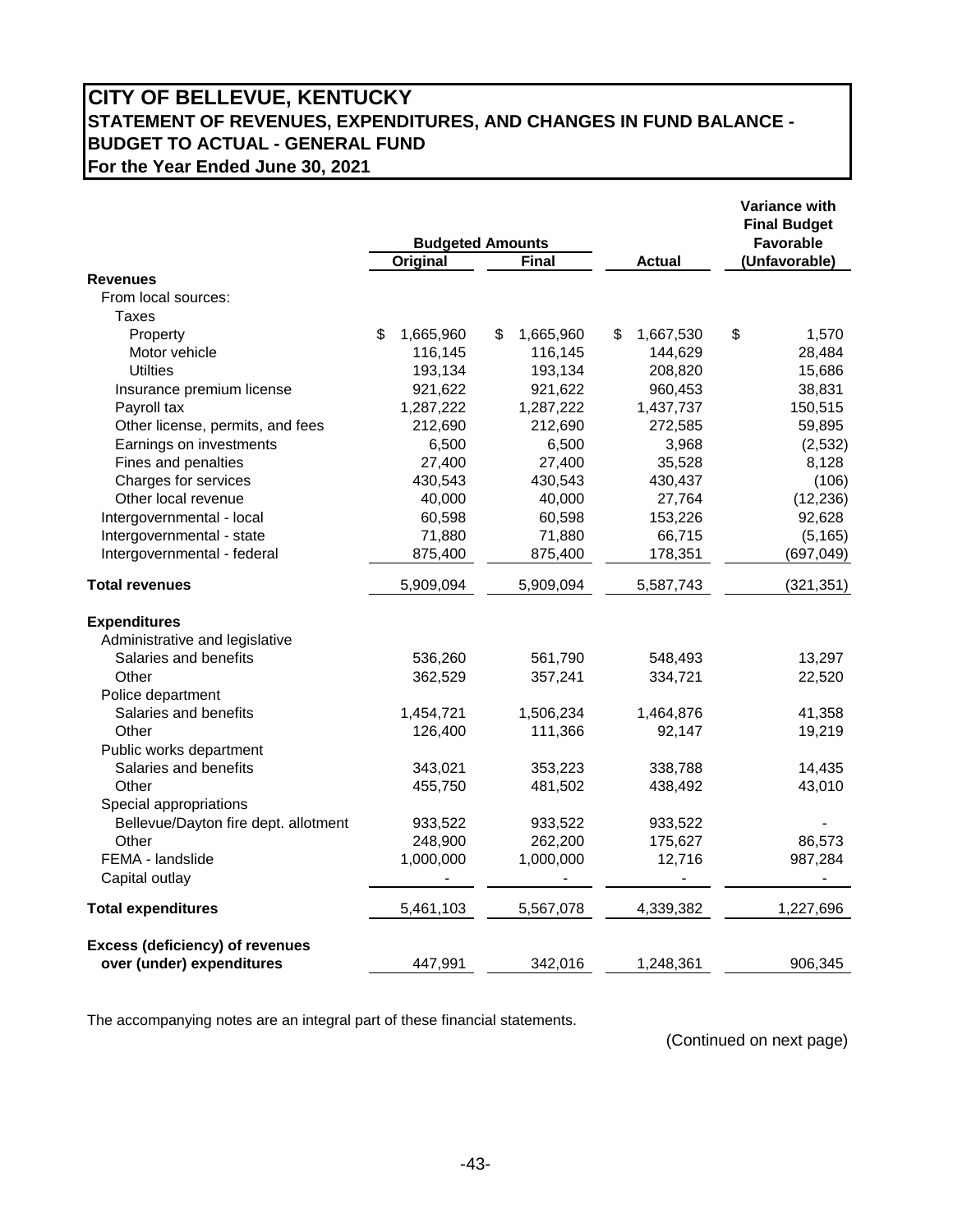# **CITY OF BELLEVUE, KENTUCKY STATEMENT OF REVENUES, EXPENDITURES, AND CHANGES IN FUND BALANCE - BUDGET TO ACTUAL - GENERAL FUND (CONTINUED) For the Year Ended June 30, 2021**

|                                                                                                                             |    |                         |    |              |    |                      |                  | <b>Variance with</b><br><b>Final Budget</b> |  |  |  |
|-----------------------------------------------------------------------------------------------------------------------------|----|-------------------------|----|--------------|----|----------------------|------------------|---------------------------------------------|--|--|--|
|                                                                                                                             |    | <b>Budgeted Amounts</b> |    |              |    |                      | <b>Favorable</b> |                                             |  |  |  |
| (From previous page)                                                                                                        |    | Original                |    | <b>Final</b> |    | <b>Actual</b>        | (Unfavorable)    |                                             |  |  |  |
| <b>Excess (deficiency) of revenues</b><br>over (under) expenditures                                                         | -S | 447,991                 | \$ | 342,016      | \$ | 1,248,361            | \$               | 906,345                                     |  |  |  |
| Other financing sources (uses)<br>Operating transfers in<br>Operating transfers (out)                                       |    | (691,000)               |    | (838,450)    |    | 500,000<br>(838,450) |                  | 500,000                                     |  |  |  |
| <b>Total other financing</b><br>(uses) sources                                                                              |    | (691,000)               |    | (838, 450)   |    | (338,450)            |                  | 500,000                                     |  |  |  |
| <b>Excess (deficit) of revenues</b><br>and other financing sources<br>over (under) expenditures and<br>other financing uses |    | (243,009)               |    | (496, 434)   |    | 909,911              |                  | 1,406,345                                   |  |  |  |
| Fund balance, beginning of year                                                                                             |    | 3,194,597               |    | 3,194,597    |    | 3,194,597            |                  |                                             |  |  |  |
| Fund balance, end of year                                                                                                   |    | 2,951,588               | S  | 2,698,163    | SБ | 4,104,508            | \$               | 1,406,345                                   |  |  |  |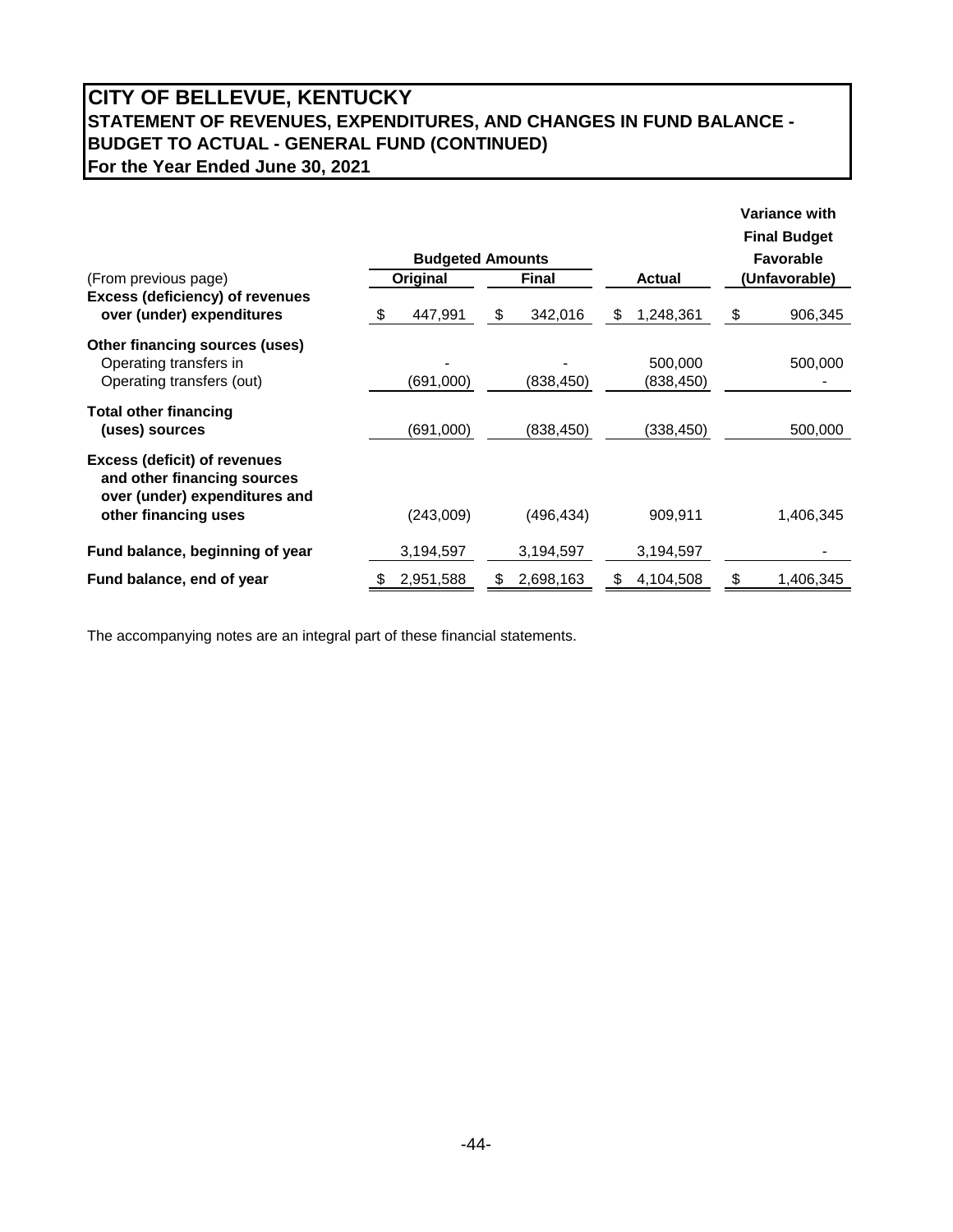### **CITY OF BELLEVUE, KENTUCKY Required Supplementary Information - Multiple Employer, Cost Sharing, Defined Benefit Pension Plan Disclosure - NON-HAZARDOUS For the Year Ended June 30, 2021**

2020 2019 2018 2017 2016 2015 2014 2013 2012 2011 Proportion of net pension liability 0.02500% 0.02360% 0.0246% 0.0256% 0.0261% 0.0267% 0.0260% Proportionate share of the net pension liability (asset) \$ 1,917,403 \$ 1,659,658 \$ 1,498,702 \$ 1,500,788 \$ 1,284,119 \$ 1,148,926 \$ 842,921 Covered payroll in year of measurement \$ 644,199 \$ 588,533 \$ 609,914 \$ 624,274 \$ 623,195 \$ 577,861 \$ 530,516 Share of the net pension liability (asset) as a percentage of its covered payroll 297.64% 282.00% 245.72% 240.41% 206.05% 198.82% 158.89% Plan fiduciary net position as a percentage of total pension liability 47.81% 50.45% 53.54% 53.30% 55.50% 59.97% 66.80% **Schedule of the City's Proportionate Share of the Net Pension Liability County Employees' Retirement Plan (CERS) Schedule of the City's Contributions**

# **County Employees' Retirement Plan (CERS)**

| 2021                                                |  |                          | 2020    |  | 2019    |  | 2018    |  | 2017    |  | 2016    |  | 2015    | 2014     | 2013 | 2012 |
|-----------------------------------------------------|--|--------------------------|---------|--|---------|--|---------|--|---------|--|---------|--|---------|----------|------|------|
| Contractually required contribution                 |  | 106,894                  | 124,330 |  | 95,460  |  | 88.316  |  | 87,086  |  | 77.401  |  | 73.677  | \$72,893 |      |      |
| Actual contribution                                 |  | 106,894                  | 124,330 |  | 95,460  |  | 88,316  |  | 87,086  |  | 77.401  |  | 73,677  | 72,893   |      |      |
| Contribution deficiency (excess)                    |  | $\overline{\phantom{a}}$ |         |  |         |  |         |  | -       |  |         |  |         |          |      |      |
| Covered payroll                                     |  | 553,857                  | 644.199 |  | 588,533 |  | 609,914 |  | 624,274 |  | 623,195 |  | 577.861 | 530,516  |      |      |
| Contributions as a percentage of<br>covered payroll |  | 19.30%                   | 19.30%  |  | 16.22%  |  | 14.48%  |  | 13.95%  |  | 12.42%  |  | 12.75%  | 13.74%   |      |      |

#### **Notes to Required Supplementary Information**

The net pension liability as of June 30, 2021, is based on the June 30, 2020, actuarial valuation. The changes to the elements of the pension expense, i.e. the difference between expected and actual experience, net difference between projected and actual earnings on plan investments, changes in assumptions, and the changes in proportion and differences between City's contributions and proportionate share of contributions are detailed in NOTE I in the Notes to the Financial Statements.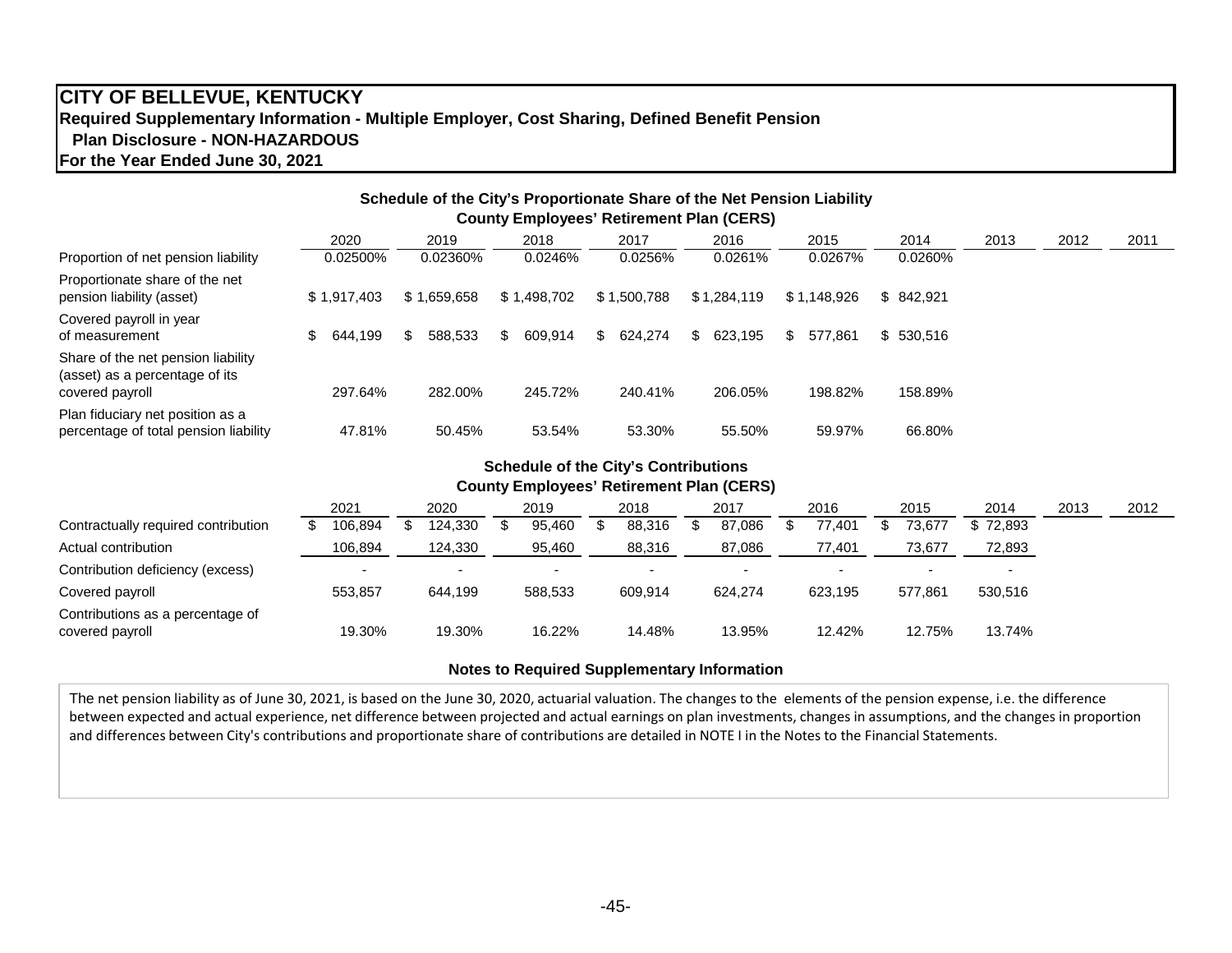### **CITY OF BELLEVUE, KENTUCKY Required Supplementary Information - Multiple Employer, Cost Sharing, Defined Benefit Pension Plan Disclosure - HAZARDOUS For the Year Ended June 30, 2021**

|                                                                                                                         | Schedule of the City's Proportionate Share of the Net Pension Liability |               |               |               |               |                |              |  |  |  |  |  |  |  |
|-------------------------------------------------------------------------------------------------------------------------|-------------------------------------------------------------------------|---------------|---------------|---------------|---------------|----------------|--------------|--|--|--|--|--|--|--|
| <b>County Employees' Retirement Plan (CERS)</b><br>2012<br>2020<br>2019<br>2018<br>2017<br>2016<br>2015<br>2014<br>2013 |                                                                         |               |               |               |               |                |              |  |  |  |  |  |  |  |
| Proportion of net pension liability                                                                                     | 0.1071%                                                                 | 0.1032%       | 0.0999%       | 0.1138%       | 0.1361%       | 0.1430%        | 0.1346%      |  |  |  |  |  |  |  |
| Proportionate share of the net<br>pension liability (asset)                                                             | \$3.230.422                                                             | \$2.849.363   | \$2.415.289   | \$2,546,896   | \$2.334,600   | \$2.194.939    | \$1.617.619  |  |  |  |  |  |  |  |
| Covered payroll in year<br>of measurement                                                                               | \$<br>623.635                                                           | \$<br>591.714 | 556.323<br>S. | 628.640<br>S. | 751.879<br>S. | 686.039<br>\$. | 716.402<br>S |  |  |  |  |  |  |  |
| Share of the net pension liability<br>(asset) as a percentage of its<br>covered payroll                                 | 518.00%                                                                 | 481.54%       | 434.15%       | 405.14%       | 310.50%       | 319.94%        | 225.80%      |  |  |  |  |  |  |  |
| Plan fiduciary net position as a<br>percentage of total pension liability                                               | 44.11%                                                                  | 46.63%        | 49.26%        | 49.80%        | 53.95%        | 57.52%         | 63.46%       |  |  |  |  |  |  |  |

#### **Schedule of the City's Contributions County Employees' Retirement Plan (CERS)**

|                                                     | 2021    | 2020    | 2019                     |  | 2018    |  | 2017    |  | 2016    | 2015    |           | 2014    | 2013 |  | 2012 |
|-----------------------------------------------------|---------|---------|--------------------------|--|---------|--|---------|--|---------|---------|-----------|---------|------|--|------|
| Contractually required contribution                 | 195,067 | 187,465 | 147.100                  |  | 123,504 |  | 136,487 |  | 152,331 | 157.446 | \$155.961 |         |      |  |      |
| Actual contribution                                 | 195,067 | 187,465 | 147,100                  |  | 123,504 |  | 136,487 |  | 152,331 | 157,446 |           | 155,961 |      |  |      |
| Contribution deficiency (excess)                    |         |         | $\overline{\phantom{0}}$ |  |         |  |         |  |         |         |           | -       |      |  |      |
| Covered payroll                                     | 648,925 | 623,635 | 591.714                  |  | 556,323 |  | 628,640 |  | 751,879 | 686,039 |           | 716,402 |      |  |      |
| Contributions as a percentage of<br>covered payroll | 30.06%  | 30.06%  | 24.86%                   |  | 22.20%  |  | 21.71%  |  | 20.26%  | 22.95%  |           | 21.77%  |      |  |      |

#### **Notes to Required Supplementary Information**

The net pension liability as of June 30, 2021, is based on the June 30, 2020, actuarial valuation. The changes to the elements of the pension expense, i.e. the difference between expected and actual experience, net difference between projected and actual earnings on plan investments, changes in assumptions, and the changes in proportion and differences between City's contributions and proportionate share of contributions are detailed in NOTE I in the Notes to the Financial Statements.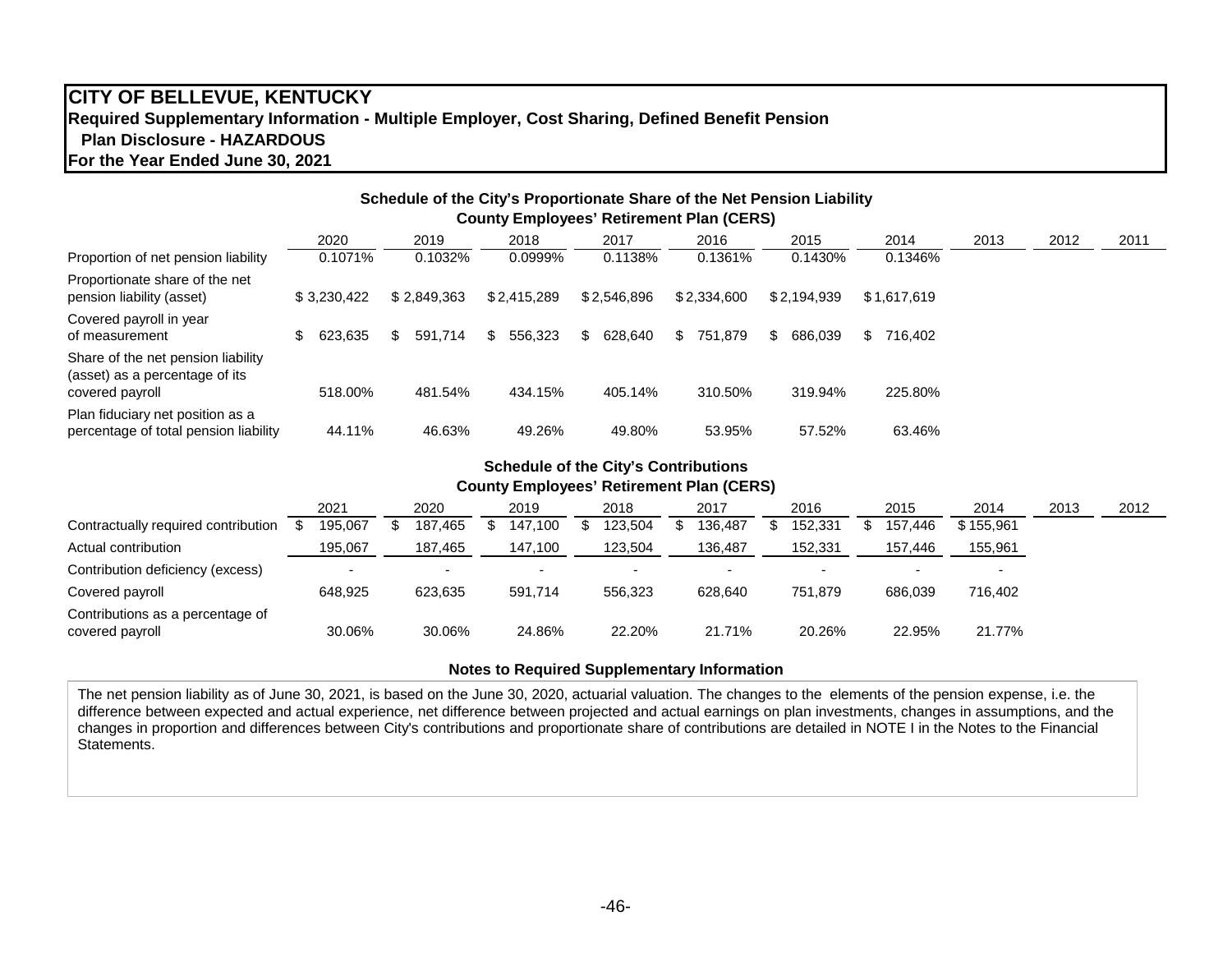# **CITY OF BELLEVUE, KENTUCKY Required Supplementary Information - Multiple Employer, Cost Sharing, Defined Benefit OPEB Plan Disclosure - NON-HAZARDOUS For the Year Ended June 30, 2021**

|                                                                                      | Schedule of the City's Proportionate Share of the Net OPEB Liability<br><b>County Employees' Retirement Plan (CERS)</b> |  |            |  |           |  |            |      |      |      |      |      |      |  |  |
|--------------------------------------------------------------------------------------|-------------------------------------------------------------------------------------------------------------------------|--|------------|--|-----------|--|------------|------|------|------|------|------|------|--|--|
|                                                                                      | 2020                                                                                                                    |  | 2019       |  | 2018      |  | 2017       | 2016 | 2015 | 2014 | 2013 | 2012 | 2011 |  |  |
| Proportion of net OPEB liability                                                     | 0.0250%                                                                                                                 |  | 0.0236%    |  | 0.0246%   |  | 0.0256%    |      |      |      |      |      |      |  |  |
| Proportionate share of the net<br><b>OPEB</b> liability (asset)                      | \$603.481                                                                                                               |  | \$ 396,807 |  | \$436,892 |  | \$ 515,452 |      |      |      |      |      |      |  |  |
| Covered payroll in year<br>of measurement                                            | \$ 644.199                                                                                                              |  | \$588.533  |  | \$609.914 |  | \$ 624,274 |      |      |      |      |      |      |  |  |
| Share of the net OPEB liability<br>(asset) as a percentage of its<br>covered payroll | 93.68%                                                                                                                  |  | 67.42%     |  | 71.63%    |  | 82.57%     |      |      |      |      |      |      |  |  |
| Plan fiduciary net position as a<br>percentage of total OPEB liability               | 51.67%                                                                                                                  |  | 60.44%     |  | 57.62%    |  | 52.40%     |      |      |      |      |      |      |  |  |

#### **Schedule of the City's Contributions County Employees' Retirement Plan (CERS)**

|                                                     | 2021    | 2020    | 2019    |  | 2018    | 2017                     | 2016 | 2015 | 2014 | 2013 | 2012 |
|-----------------------------------------------------|---------|---------|---------|--|---------|--------------------------|------|------|------|------|------|
| Contractually required contribution                 | 26,364  | 30.664  | 30.957  |  | 28.666  | \$29,528                 |      |      |      |      |      |
| Actual contribution                                 | 26,364  | 30,664  | 30,957  |  | 28,666  | 29,528                   |      |      |      |      |      |
| Contribution deficiency (excess)                    |         |         |         |  | $\,$    | $\overline{\phantom{a}}$ |      |      |      |      |      |
| Covered payroll                                     | 553.857 | 644.199 | 588,533 |  | 609.914 | 624,274                  |      |      |      |      |      |
| Contributions as a percentage of<br>covered payroll | 4.76%   | 4.76%   | 5.26%   |  | 4.70%   | 4.73%                    |      |      |      |      |      |

#### **Notes to Required Supplementary Information**

The net OPEB liability as of June 30, 2021, is based on the June 30, 2020, actuarial valuation. The changes to the elements of the OPEB expense, i.e. the difference between expected and actual experience, net difference between projected and actual earnings on plan investments, changes in assumptions, and the changes in proportion and differences between City's contributions and proportionate share of contributions are detailed in NOTE I in the Notes to the Financial Statements.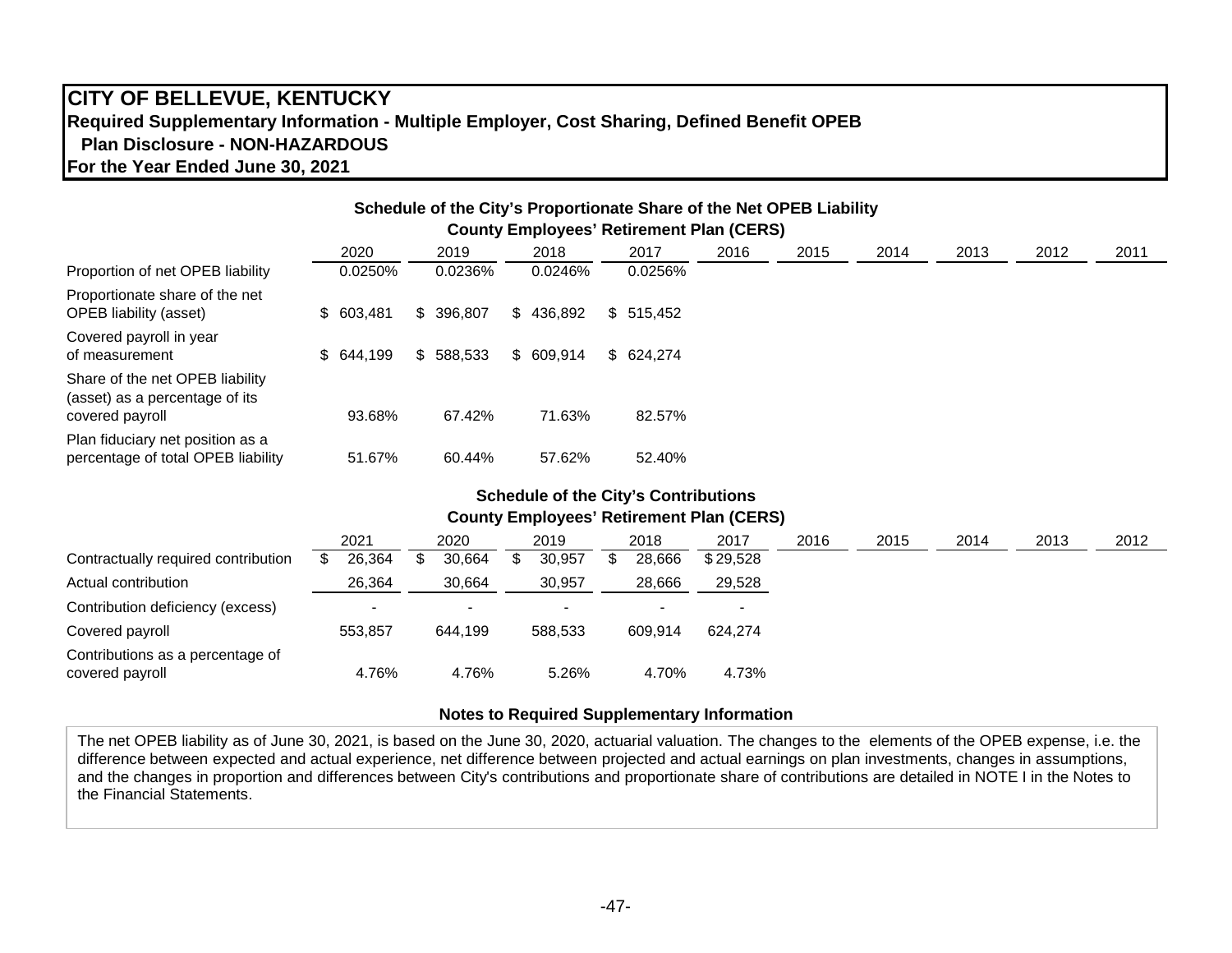# **CITY OF BELLEVUE, KENTUCKY Required Supplementary Information - Multiple Employer, Cost Sharing, Defined Benefit OEPB Plan Disclosure - HAZARDOUS For the Year Ended June 30, 2021**

|                                                                                      | Schedule of the City's Proportionate Share of the Net OPEB Liability |    |            |  |           |  |           |      |  |      |      |      |      |      |
|--------------------------------------------------------------------------------------|----------------------------------------------------------------------|----|------------|--|-----------|--|-----------|------|--|------|------|------|------|------|
| <b>County Employees' Retirement Plan (CERS)</b>                                      |                                                                      |    |            |  |           |  |           |      |  |      |      |      |      |      |
|                                                                                      | 2020                                                                 |    | 2019       |  | 2018      |  | 2017      | 2016 |  | 2015 | 2014 | 2013 | 2012 | 2011 |
| Proportion of net OPEB liability                                                     | 0.1071%                                                              |    | 0.1031%    |  | 0.0999%   |  | 0.1138%   |      |  |      |      |      |      |      |
| Proportionate share of the net<br><b>OPEB</b> liability (asset)                      | \$989,809                                                            | S. | 763.032    |  | \$712.061 |  | \$941.075 |      |  |      |      |      |      |      |
| Covered payroll in year<br>of measurement                                            | \$ 623,635                                                           |    | \$ 591.714 |  | \$556.323 |  | \$628,640 |      |  |      |      |      |      |      |
| Share of the net OPEB liability<br>(asset) as a percentage of its<br>covered payroll | 158.72%                                                              |    | 128.95%    |  | 127.99%   |  | 149.70%   |      |  |      |      |      |      |      |
| Plan fiduciary net position as a<br>percentage of total OPEB liability               | 58.84%                                                               |    | 64.44%     |  | 64.24%    |  | 59.00%    |      |  |      |      |      |      |      |

#### **Schedule of the City's Contributions County Employees' Retirement Plan (CERS)**

|                                                     | 2021    | 2020    | 2019    |  | 2018    | 2017                     | 2016 | 2015 | 2014 | 2013 | 2012 |
|-----------------------------------------------------|---------|---------|---------|--|---------|--------------------------|------|------|------|------|------|
| Contractually required contribution                 | 61.778  | 59,370  | 61,952  |  | 52,016  | \$58.778                 |      |      |      |      |      |
| Actual contribution                                 | 61,778  | 59,370  | 61,952  |  | 52,016  | 58,778                   |      |      |      |      |      |
| Contribution deficiency (excess)                    |         |         |         |  |         | $\overline{\phantom{0}}$ |      |      |      |      |      |
| Covered payroll                                     | 648.925 | 623,635 | 591.714 |  | 556.323 | 628.640                  |      |      |      |      |      |
| Contributions as a percentage of<br>covered payroll | 9.52%   | 9.52%   | 10.47%  |  | 9.35%   | 9.35%                    |      |      |      |      |      |

#### **Notes to Required Supplementary Information**

The net OPEB liability as of June 30, 2021, is based on the June 30, 2020, actuarial valuation. The changes to the elements of the OPEB expense, i.e. the difference between expected and actual experience, net difference between projected and actual earnings on plan investments, changes in assumptions, and the changes in proportion and differences between City's contributions and proportionate share of contributions are detailed in NOTE I in the Notes to the Financial Statements.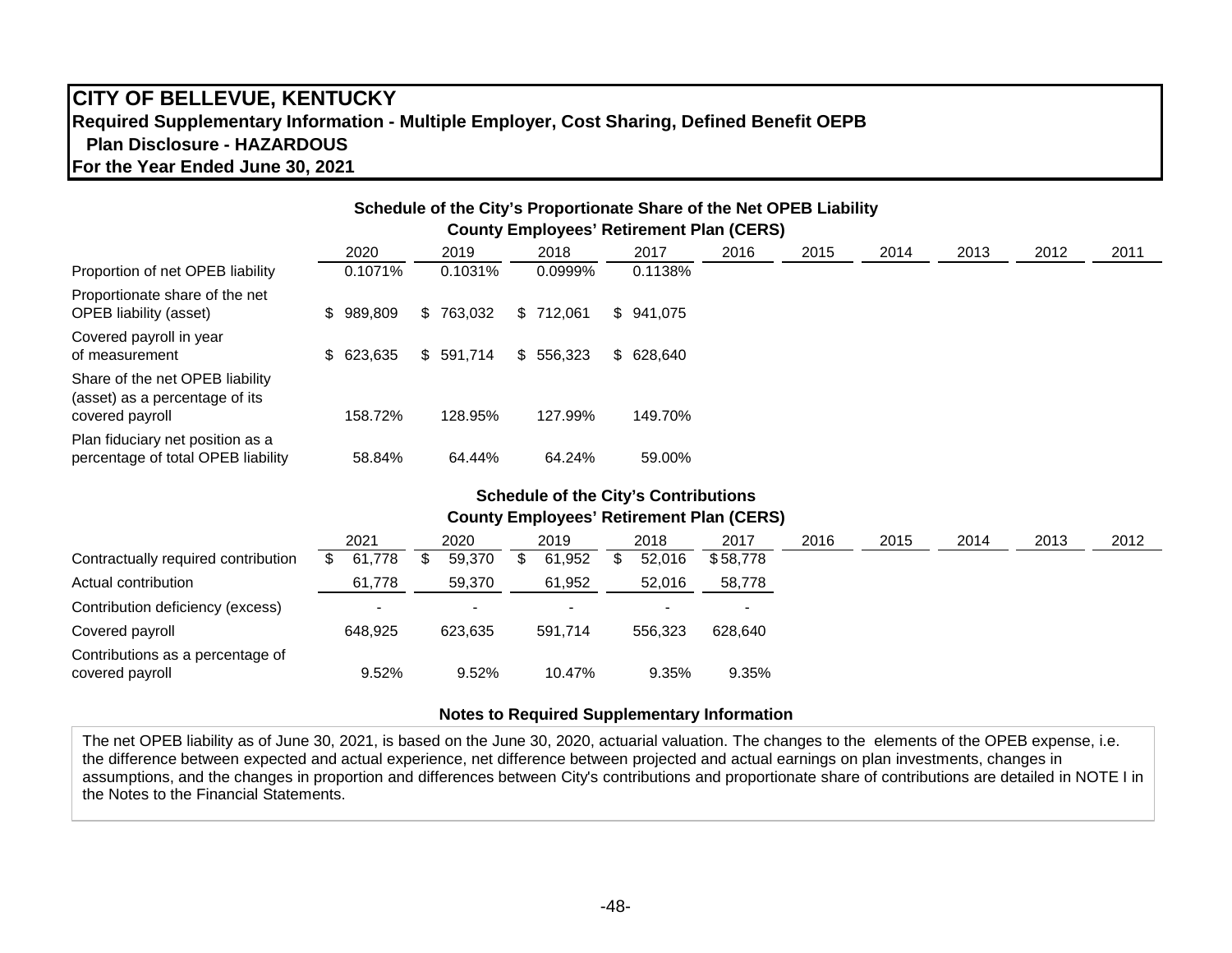# **CITY OF BELLEVUE, KENTUCKY COMBINING BALANCE SHEET - SPECIAL REVENUE FUNDS June 30, 2021**

|                                            | <b>Municipal</b><br>Aid<br><b>Fund</b> |         |    | <b>Public</b><br><b>Safety</b><br><b>Fund</b> | Rental<br><b>Inspection</b><br><b>Fund</b> |       | <b>Parks</b><br><b>Fund</b> |        | <b>Total</b> |         |
|--------------------------------------------|----------------------------------------|---------|----|-----------------------------------------------|--------------------------------------------|-------|-----------------------------|--------|--------------|---------|
| <b>Assets</b>                              |                                        |         |    |                                               |                                            |       |                             |        |              |         |
| Cash in bank                               | \$                                     | 185,835 | \$ | 9,947                                         | \$                                         | 1,616 | \$                          | 14,734 | \$           | 212,132 |
| Accounts receivable                        |                                        | 43,889  |    |                                               |                                            |       |                             |        |              | 43,889  |
| <b>Total assets</b>                        |                                        | 229,724 | \$ | 9,947                                         | \$                                         | 1,616 |                             | 14,734 | \$.          | 256,021 |
| Liabilities and fund balances              |                                        |         |    |                                               |                                            |       |                             |        |              |         |
| Liabilities                                |                                        |         |    |                                               |                                            |       |                             |        |              |         |
| Accounts payable                           |                                        | 16,679  | S  |                                               | \$                                         |       | S                           | 3,618  | \$           | 20,297  |
| <b>Total liabilities</b>                   |                                        | 16,679  |    |                                               |                                            |       |                             | 3,618  |              | 20,297  |
| Fund balances                              |                                        |         |    |                                               |                                            |       |                             |        |              |         |
| Assigned                                   |                                        | 213.045 |    | 9,947                                         |                                            | 1,616 |                             | 11,116 |              | 235,724 |
| <b>Total fund balances</b>                 |                                        | 213,045 |    | 9,947                                         |                                            | 1,616 |                             | 11,116 |              | 235,724 |
| <b>Total liabilities and fund balances</b> |                                        | 229,724 |    | 9,947                                         |                                            | 1,616 |                             | 14,734 |              | 256,021 |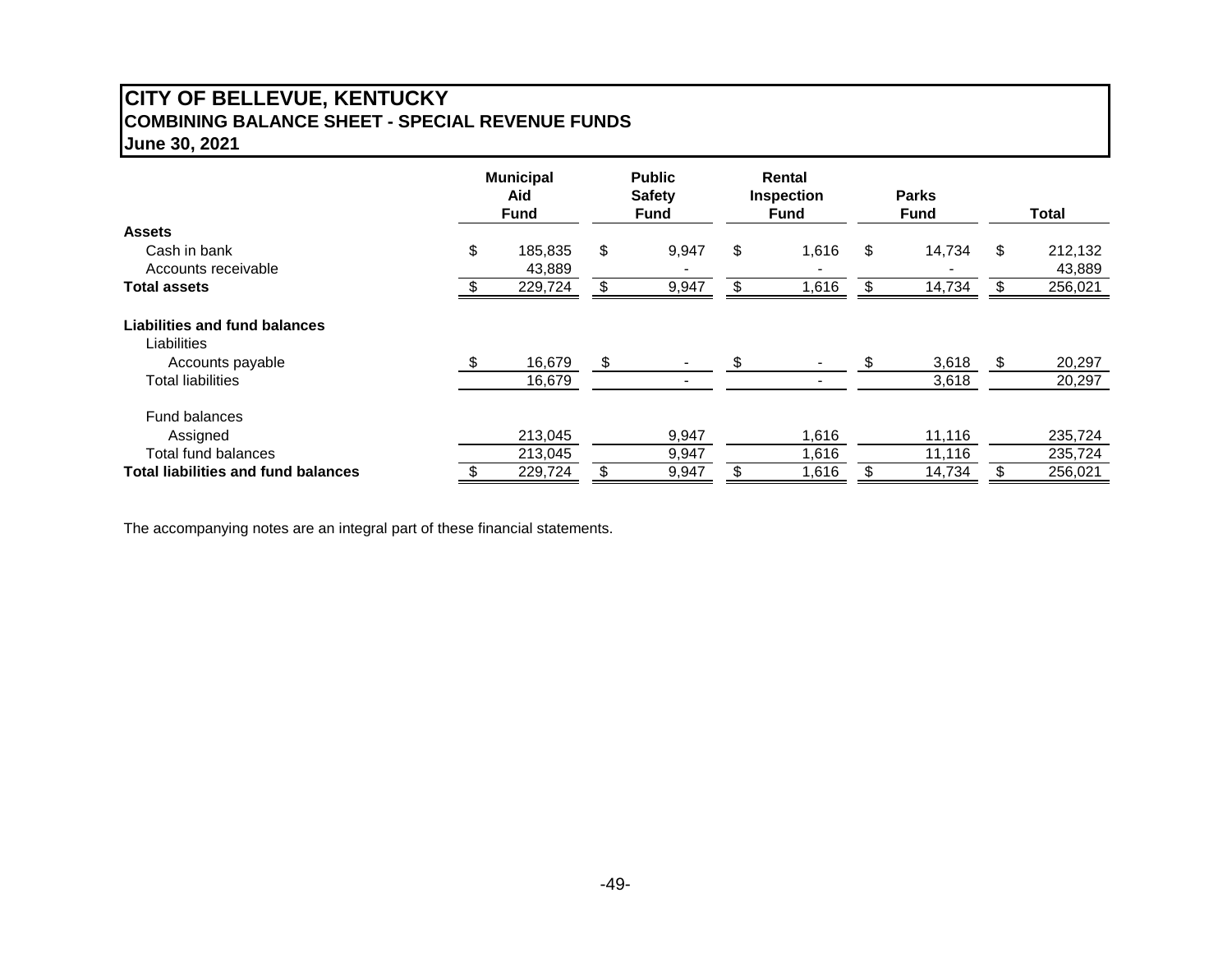# **CITY OF BELLEVUE, KENTUCKY COMBINING STATEMENT OF REVENES, EXPENDITURES, AND CHANGES IN FUND BALANCES - SPECIAL REVENUE FUNDS**

**For the Year Ended June 30, 2021**

| <b>Revenues</b>                                                          | <b>Municipal</b><br>Aid<br><b>Fund</b> | <b>Public</b><br><b>Safety</b><br><b>Fund</b> |     | Rental<br>Inspection<br><b>Fund</b> | <b>Parks</b><br><b>Fund</b> |           | <b>Total</b>  |
|--------------------------------------------------------------------------|----------------------------------------|-----------------------------------------------|-----|-------------------------------------|-----------------------------|-----------|---------------|
| Interest earned                                                          | \$<br>507                              | \$<br>8                                       | \$. | 3                                   | \$                          | 46        | \$<br>564     |
| Donations and other                                                      | 375                                    |                                               |     |                                     |                             | 3,667     | 4,042         |
| Intergovernmental:                                                       |                                        |                                               |     |                                     |                             |           |               |
| State and Federal - indirect                                             | 140,728                                |                                               |     |                                     |                             |           | 140,728       |
| Local                                                                    |                                        | 2,619                                         |     |                                     |                             | 2,000     | 4,619         |
| <b>Total revenues</b>                                                    | 141,610                                | 2,627                                         |     | 3                                   |                             | 5,713     | 149,953       |
| <b>Expenditures</b>                                                      |                                        |                                               |     |                                     |                             |           |               |
| Administration                                                           |                                        |                                               |     | 2,250                               |                             |           | 2,250         |
| Police department                                                        |                                        | 843                                           |     |                                     |                             |           | 843           |
| Recreation                                                               |                                        |                                               |     |                                     |                             | 290       | 290           |
| Street maintenance                                                       | 260,274                                |                                               |     |                                     |                             |           | 260,274       |
| Park maintenance                                                         |                                        |                                               |     |                                     |                             | 57,152    | 57,152        |
| <b>Total expenditures</b>                                                | 260,274                                | 843                                           |     | 2,250                               |                             | 57,442    | 320,809       |
| <b>Excess (deficit) of revenues</b><br>over (under) expenditures         | (118, 664)                             | 1,784                                         |     | (2, 247)                            |                             | (51, 729) | (170, 856)    |
| Other financing sources (uses)                                           |                                        |                                               |     |                                     |                             |           |               |
| Transfers in                                                             |                                        |                                               |     |                                     |                             |           |               |
| Transfers out                                                            |                                        |                                               |     |                                     |                             |           |               |
| Total other financing sources (uses)                                     |                                        |                                               |     |                                     |                             |           |               |
| Excess (deficit) of revenues and other<br>financing sources over (under) |                                        |                                               |     |                                     |                             |           |               |
| expenditures and other financing uses                                    | (118, 664)                             | 1,784                                         |     | (2, 247)                            |                             | (51, 729) | (170, 856)    |
| Fund balance, beginning of year                                          | 331,709                                | 8,163                                         |     | 3,863                               |                             | 62,845    | 406,580       |
| Fund balance, end of year                                                | \$<br>213,045                          | \$<br>9,947                                   | \$  | 1,616                               | \$                          | 11,116    | \$<br>235,724 |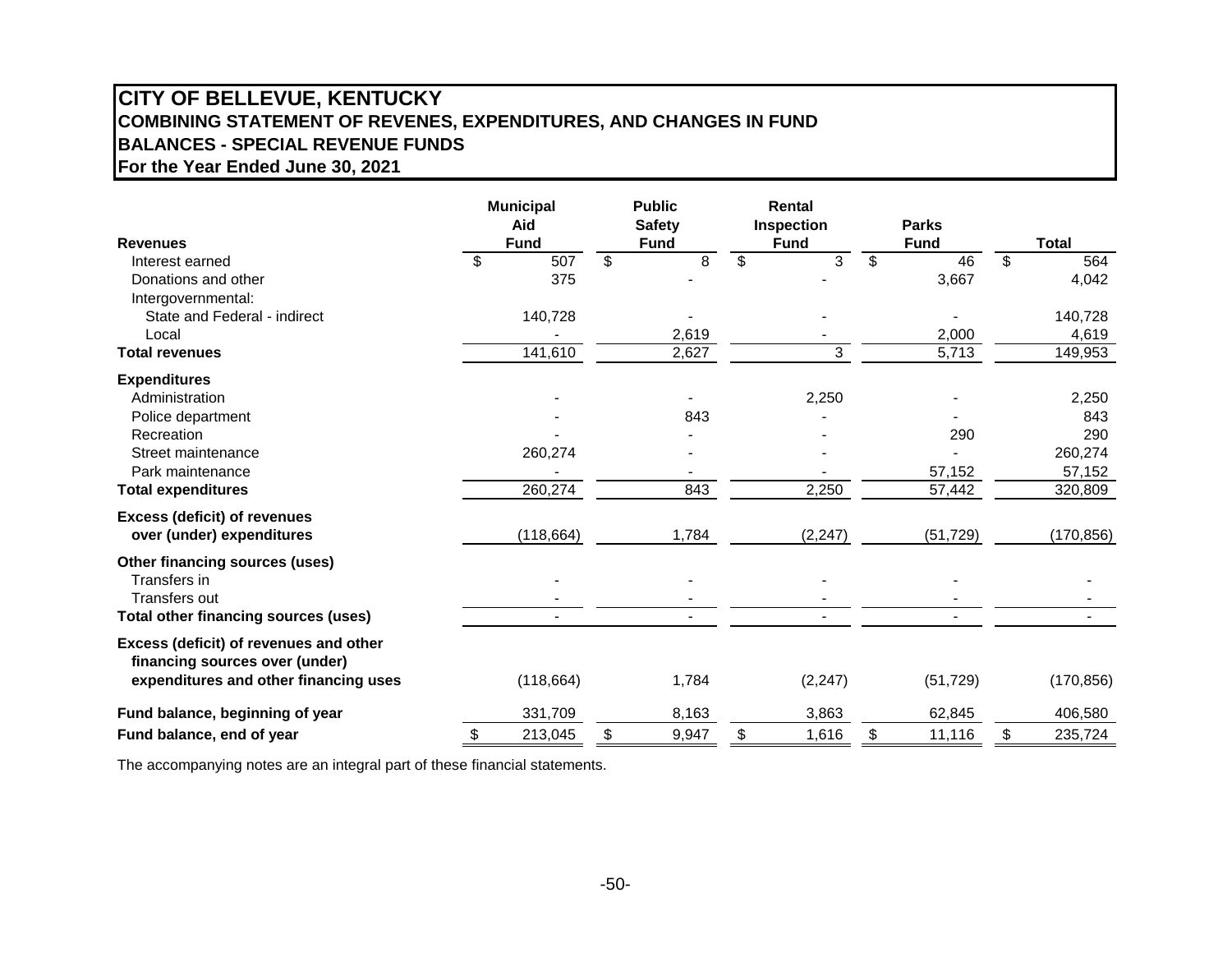# **CITY OF BELLEVUE, KENTUCKY COMBINING BALANCE SHEET - PROPRIETARY FUNDS June 30, 2021**

|                                                          |     | <b>Bellevue</b><br><b>URCD Agency</b> | Port<br><b>Bellevue</b><br><b>Rental Fund</b> | <b>Total</b>           |
|----------------------------------------------------------|-----|---------------------------------------|-----------------------------------------------|------------------------|
| <b>Assets</b>                                            |     |                                       |                                               |                        |
| Cash and cash equivalents                                | \$  | 341,655                               | \$<br>54,579                                  | \$<br>396,234          |
| Accounts receivable - current                            |     |                                       |                                               |                        |
| Fixed assets, net of depreciation<br><b>Total assets</b> |     | 341,655                               | 6,280,107<br>6,334,686                        | 6,280,107<br>6,676,341 |
|                                                          |     |                                       |                                               |                        |
| Deferred outflow of resources                            |     |                                       |                                               |                        |
| Deferred loss on defeasance of bond                      |     |                                       | 117,507                                       | 117,507                |
| <b>Total deferred outflow of resources</b>               |     |                                       | 117,507                                       | 117,507                |
| Total assets and deferred outflow of resources           | -\$ | 341,655                               | \$<br>6,452,193                               | \$<br>6,793,848        |
| Liabilities and fund balances                            |     |                                       |                                               |                        |
| Liabilities                                              |     |                                       |                                               |                        |
| Accounts payable                                         | \$  |                                       | \$<br>8,672                                   | \$<br>8,672            |
| Bonds payable - current                                  |     |                                       | 144,313                                       | 144,313                |
| Accrued interest                                         |     |                                       | 6,353                                         | 6,353                  |
| Bonds payable - noncurrent                               |     |                                       | 2,103,824                                     | 2,103,824              |
| <b>Total liabilities</b>                                 |     |                                       | 2,263,162                                     | 2,263,162              |
| <b>Fund balances</b>                                     |     |                                       |                                               |                        |
| Net investment in capital assets                         |     |                                       | 4,149,477                                     | 4,149,477              |
| Unrestricted                                             |     | 341,655                               | 39,554                                        | 381,209                |
| <b>Total fund balances</b>                               |     | 341,655                               | 4,189,031                                     | 4,530,686              |
| <b>Total liabilities and fund balances</b>               |     | 341,655                               | 6,452,193                                     | 6,793,848              |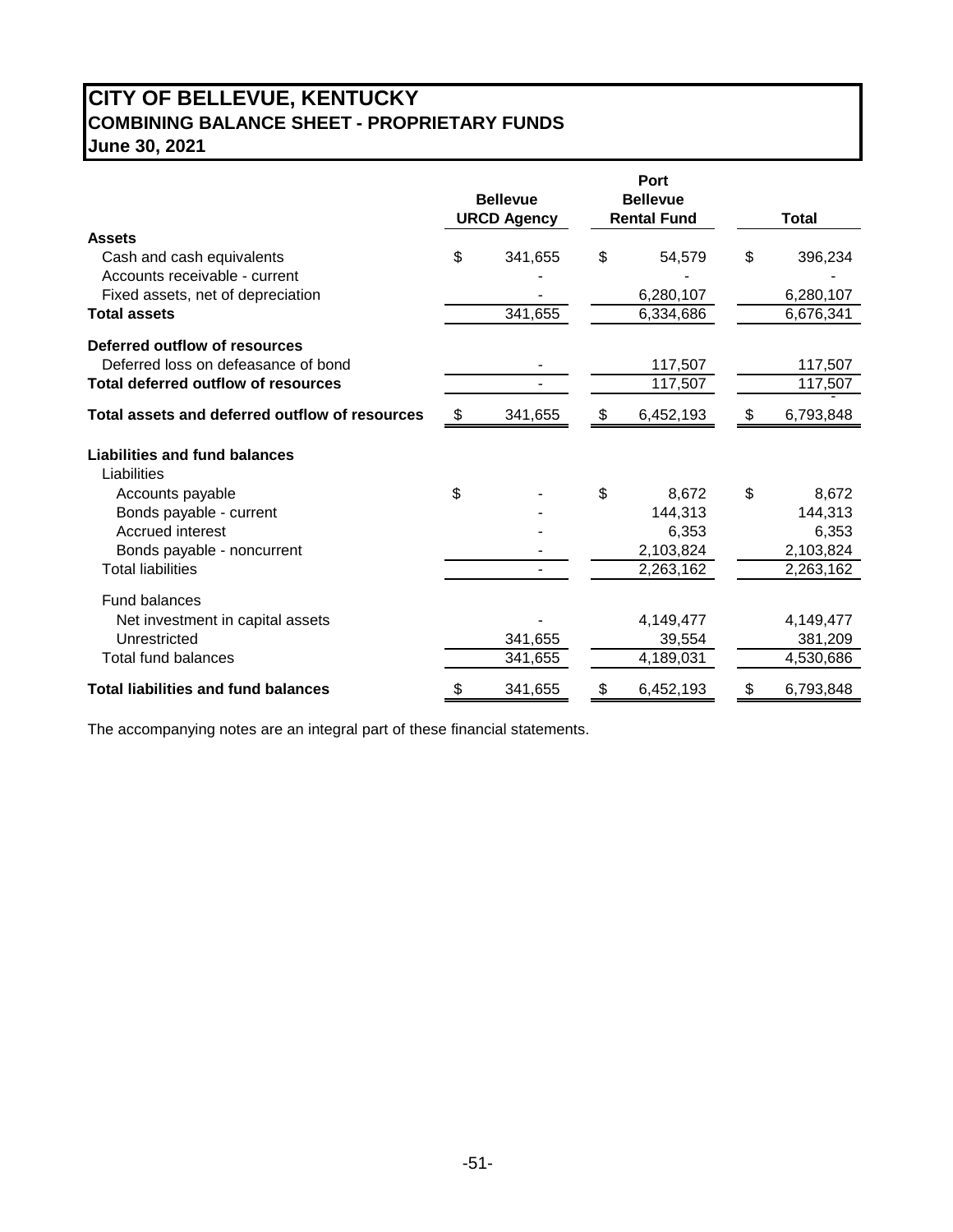# **CITY OF BELLEVUE, KENTUCKY COMBINING STATEMENT OF REVENUES, EXPENSES AND CHANGES IN NET POSITION - PROPRIETARY FUNDS For the Year Ended June 30, 2021**

|                                     | <b>Bellevue</b>    | <b>Bellevue</b>    |                 |
|-------------------------------------|--------------------|--------------------|-----------------|
|                                     | <b>URCD Agency</b> | <b>Rental Fund</b> | <b>Total</b>    |
| <b>Operating revenues</b>           |                    |                    |                 |
| Rental income                       | \$                 | \$<br>126,716      | \$<br>126,716   |
| Other income                        |                    | 770                | 770             |
| <b>Total operating revenues</b>     |                    | 127,486            | 127,486         |
| <b>Operating expenses</b>           |                    |                    |                 |
| <b>Utilities</b>                    |                    | 15,234             | 15,234          |
| Depreciation                        |                    | 40,131             | 40,131          |
| Economic development                | 16,200             |                    | 16,200          |
| Other fees                          |                    | 18,127             | 18,127          |
| <b>Total operating expenses</b>     | 16,200             | 73,492             | 89,692          |
| Net operating income (loss)         | (16, 200)          | 53,994             | 37,794          |
| Non-operating revenues (expenses)   |                    |                    |                 |
| Interest expense                    |                    | (88, 800)          | (88, 800)       |
| Interest earned                     | 643                | 71                 | 714             |
| Transfers in                        |                    | 134,000            | 134,000         |
| <b>Total non-operating expenses</b> | 643                | 45,271             | 45,914          |
| Change in net position              | (15, 557)          | 99,265             | 83,708          |
| Net position, beginning of year     | 357,212            | 4,089,766          | 4,446,978       |
| Net position, end of year           | \$<br>341,655      | \$<br>4,189,031    | \$<br>4,530,686 |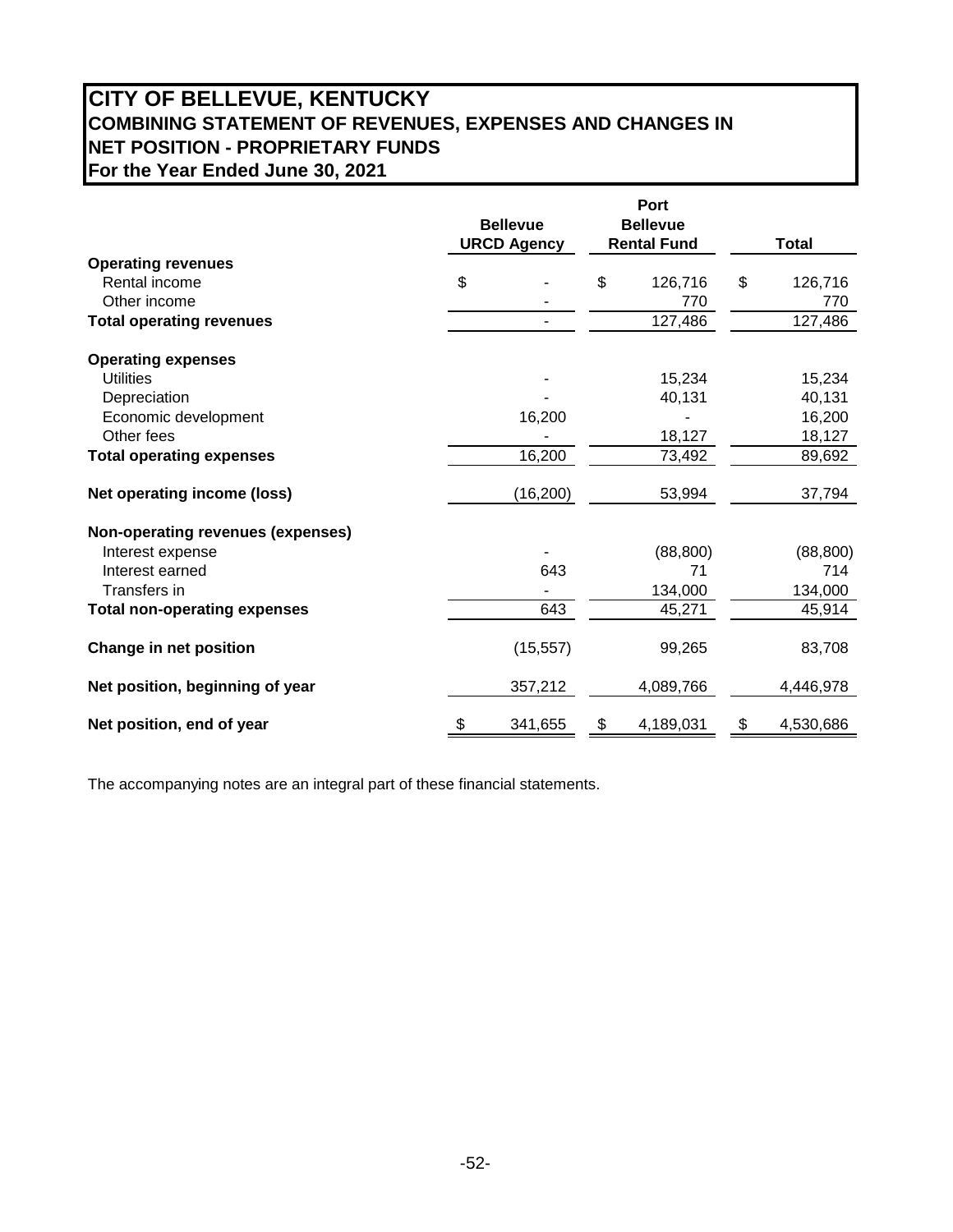# **CITY OF BELLEVUE, KENTUCKY COMBINING BALANCE SHEET - NONMAJOR GOVERNMENTAL FUNDS June 30, 2021**

|                                                                                                                                        | <b>Capital</b><br>Improvement<br><b>Fund</b> | Grant<br><b>Capital Project</b><br><b>Fund</b> |    | <b>Debt</b><br><b>Service</b><br><b>Fund</b> | <b>Total Nonmajor</b><br>Governmental<br><b>Funds</b> |                            |
|----------------------------------------------------------------------------------------------------------------------------------------|----------------------------------------------|------------------------------------------------|----|----------------------------------------------|-------------------------------------------------------|----------------------------|
| <b>Assets</b><br>Cash and cash equivalents<br>Due from other funds                                                                     | \$<br>24,414                                 | \$<br>2,318                                    | \$ | 109,145                                      | \$                                                    | 135,877                    |
| <b>Total assets</b>                                                                                                                    | 24,414                                       | \$<br>2,318                                    | \$ | 109,145                                      | \$                                                    | 135,877                    |
| Liabilities and fund balances<br>Liabilities<br>Accounts payable<br>Due to other funds<br>Interest payable<br><b>Total liabilities</b> | \$                                           | \$                                             | \$ | 36,802<br>36,802                             | \$                                                    | 36,802<br>36,802           |
| <b>Fund balances</b><br>Assigned for<br>Capital projects funds<br>Debt service funds<br>Total fund balances                            | 24,414<br>24,414                             | 2,318<br>2,318                                 |    | 72,343<br>72,343                             |                                                       | 26,732<br>72,343<br>99,075 |
| <b>Total liabilities and fund balances</b>                                                                                             | \$<br>24,414                                 | \$<br>2,318                                    | S  | 109,145                                      | \$                                                    | 135,877                    |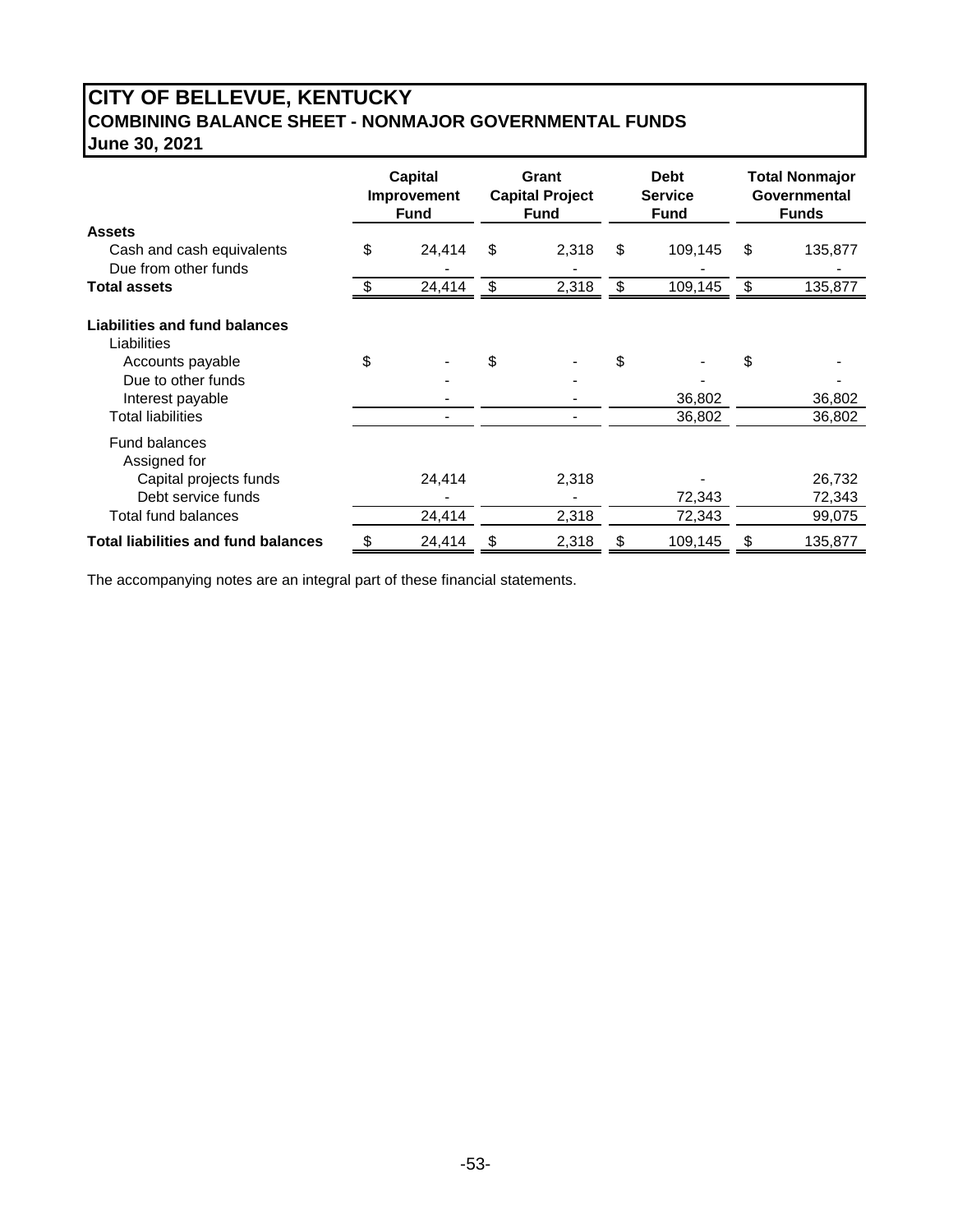## **CITY OF BELLEVUE, KENTUCKY COMBINING STATEMENT OF REVENUES AND EXPENDITURES AND CHANGES IN FUND BALANCES - NONMAJOR GOVERNMENTAL FUNDS For the Year Ended June 30, 2021**

|                                                                          | <b>Capital</b><br>Improvement<br><b>Fund</b> |                              | Grant<br><b>Capital Project</b><br><b>Fund</b> | <b>Debt</b><br><b>Service</b><br><b>Fund</b> |             | <b>Total Nonmajor</b><br>Governmental<br><b>Funds</b> |             |
|--------------------------------------------------------------------------|----------------------------------------------|------------------------------|------------------------------------------------|----------------------------------------------|-------------|-------------------------------------------------------|-------------|
| <b>Revenues</b>                                                          |                                              |                              |                                                |                                              |             |                                                       |             |
| From local sources                                                       |                                              |                              |                                                |                                              |             |                                                       |             |
| Earnings on investments                                                  | \$                                           | 142                          | \$<br>250                                      | \$                                           | 332         | \$                                                    | 724         |
| Other local revenues                                                     |                                              | 1,079                        | 600                                            |                                              |             |                                                       | 1,679       |
| Intergovernmental - local                                                |                                              | $\qquad \qquad \blacksquare$ | 144,142                                        |                                              |             |                                                       | 144,142     |
| <b>Total revenues</b>                                                    |                                              | 1,221                        | 144,992                                        |                                              | 332         |                                                       | 146,545     |
| <b>Expenditures</b>                                                      |                                              |                              |                                                |                                              |             |                                                       |             |
| Supplies, maintenance, and repairs:                                      |                                              |                              |                                                |                                              |             |                                                       |             |
| Administraion                                                            |                                              | 27,309                       |                                                |                                              |             |                                                       | 27,309      |
| Police department                                                        |                                              | 1,450                        |                                                |                                              |             |                                                       | 1,450       |
| Public works                                                             |                                              | 3,178                        |                                                |                                              |             |                                                       | 3,178       |
| Road maintenance                                                         |                                              |                              | 542,158                                        |                                              |             |                                                       | 542,158     |
| Fire department                                                          |                                              | 73,293                       |                                                |                                              |             |                                                       | 73,293      |
| Capital outlay equipment                                                 |                                              |                              |                                                |                                              |             |                                                       |             |
| Police department                                                        |                                              | 36,253                       |                                                |                                              |             |                                                       | 36,253      |
| Public works                                                             |                                              | 3,790                        |                                                |                                              |             |                                                       | 3,790       |
| Debt service                                                             |                                              |                              |                                                |                                              | 2,853,797   |                                                       | 2,853,797   |
| <b>Total expenditures</b>                                                |                                              | 145,273                      | 542,158                                        |                                              | 2,853,797   |                                                       | 3,541,228   |
| <b>Excess (deficit) of revenues</b>                                      |                                              |                              |                                                |                                              |             |                                                       |             |
| over (under) expenditures                                                |                                              | (144, 052)                   | (397, 166)                                     |                                              | (2,853,465) |                                                       | (3,394,683) |
| Other financing sources (uses)                                           |                                              |                              |                                                |                                              |             |                                                       |             |
| Gain from sale of assets                                                 |                                              | 11,027                       |                                                |                                              | 100,000     |                                                       | 111,027     |
| Proceeds from bond issue                                                 |                                              |                              |                                                |                                              | 3,141,163   |                                                       | 3,141,163   |
| Operating transfers in                                                   |                                              | 198,000                      | 341,450                                        |                                              | 234,754     |                                                       | 774,204     |
| Operating transfers out                                                  |                                              | (69, 754)                    |                                                |                                              | (500,000)   |                                                       | (569,754)   |
| <b>Total other financing sources (uses)</b>                              |                                              | 139,273                      | 341,450                                        |                                              | 2,975,917   |                                                       | 3,456,640   |
| Excess (deficit) of revenues and other<br>financing sources over (under) |                                              |                              |                                                |                                              |             |                                                       |             |
| expenditures and other financing uses                                    |                                              | (4, 779)                     | (55, 716)                                      |                                              | 122,452     |                                                       | 61,957      |
| Fund balance, beginning of year                                          |                                              | 29,193                       | 58,034                                         |                                              | (50, 109)   |                                                       | 37,118      |
| Fund balance, end of year                                                | $\frac{1}{2}$                                | 24,414                       | \$<br>2,318                                    | \$                                           | 72,343      | \$                                                    | 99,075      |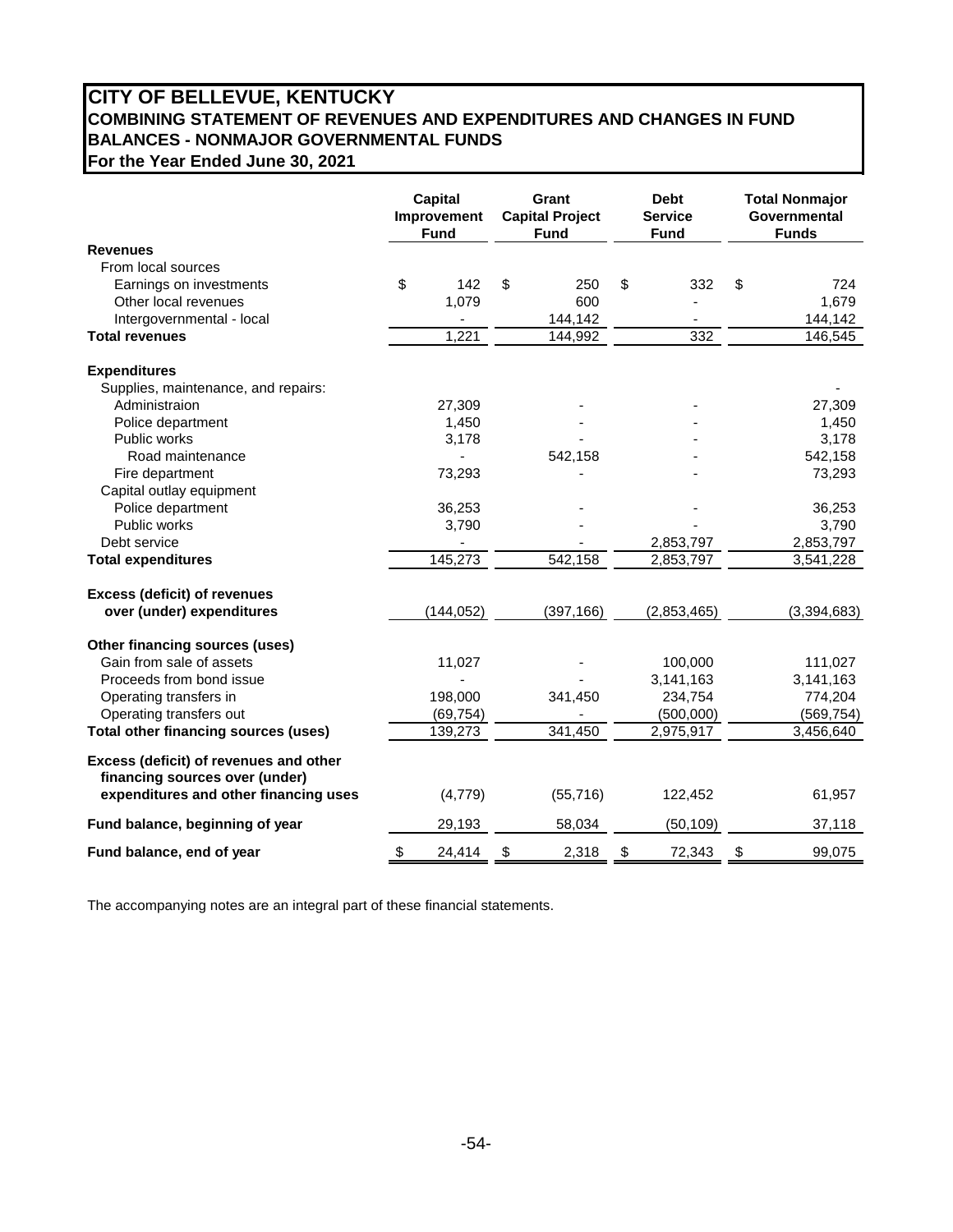

#### **INDEPENDENT AUDITOR'S REPORT ON INTERNAL CONTROL OVER FINANCIAL REPORTING AND ON COMPLIANCE AND OTHER MATTERS BASED ON AN AUDIT OF FINANCIAL STATEMENTS PERFORMED IN ACCORDANCE WITH** *GOVERNMENT AUDITING STANDARDS*

#### **To the Honorable Mayor and Members of Council of City of Bellevue, Kentucky**

We have audited, in accordance with the auditing standards generally accepted in the United States of America and the standards applicable to financial audits contained in *Government Auditing Standards,* issued by the Comptroller General of the United States, the financial statements of the governmental activities and each major fund of the City of Bellevue, Kentucky as of June 30, 2021 and the related notes to the financial statements which collectively comprise the City of Bellevue, Kentucky's financial statements, and have issued our report thereon dated February 2, 2022.

#### **Internal Control over Financial Reporting**

In planning and performing our audits of the financial statements, we considered City of Bellevue, Kentucky's internal control over financial reporting (internal control) as a basis for designing audit procedures that are appropriate in the circumstances for the purpose of expressing our opinions on the financial statements, but not for the purpose of expressing an opinion on the effectiveness of City of Bellevue, Kentucky's internal control. Accordingly, we do not express an opinion on the effectiveness of City of Bellevue, Kentucky's internal control.

A *deficiency in internal control* exists when the design or operation of a control does not allow management or employees, in the normal course of performing their assigned functions, to prevent, or detect and correct, misstatements on a timely basis. A *material weakness* is a deficiency, or combination of deficiencies, in internal control such that there is a reasonable possibility that a material misstatement of the entity's financial statements will not be prevented, or detected and corrected, on a timely basis. A *significant deficiency* is a deficiency, or a combination of deficiencies, in internal control that is less severe than a material weakness, yet important enough to merit attention by those charged with governance.

Our consideration of internal control was for the limited purpose described in the first paragraph of this section and was not designed to identify all deficiencies in internal control that might be material weaknesses or significant deficiencies and therefore material weaknesses or significant deficiencies may exist that were not identified. Given these limitations, during our audit we did not identify any deficiencies in internal control that we consider to be material weaknesses. However, material weaknesses may exist that have not been identified.

### **Compliance and Other Matters**

As part of obtaining reasonable assurance about whether the City of Bellevue, Kentucky's financial statements are free of material misstatement, we performed tests of its compliance with certain provisions of laws, regulations, contracts, and grant agreements, noncompliance with which could have a direct and material effect on the financial statements. However, providing an opinion on compliance with those provisions was not an objective of our audits, and accordingly, we do not express such an opinion. The results of our tests disclosed no instances of noncompliance or other matters that are required to be reported under *Government Auditing Standards.*